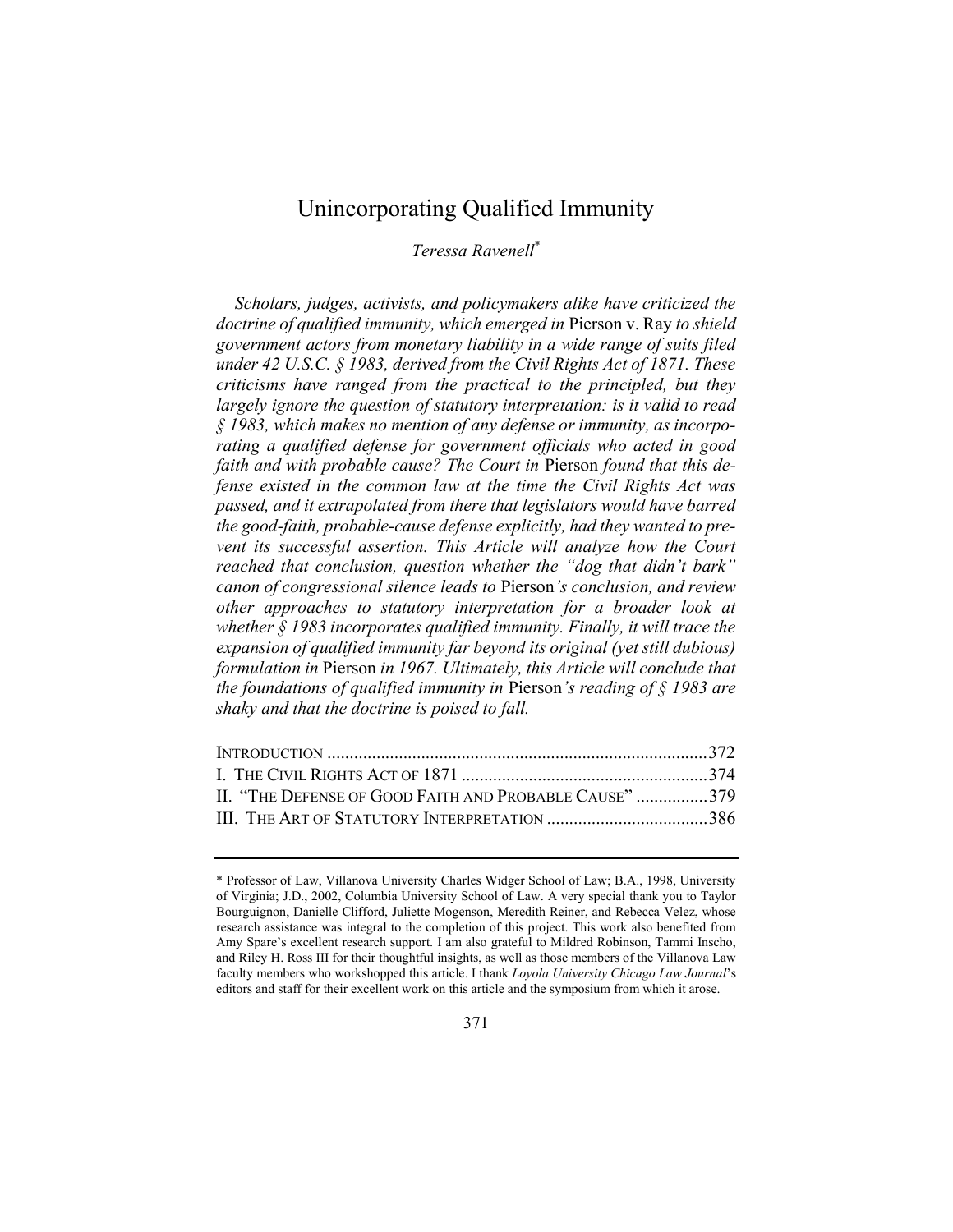| 372 | Loyola University Chicago Law Journal                        | [Vol. 53] |
|-----|--------------------------------------------------------------|-----------|
|     |                                                              |           |
|     |                                                              |           |
|     | 1. The "Dog That Didn't Bark" Canon in Practice392           |           |
|     | 2. Silence and Sound: The History of the Civil Rights Act of |           |
|     |                                                              |           |
|     |                                                              |           |
|     |                                                              |           |
|     |                                                              |           |
|     |                                                              |           |

"A foolish man builds his house on sand."<sup>1</sup>

# **INTRODUCTION**

Six years after the Civil War ended, Congress passed the Civil Rights Act of 1871. Section 1 is currently codified as 42 U.S.C. § 1983. The original language of § 1983 is plain, simple, and powerful. It made liable "any person who, under color of any law, statute, ordinance, regulation, custom, or usage of any State, shall subject, or cause to be subjected any person within the jurisdiction of the United States to the deprivation of any rights, privileges, or immunities secured by the Constitution of the United States." As the Supreme Court would later explain, "[t]he very purpose of § 1983 was to interpose the federal courts between the States and the people, as guardians of the people's federal rights—to protect the people from unconstitutional action under color of state law."<sup>2</sup> And, as the 42nd Congress made plain, the Act was intended "to enforce the Provisions of the Fourteenth Amendment to the Constitution of the United States."<sup>3</sup> It guarantees a civil remedy and makes no mention of any defense or immunity.

Nevertheless, in 1967, almost one hundred years after the passage of §

<sup>1.</sup> Matthew 7:24–27. Jesus offered his listeners the following advice during his Sermon on the Mount:

Therefore everyone who hears these words of mine and puts them into practice is like a wise man who built his house on the rock. The rain came down, the streams rose, and the winds blew and beat against that house; yet it did not fall, because it had its foundation on the rock. But everyone who hears these words of mine and does not put them into practice is like a foolish man who built his house on sand. The rain came down, the streams rose, and the winds blew and beat against that house, and it fell with a great crash.

Id. The parable teaches that if a person does not build their house on solid foundation, regardless of what materials they use, the house will fall when challenges arise.

<sup>2.</sup> Mitchum v. Foster, 407 U.S. 225, 242 (1972).

<sup>3.</sup> Civil Rights Act of 1871, ch. 22, 17 Stat. 13 (current version at 42 U.S.C. § 1983).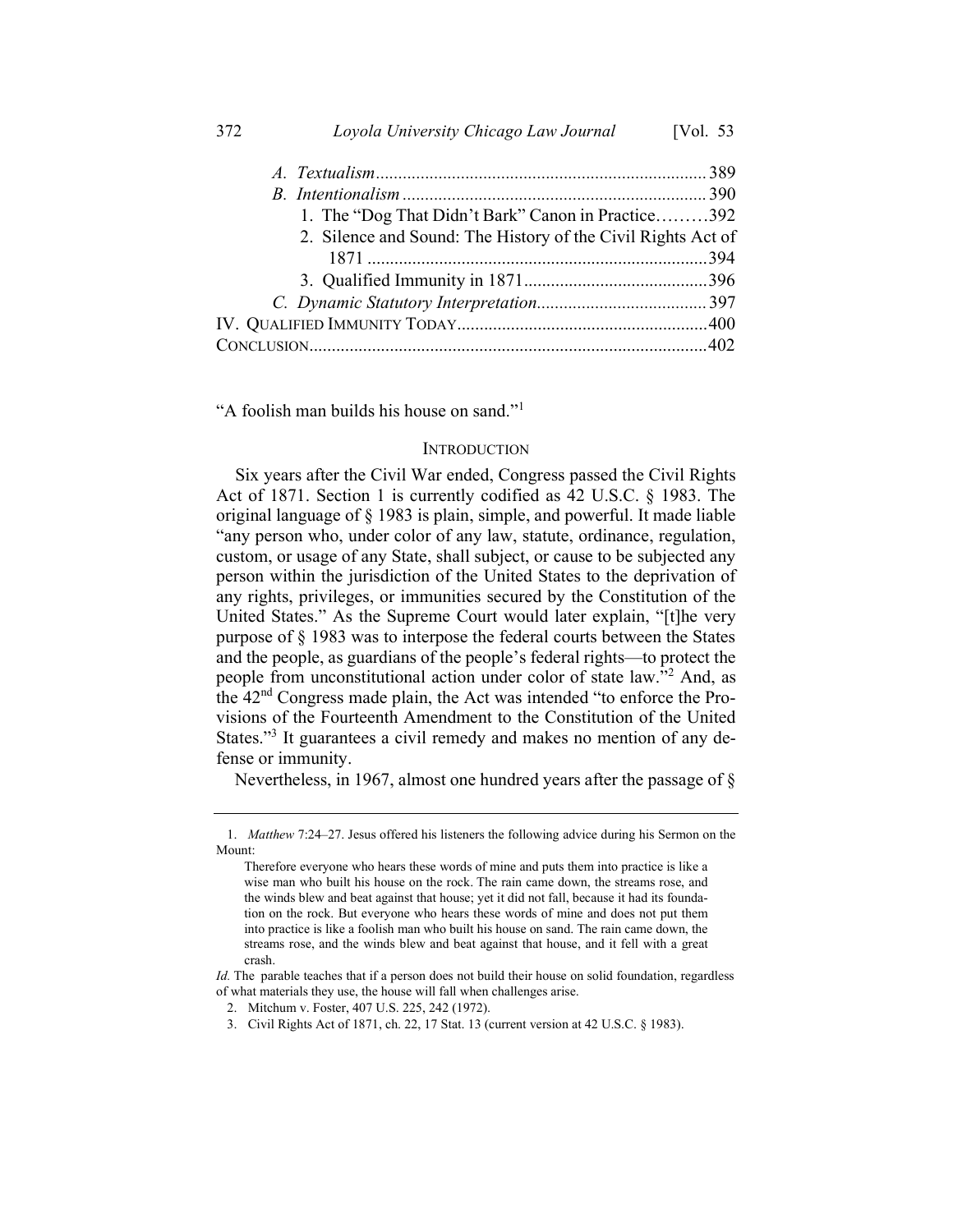1983, the Supreme Court held in Pierson v. Ray that "the defense of good faith and probable cause" shields officers from monetary liability in § 1983 actions.<sup>4</sup> The Court concluded that the defense existed under the common law in 1871 and reasoned that if Congress meant to abrogate the good-faith qualified-immunity defense it would have done so explicitly.<sup>5</sup>

Since 1967 when the Court decided *Pierson v. Ray*, the doctrine has evolved to provide "ample protection to all but the plainly incompetent or those who knowingly violate the law."<sup>6</sup> Recently, scholars and judges, including Supreme Court justices, have criticized qualified immunity for myriad reasons.<sup>7</sup> However, these criticisms largely have ignored a funda-

 Judges have noted the doctrine's chilling effects and have called for its reexamination. See Stephen R. Reinhardt, The Demise of Habeas Corpus and the Rise of Qualified Immunity: The Court's Ever Increasing Limitations on the Development and Enforcement of Constitutional Rights and Some Particularly Unfortunate Consequences, 113 MICH. L. REV. 1219, 1245 (2015) (explaining how, according to Ninth Circuit Judge Reinhardt, the Supreme Court's recent qualified-immunity decisions have so powerfully shielded law enforcement that people are left without means to enforce their rights despite egregious violations); Ventura v. Rutledge, 398 F. Supp. 3d 682, 698 n.6 (E.D. Cal. 2019) ("[T]his judge [Dale A. Drozd] joins with those who have endorsed a complete re-examination of the doctrine [of qualified immunity] which, as it is currently applied, mandates illogical, unjust, and puzzling results in many cases.").

 Supreme Court Justices themselves have also criticized the doctrine. See Wyatt v. Cole, 504 U.S. 158, 170 (1992) (Kennedy, J., concurring) ("In the context of qualified immunity for public officials . . . we have diverged to a substantial degree from the historical standards."); Crawford-El v. Britton, 523 U.S. 574, 611 (1998) (Scalia, J., dissenting) ("As I have observed earlier, our treatment of qualified immunity under 42 U.S.C. § 1983 has not purported to be faithful to the common-law immunities that existed when § 1983 was enacted . . . ."); Baxter v. Bracey, 140 S. Ct. 1862, 1864 (2020) (Thomas, J., dissenting) (noting there is "no basis" for the "clearly established law" analysis); Kisela v. Hughes, 138 S. Ct. 1148, 1162 (2018) (Sotomayor, J., dissenting) ("[The majority's

<sup>4.</sup> Pierson v. Ray, 386 U.S. 547, 557 (1967).

<sup>5.</sup> See Owen v. City of Independence, 445 U.S. 622, 637 (1980) ("[A] tradition of immunity was so firmly rooted in the common law and was supported by such strong policy reasons that 'Congress would have specifically so provided had it wished to abolish the doctrine.'" (quoting Pierson, 386 U.S. at 555)).

<sup>6.</sup> Malley v. Briggs, 475 U.S. 335, 341 (1986).

<sup>7.</sup> Scholars have criticized how courts interpret qualified-immunity standards differently. See Karen M. Blum, Section 1983 Litigation: The Maze, the Mud, and the Madness, 23 WM. & MARY BILL RTS. J. 913, 925 (2015) ("One has to work hard to find some doctrinal consistency or predictability in the case law and the circuits are hopelessly conflicted both within and among themselves."); John C. Jeffries, Jr., What's Wrong with Qualified Immunity?, 62 FLA. L. REV. 851, 852 (2010) ("[D]etermining whether an officer violated 'clearly established' law has proved to be a mare's nest of complexity and confusion. The circuits vary widely in approach, which is not surprising given the conflicting signals from the Supreme Court."); see also Karen M. Blum, Qualified Immunity: Time to Change the Message, 93 NOTRE DAME L. REV. 1887, 1891 (2018) (arguing that qualified immunity has prevented law's development, overprotected officers, created confusion about applicable standards, and increased cost and complexity of civil rights litigation); SHELDON H. NAHMOD, CIVIL RIGHTS & CIVIL LIBERTIES LITIGATION: THE LAW OF SECTION 1983 § 8:5 (2020) ("Under Harlow [v. Fitzgerald], defendants on summary judgment motion frequently will be dismissed without a consideration of the merits.").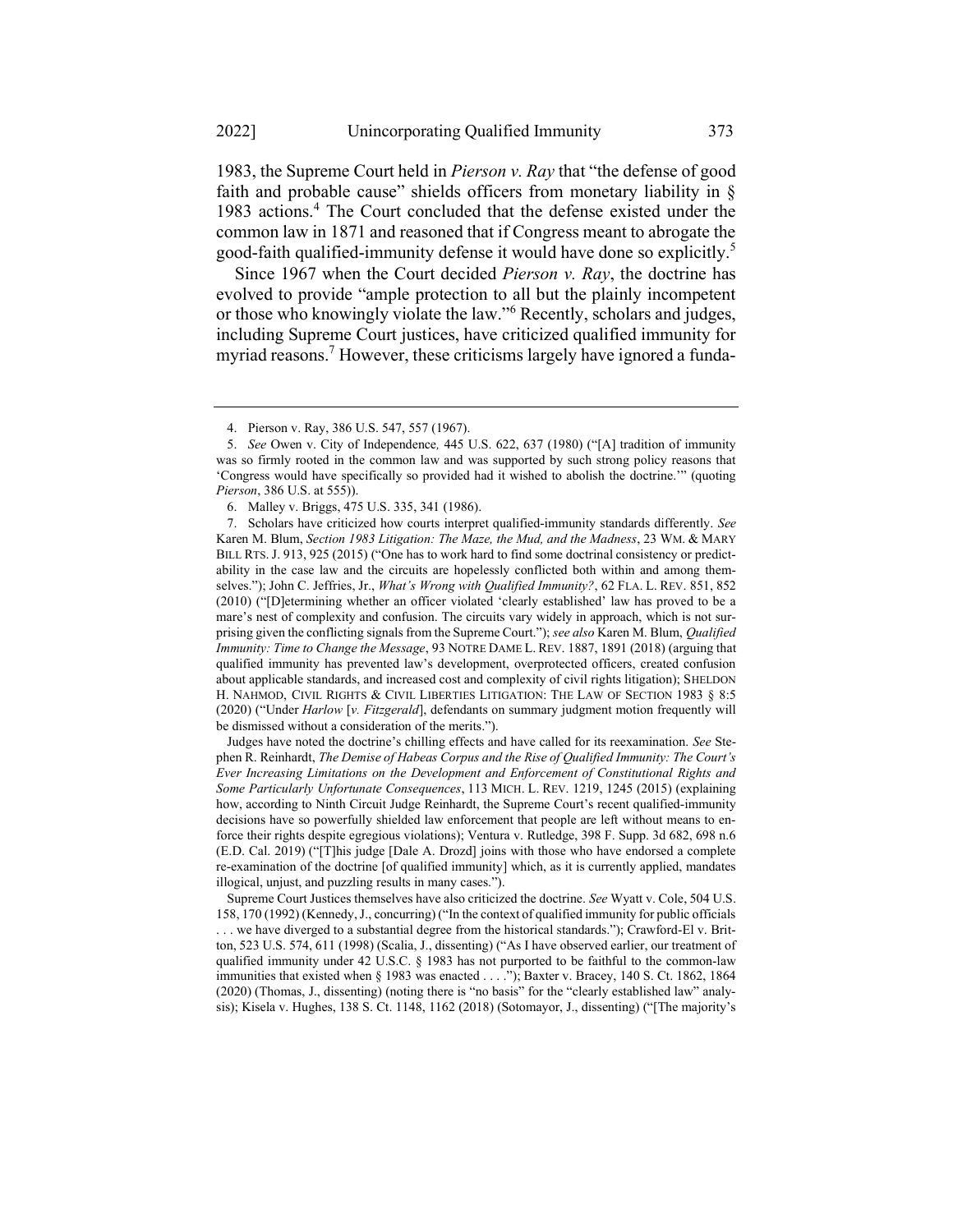mental question: whether § 1983 should be interpreted to have incorporated a qualified defense for government officials into the Civil Rights Act of 1871. Scott Keller and Professor William Baude both have considered whether qualified immunity existed as a common-law defense in 1871.<sup>8</sup> Their work is important and insightful.

However, the existence of the common-law defense in 1871 does not necessarily determine whether § 1983 should be interpreted to have incorporated a qualified defense for government officials into the Civil Rights Act of 1871.<sup>9</sup> Rather, this is a question of statutory interpretation, and, to date, scholarship largely has failed to analyze it as such—particularly regarding legislative intent.<sup>10</sup> This Article does exactly that.

This Article argues that the foundation upon which qualified immunity is based is deeply flawed, and the Supreme Court ought to revisit its conclusions in Pierson v. Ray, the fountainhead of the doctrine. To this end, this Article proceeds as follows: Part I provides a brief overview of § 1983, including its historical context. Part II discusses the emergence of the good-faith, probable-cause defense in Pierson v. Ray. Part III considers how the Pierson Court reached its conclusion that qualified immunity provides government officials a defense in claims for monetary damages. Specifically, Part III reconsiders Pierson's qualified-immunity determination by applying three common theories of statutory interpretation: textualism, intentionalism, and dynamic statutory interpretation. Part IV briefly considers qualified immunity's evolution and whether stare decisis should affect future judicial action. This Article concludes that qualified immunity is a doctrine built on sand and ready to fall.

# I. THE CIVIL RIGHTS ACT OF 1871

The Reconstruction era can be summarized as a period of hope, resistance, and counter-resistance. Following the end of the war and the end

upholding qualified-immunity defense] tells officers that they can shoot first and think later, and it tells the public that palpably unreasonable conduct will go unpunished.").

<sup>8.</sup> See Scott A. Keller, Qualified and Absolute Immunity at Common Law, 73 STAN. L. REV. 1337, 1337 (2021) (providing a comprehensive review of the state of the common law in 1871 on state-officer immunities); William Baude, Is Qualified Immunity Unlawful?, 106 CALIF. L. REV. 45, 55–61 (2018) (highlighting "the historical problems" associated with qualified-immunity defense and arguing there is no legal basis for qualified immunity).

<sup>9.</sup> See Hillel Y. Levin & Michael L. Wells, Qualified Immunity and Statutory Interpretation: A Response to William Baude, 9 CALIF. L. REV. ONLINE 40, 43 (2018) ("[Q]uestions concerning the 'lawfulness' and contours of qualified immunity doctrine should not and never have been answered simply by looking to the common law as it stood in 1871.").

<sup>10.</sup> But see Baude, supra note 8, at 47 (basing article's conclusions on principles of statutory interpretation and framing the question as one of defeasibility rather than incorporation). But cf. Levin & Wells, *supra* note 9, at 41 (responding to Baude's article and pointing out Baude applied "his preferred rules of statutory interpretation").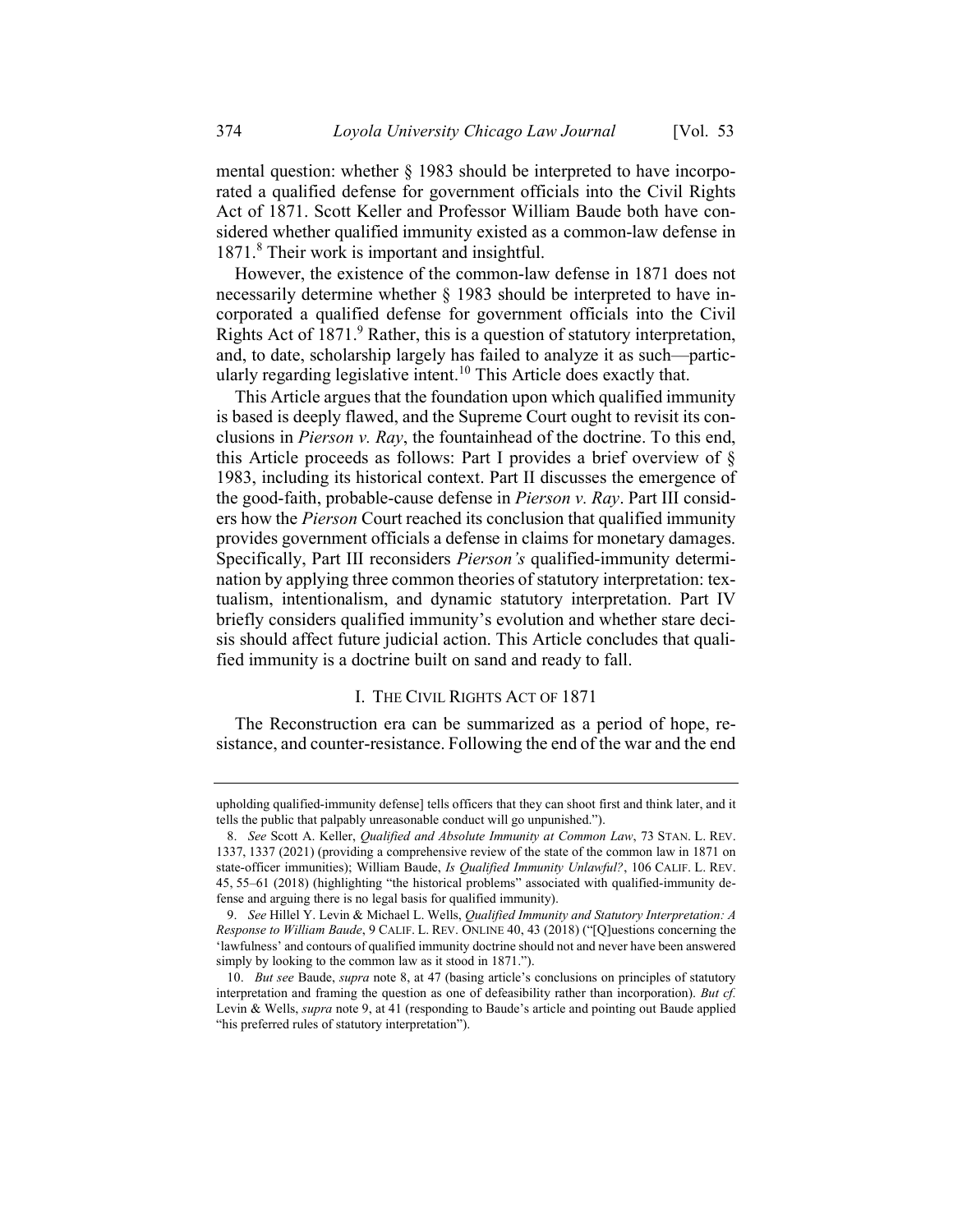of slavery in the South, newly freed slaves began making inroads. Some Blacks were able to exercise newly won rights—legally marrying and eking out more autonomous lives.<sup>11</sup> About 2,000 African Americans held public office at some level of government during the Reconstruction era.<sup>12</sup> Nevertheless, as Blacks inched forward, they were met with staunch resistance. Southern politicians railed against political and civil protections for newly freed slaves, and the Ku Klux Klan began its terroristic campaign.<sup>13</sup>

In 1871, the U.S. House of Representatives created a committee to investigate the violence in the South.<sup>14</sup> As Thomas W. Willeford, a former Klansman, testified before Congress, the Klan's purpose "was to damage the Republican party as much as they could—burning, stealing, whipping n\*\*\*\*\*s."<sup>15</sup> The Klan also regularly targeted white sympathizers and

14. CONG. GLOBE, 42d Cong., 1st Sess. 116–17 (1871). See also id. at 173–75 (stating language of his proposed bill). As Representative William Stoughton, a member of the House committee investigating the violence, stated,

 The evidence taken before the Senate committee in relation to the outrages, lawlessness, and violence in North Carolina establishes the following propositions:

 1. That the Ku Klux organization exists throughout the State, has a political purpose, and is composed of the members of the Democratic or Conservative party.

 2. That this organization has sought to carry out its purposes by murders, whippings, intimidation, and violence against its opponents.

 4. That all the offenders in this order, which has established a reign of terrorism and bloodshed throughout the State not one has yet been convicted.

15. CONG. GLOBE, 42d Cong., 1st Sess. 340 (1871). See also STATUTORY HISTORY OF THE UNITED STATES: CIVIL RIGHTS PART I 603 (Bernard Schwartz ed., 1970) [hereinafter CIVIL RIGHTS] (providing testimony of Thomas W. Willeford).

<sup>11.</sup> See DOUGLAS A. BLACKMON, SLAVERY BY ANOTHER NAME 84 (2008) (unearthing stories of formerly enslaved people and their descendants after the Emancipation Proclamation).

<sup>12.</sup> See ERIC FONER, A SHORT HISTORY OF RECONSTRUCTION, 1863–1877, at 154–55 (1990) (describing political involvement of African Americans). A total of sixteen African Americans served in the United States Congress during the Reconstruction era, and more than 600 were elected to state legislatures. Id. at 150–51. Hiram Rhodes Revels became the first African American elected to the United States Senate, representing Mississippi, in 1870. Id. at 150.

<sup>13.</sup> See Catherine E. Smith, (Un)masking Race-Based Intracorporate Conspiracies Under the Ku Klux Klan Act, 11 VA. J. SOC. POL'Y & L. 129, 130 (2004) ("[T]he Klan morphed into one of the United States' first terrorist organizations."). The Klan was established to maintain white power, white control, and white supremacy in the South.  $Id$ . The Klan used tactics developed in the years of slavery of implementing a "night patrol" system—when "[a]rmed, mounted patrols traveled Southern roadways at night, looking for runaway slaves, curfew violators, and revolt instigators," and "attempted to frighten slaves into obedience." Id. at 136. Klan violence against Blacks escalated throughout the Reconstruction era. "Black schools were burned, teachers beaten, voters intimidated and political opponents of both races kidnapped and murdered." Id. at 137 n.39.

 <sup>3.</sup> That it not only binds its members to execute decrees of crime, but protects them against conviction and punishment, first by disguises and secrecy, and second, by perjury, if necessary, upon the witness-stand and in the jury-box.

Id. at 320. See also CONG. GLOBE, 41st Cong., 3d Sess. 577 (1871) (referring to a resolution to create a select committee to investigate into alleged violence in the Southern states).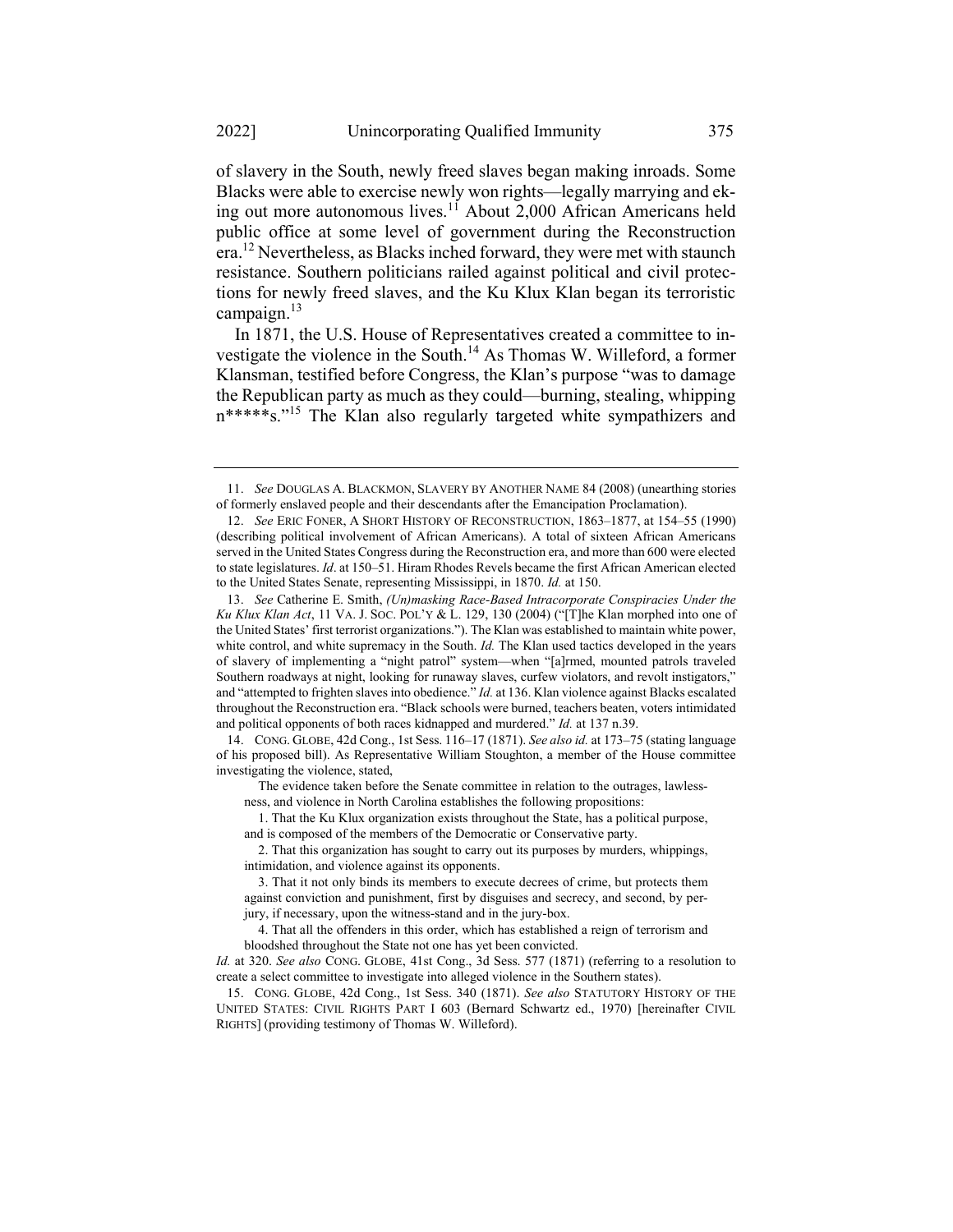northern carpetbaggers.<sup>16</sup> Despite the widespread and systematic violence, Klansmen were rarely, if ever, prosecuted and convicted for their crimes.<sup>17</sup> The Klan's ability to skirt the law was partially attributable to their willingness to protect one another,  $18$  but it was also due to local and state government officials' failure to prevent and to prosecute such lawlessness.<sup>19</sup>

Congress responded to Southern violence and resistance with a series of provisions, including the Civil Rights Act of 1871.<sup>20</sup> The Civil Rights Act of 1871, which consists of seven parts,  $2^{1}$  had two overall aims: "(1)

20. The Civil Rights Act was debated in the House of Representatives, 42nd Congress, from March 28 to April 6, 1871 and approved on April 20, 1871. See generally CONG. GLOBE, 42d Cong., 1st Sess. 309–521 (1871) (noting actions of Southern violence throughout); Civil Rights Act of 1871, ch. 22, 17 Stat. 13 (current version at 42 U.S.C. § 1983).

 Other noteworthy legislation includes the following: the Thirteenth Amendment (ratified in 1865), the Civil Rights Act of 1866, the Fourteenth Amendment (ratified in 1968), the Fifteenth Amendment (ratified in 1870), and the Civil Rights Act of 1875. Congress also established the Freedmen's Bureau in 1865. The Freedmen's Bureau, formally known as the Bureau of Refugees, Freedmen, and Abandoned Lands, was established by Congress to provide former slaves and poor whites in the South with food, housing, medical aid, schools, and legal assistance. The Freedmen's Bureau, NAT'L ARCHIVES, https://www.archives.gov/research/african-americans/freedmens-bureau [https://perma.cc/248B-5STE] (last visited Nov. 21, 2021).

21. See generally CIVIL RIGHTS, supra note 15, at 596. The first section of the bill created a federal cause of action for persons deprived of a constitutional right by persons acting under the color of state law. Civil Rights Act of 1871, ch. 22, § 1, 17 Stat. 13, 13 (current version at 42 U.S.C. § 1983). The second section created civil and criminal liability for persons conspiring to deprive another of certain rights and privileges. Id.  $\S$  2. Sections 1 and 2 were enacted because the Klu Klux Klan and other armed groups, such as the Knights of the White Camelia and white-citizen councils, often acted under the color of state law with state and local government complicity. See generally Alfred Avins, The Ku Klux Klan Act of 1871: Some Reflected Light in State Action and the Fourteenth Amendment, 11 ST. LOUIS U. L.J. 331, 333–58 (1967). Sections 3 and 4 gave the President power to suppress insurrection and violence. Civil Rights Act of 1871 §§ 3–4. The fifth section created liability for jurors who violated their sworn oath in a prosecution arising under the Act and who were complicit in the underlying conspiracy or combination. Id. § 5. Section 6 made government officials civilly liable for damages caused by their neglect when they had knowledge of a

<sup>16.</sup> See Eugene Gressman, The Unhappy History of Civil Rights Legislation, 50 MICH. L. REV. 1323, 1329–30 (1952) ("[T]he Negro was not alone in his tribulations; white persons who had supported the Union cause or who were bold enough to advocate civil rights for the Negro were also the victims of terrorism in the South."); see generally J. MICHAEL MARTINEZ, CARPETBAGGERS, CAVALRY, AND THE KU KLUX KLAN (2007).

<sup>17.</sup> CIVIL RIGHTS, supra note 15, at 603 (quoting testimony from former Klansman that he had never "heard of a Klu Klux being convicted of any offense" in the state).

<sup>18.</sup> Id. (noting that Klan's members were obligated to commit perjury for one another and, if they were able, serve on juries to ensure acquittal).

<sup>19.</sup> Id. at 605. As Representative William Stoughton stated before Congress, "The whole South, Mr. Speaker, is rapidly drifting into a state of anarchy and bloodshed . . . . There is no security for life, person, or property. The State authorities and local courts are unable or unwilling to check the evil or punish the criminals." Id. Similarly, Senator Frederick T. Frelinghuysen lamented, "It is poor comfort to a community that have been outraged by atrocities, for the officials to tell them, 'We have excellent laws on our statute books.'" CONG. GLOBE, 42d Cong., 1st Sess. 501 (1871).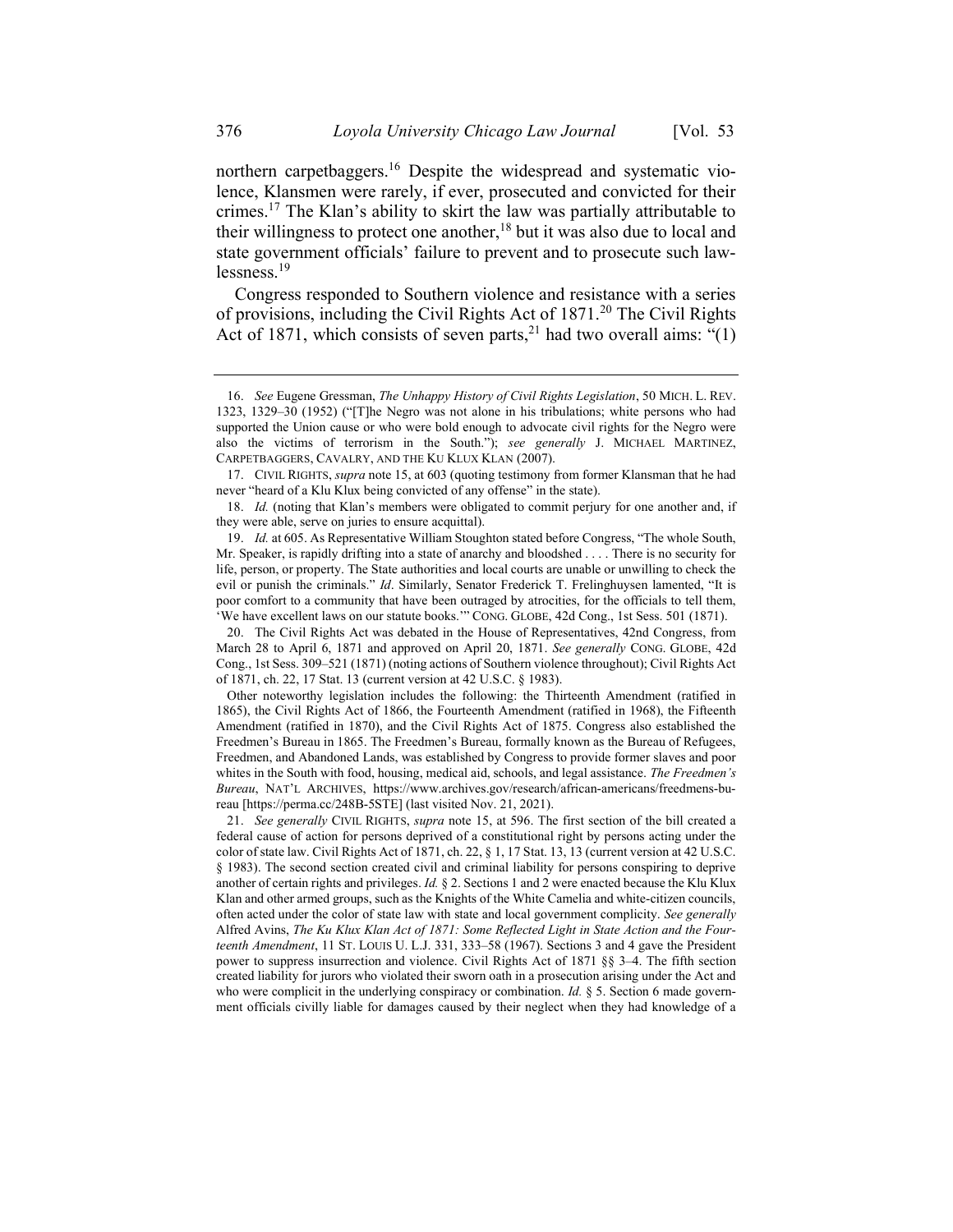to provide civil and criminal sanctions to deter infringements upon civil rights; and (2) to provide authority to the government to meet with force unlawful combinations and violence which interfered with civil rights or the execution of justice or federal law." $^{22}$ 

Section 1, which currently is codified as 42 U.S.C. § 1983, has become the Act's most litigated provision. In its original form, Section 1 read:

That any person who, under color of any law, statute, ordinance, regulation, custom, or usage of any State, shall subject, or cause to be subjected, any person within the jurisdiction of the United States to the deprivation of any rights, privileges, or immunities secured by the Constitution of the United States, shall, any such law, statute, ordinance, regulation, custom, or usage of the State to the contrary notwithstanding, be liable to the party injured in any action at law, suit in equity, or other proper proceeding for redress; such proceeding to be prosecuted in the several district or circuit courts of the United States, with and subject to the same rights of appeal, review upon error, and other remedies provided in like cases in such courts, under the provisions of the act of the ninth of April, eighteen hundred and sixty-six, entitled "An act to protect all persons in the United States in their civil rights, and to furnish the means of their vindication"; and the other remedial laws of the United States which are in their nature applicable in such cases. $23$ 

However, the Act did not remain in this form long. On June 22, 1874, Congress enacted the Revised Statutes of 1873, which codified the federal laws that were in effect on December 1, 1873, including the Civil Rights Act of  $1871.^{24}$ 

The Revised Statutes of 1873 was the culmination of years of work. In the late 1860s, "President Johnson appointed a commission to revise, simplify, arrange, and consolidate all statutes of the United States, general and permanent in nature."<sup>25</sup> The Commission worked for six years to revise the statutory code. The process was far from straightforward because of the sheer volume of materials and the fact that many of the recorded statutes had been modified or repealed.<sup>26</sup> When the commissioners finally

conspiracy under Section 2 and failed to act. Id.  $\S 6$ . Finally, Section 7 stated in part, "[t]hat nothing herein contained shall be construed to supersede or repeal any former act or law except so far as the same may be repugnant thereto" and allowed for the continuation and completion of any related criminal proceedings. Id. § 7.

<sup>22.</sup> CIVIL RIGHTS, supra note 15, at 591.

<sup>23.</sup> Civil Rights Act of 1871 § 1.

<sup>24.</sup> Ralph H. Dwan & Ernest R. Feidler, The Federal Statutes-Their History and Use, 22 MINN. L. REV. 1008, 1012 (1938).

<sup>25.</sup> Id. at 1013.

<sup>26.</sup> Id. at 1012.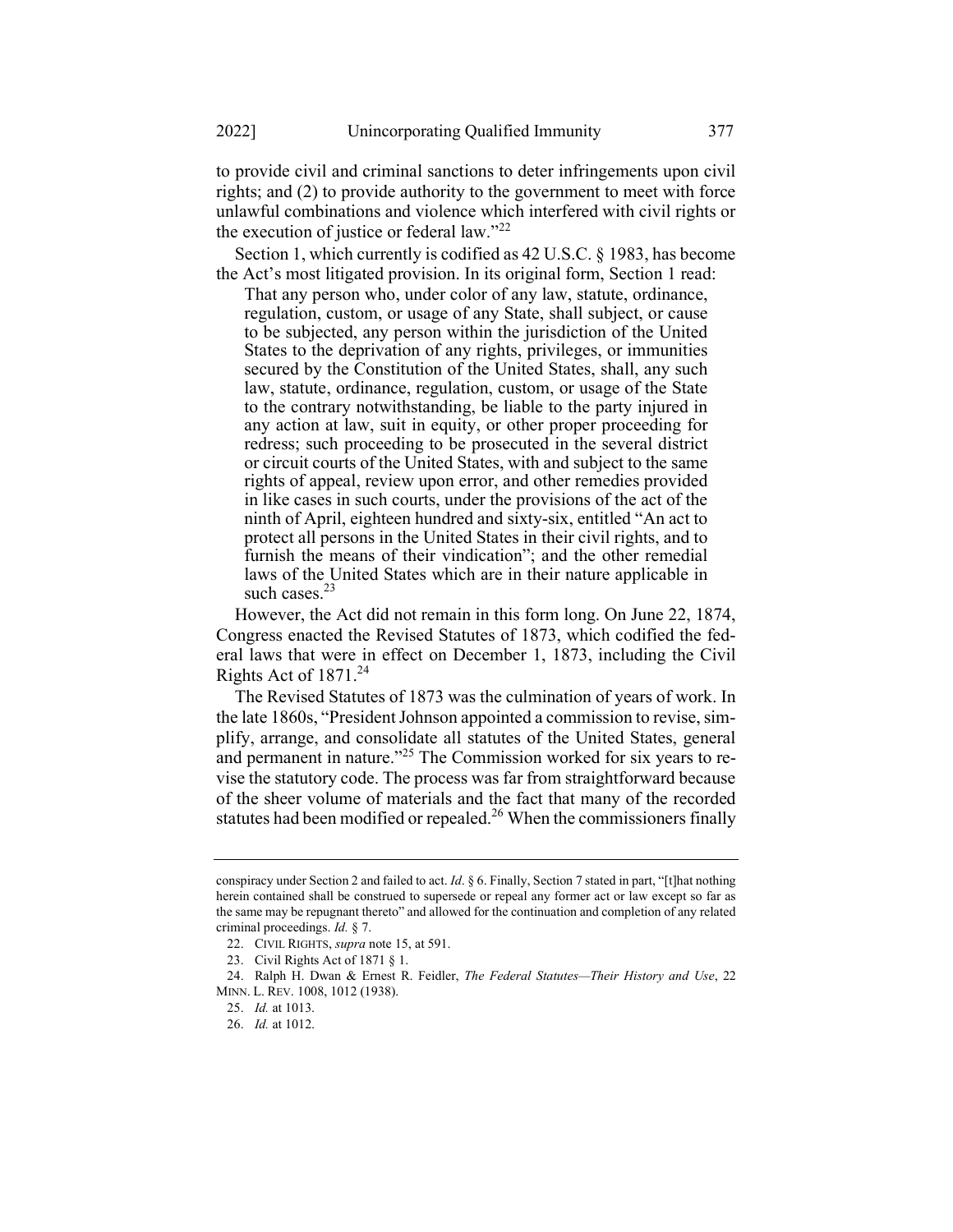submitted their report to a joint committee of Congress, the congressional committee determined that the Commission had so altered the statutes that Congress would not pass their revisions.<sup>27</sup> Thomas Jefferson Durant then assumed the task. $28^{\circ}$  He was instructed to undo the Commission's revisions and rework the statutes.<sup>29</sup> His work became the Revised Statutes of  $1873.^{30}$ 

Following these revisions, Section 1 of the Civil Rights Act of 1871 read:

Every person who, under color of any statute, ordinance, regulation, custom, or usage, of any State or Territory, subjects, or causes to be subjected, any citizen of the United States or other person within the jurisdiction thereof to the deprivation of any rights, privileges, or immunities secured by the Constitution and laws, shall be liable to the party injured in an action at law, suit in equity, or other proper proceeding for redress.  $31$ 

The statute was markedly different from its original form. "That any person" was changed to "every person."<sup>32</sup> Revisers expanded the language regarding putative plaintiffs to include "any citizen of the United States" and added "and laws" to the end of the privileges-and-immunities phrase.<sup>33</sup> They also deleted several passages, specifically the portion of the statute noting that defendants would be liable "any such law, statute, ordinance, regulation, custom, or usage of the state to the contrary notwithstanding," the jurisdictional provision, and the reference to the Civil Rights Act of  $1866.^{34}$ 

Legislators noted that the Revised Statutes of 1873 contained not only errors, but significant statutory changes, and they authorized another set

<sup>27.</sup> Id. at 1013. Notably, throughout the drafting, editing, and revision process, various lawyers, committee members, and other individuals reviewed the revisers' work on multiple occasions. Id.

<sup>28.</sup> Id. at 1013–14.

<sup>29.</sup> Id.; see also 2 CONG. REC. 820 (1874) (statement of Rep. Luke Poland) ("[W]e have, by the aid of Mr. Durant and by our own efforts in examining it, endeavored to make this a perfect reflex of the statutes as they stand.").

<sup>30.</sup> Shawn G. Nevers & Julie Graves Krishnaswami, The Shadow Code: Statutory Notes in the United States Code, 112 LAW LIBR. J. 213, 218 (2020).

<sup>31. 24</sup> Rev. Stat. § 1979 (1st ed., 1875), no. 1.

<sup>32.</sup> Compare Civil Rights Act of 1871, ch. 22, § 1, 17 Stat. 13, 13 with Rev. Stat. § 1979.

<sup>33</sup>. Compare Civil Rights Act of 1871 § 1 with Rev. Stat. § 1979.

<sup>34</sup>. Compare Civil Rights Act of 1871 § 1 with Rev. Stat. § 1979.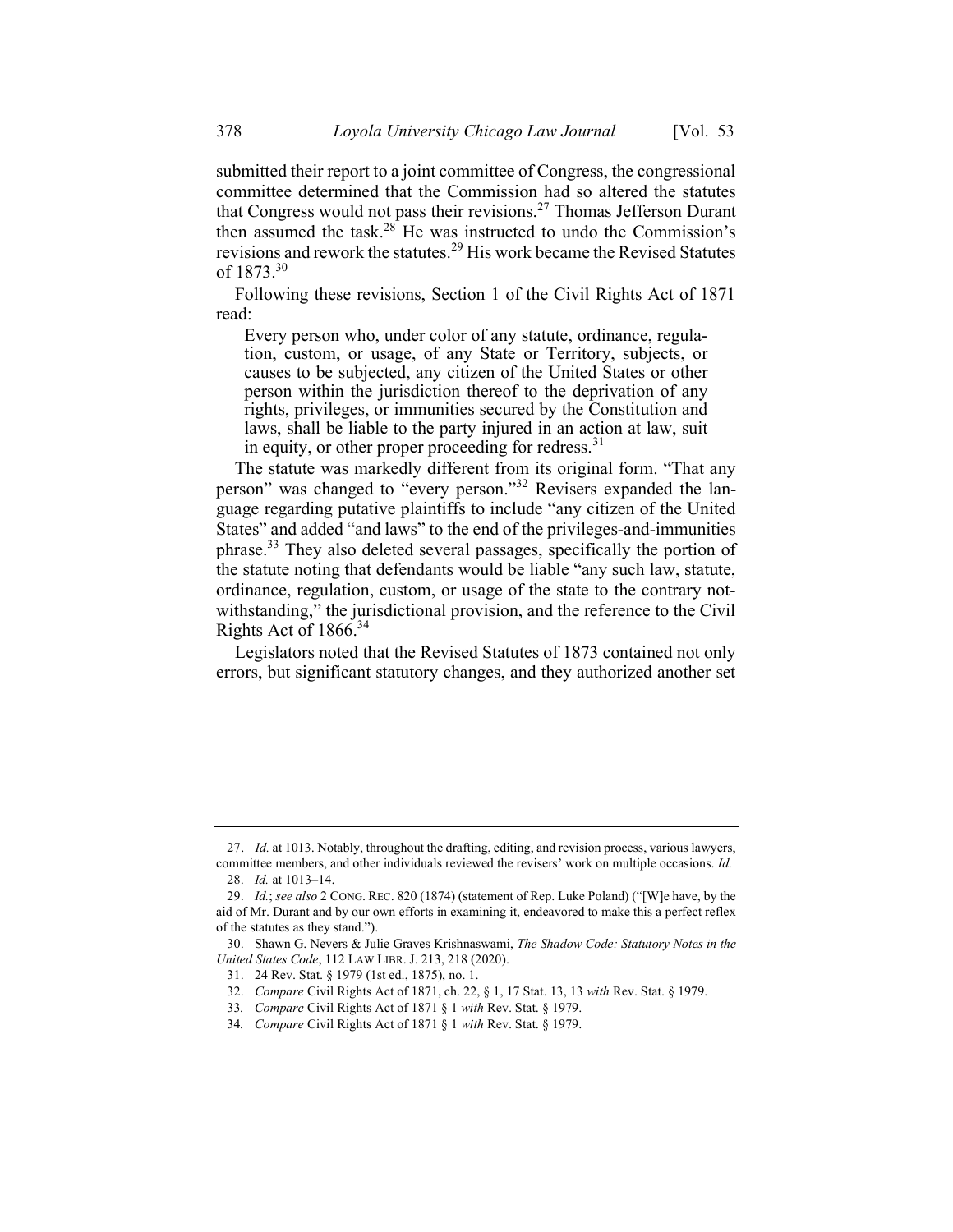of revisions in 1878.<sup>35</sup> Nevertheless, the Civil Rights Act of 1871 remained in its revised form until 1979.<sup>36</sup>

Even in its revised form, Section 1 of the Civil Rights Act continued to promise injured parties a federal civil remedy. However, this provision of the Act was seldom used until the mid-1960s. From 1871 until 1920, only twenty-one cases were decided under 42 U.S.C. § 1983.<sup>37</sup> This dormancy was due, in part, to "unprecise draftsmanship" and "prevailing social and ethical values of the time."<sup>38</sup> "The greatest obstacle to the Act's successful application, however, stem[med] from judicial antipathy toward this type of reconstruction legislation."<sup>39</sup> Between its passage in 1871 and the 1960s,  $\S$  1983 was, essentially, moribund.<sup>40</sup>

### II. "THE DEFENSE OF GOOD FAITH AND PROBABLE CAUSE"

The 1960s, not unlike the 1860s, was a decade of significant civil rights legislation and litigation.<sup>41</sup> In late 1960 the Supreme Court heard oral arguments in *Monroe v. Pape*.<sup>42</sup> The action stemmed from an early morning raid and arrest.<sup>43</sup> James Monroe alleged the City of Chicago and thirteen

<sup>35.</sup> The Civil Rights Act of 1871 was not the only statute to undergo revisions. House of Representatives member William Lawrence (R. Ohio) noted that the revisers had very often changed the meaning of existing statutes. See 2 CONG. REC. 825–28 (1874) (detailing revised statutes' changes from original statutes). In the first few years of the revision's enactment, more than 250 errors were discovered in the original enactment as well as in subsequent statutes correcting errors in previous versions. See Dwan & Feidler, supra note 24, at 1014 (explaining discovery of errors in revised statutes). The 1878 authorization was intended, in part, to address the discrepancies between original and revised statutes. Act of March 9, 1878, ch. 26, 20 Stat. 27. To this end, it included a provision specifically advising that when there were discrepancies between the original and revised version, the original version controlled. Dwan & Feidler, supra note 24, at 1016.

<sup>36.</sup> See Act of December 29, 1979, Pub. L. No. 96-170, 93 Stat. 1284 (amending section 1979 of the Revised Statutes (codified at 42 U.S.C. § 1983) to include coverage of the District of Columbia in 1979).

<sup>37.</sup> Comment, The Civil Rights Act: Emergence of an Adequate Federal Civil Remedy?, 26 IND. L.J. 361, 363 (1951). Now codified as Section 1983 and classified within Title 42 of the U.S. Code, this section was formerly classified to Section 43 of Title 8 of the U.S. Code. 42 U.S.C. § 1983 note (Codification).

<sup>38.</sup> Id. at 362.

<sup>39.</sup> Id. at 363.

<sup>40.</sup> In the 1940s the Court began rethinking its definition of state action in the criminal context. Perry M. Rosen, The Bivens Constitutional Tort: An Unfulfilled Promise, 67 N.C. L. REV. 337, 340 (1989) (quoting Screws v. United States, 325 U.S. 91, 109 (1945)). Specifically, the Supreme Court broadened the scope of claims to include "any misuse of power, possessed by virtue of state law and made possible only because the wrongdoer is clothed with the authority of state law." Id. In 1961, the Supreme Court applied this broader definition of state action to  $\S$  1983. Id. This lawsuit was Monroe v. Pape, 365 U.S. 167 (1961).

<sup>41.</sup> William L. Taylor, Federal Civil Rights Laws: Can They Be Made to Work?, 39 GEO. WASH. L. REV. 971, 972 (1971).

<sup>42. 365</sup> U.S. 167 (1961).

<sup>43.</sup> Id. at 169 ("The complaint allege[d] that 13 Chicago police officers broke into petitioners'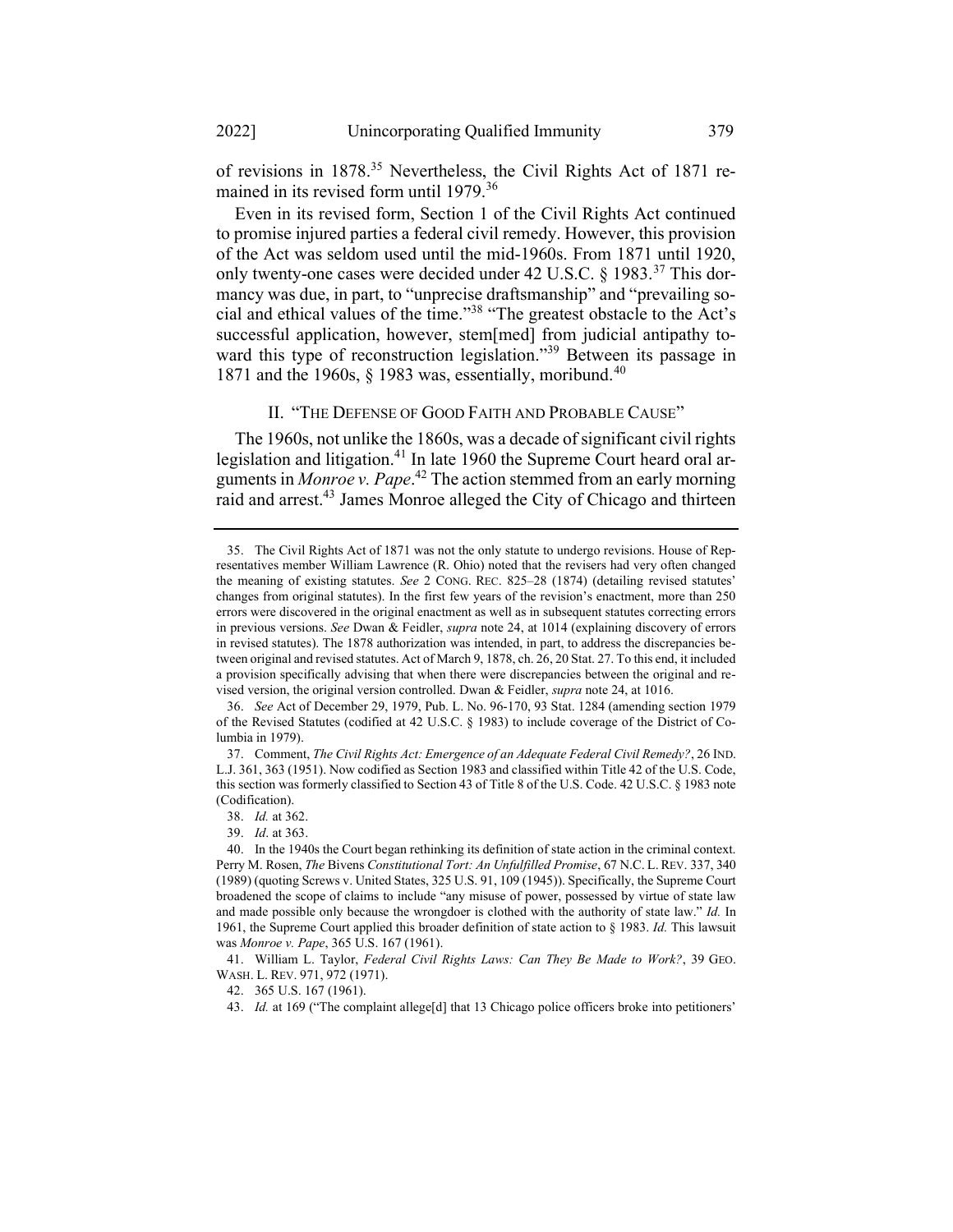Chicago police officers violated the Fourteenth Amendment and that defendants were liable under  $\S$  1983.<sup>44</sup> The police defendants argued they were not liable because the search and arrest were in violation of Illinois state law and, accordingly, they were not acting "under color of state law," as required for  $\S$  1983 liability.<sup>45</sup> The Supreme Court rejected the police officials' argument and held that "[m]isuse of power, possessed by virtue of state law and made possible only because the wrongdoer is clothed with the authority of state law, is action taken 'under color of' state law."<sup>46</sup> This interpretation was crucial to § 1983's utility.<sup>47</sup> Had the Court limited liability to those cases where government officials were following state or local law, it would have foreclosed liability in all but those few cases in which state and local laws actually direct unlawful behavior.

Scholars attribute the rise in § 1983 litigation in the 1960s and 1970s to *Monroe*.<sup>48</sup> The increase in  $\S$  1983 filings also provided courts with more occasions to consider the statute and its defenses.

In 1967, the Supreme Court heard *Pierson v. Ray*, the first case to raise the good-faith, probable-cause defense since § 1983's mid-twentieth century resurrection.<sup>49</sup> This case, in many ways, is an archetypal civil-rights

Between 1961 and 1979, the number of federal filings under section 1983 (excluding suits by prisoners) increased from 296 to 13,168. Civil rights petitions by state prisoners increased from 218 cases in 1966, to 11,195 in 1979. In 1976, almost one out of every three "private" federal question suits filed in the federal courts was a civil rights action against a state or local official.

home in the early morning, routed them from bed, made them stand naked in the living room, and ransacked every room, emptying drawers and ripping mattress covers. It further allege[d] that Mr. Monroe was then . . . detained on 'open' charges for 10 hours . . . .").

<sup>44.</sup> Id. at 170.

<sup>45.</sup> Id. at 172.

<sup>46.</sup> Id. at 184 (quoting United States v. Classic, 313 U.S. 299, 326 (1941)).

<sup>47.</sup> See Teressa Ravenell, The Law Governing their Conduct, 64 HOW. L.J. 349, 354 (2021) ("Monroe ensured government officials were liable under § 1983 for violating federal law even if, simultaneously, they were violating state or local laws.").

<sup>48.</sup> Comment, Harlow v. Fitzgerald: The Lower Courts Implement the New Standard for Qualified Immunity Under Section 1983, 132 U. PA. L. REV. 901, 934 (1984); see also Christina Whitman, Constitutional Torts, 79 MICH. L. REV. 5, 15–21 (1980) (discussing § 1983 litigation after Monroe). Whitman provided the following statistics regarding § 1983 litigation in the 1960s and 70s:

Id. at 6.

<sup>49.</sup> Pierson v. Ray, 386 U.S. 547, 547 (1967). It is noteworthy that Congress passed no less than nine civil-rights statutes between Monroe v. Pape, decided in 1961, and Pierson v. Ray, decided in 1967. See Fair Labor Standards Amendments of 1961, Pub. L. 87-30, 75 Stat. 65, 29 U.S.C. § 203 et. seq. (increases minimum wage and provides coverage for employees); Equal Pay Act of 1963, Pub. L. 88-38, 77 Stat. 56, 29 U.S.C. § 206 (prohibits discrimination in employment compensation on the basis of sex); Title II, Civil Rights Act of 1964, Pub. L. 88-352, §§ 201–07, 78 Stat. 241, 243–46, 42 U.S.C. § 2000a (prohibits discrimination in places of public accommodation); Title VI,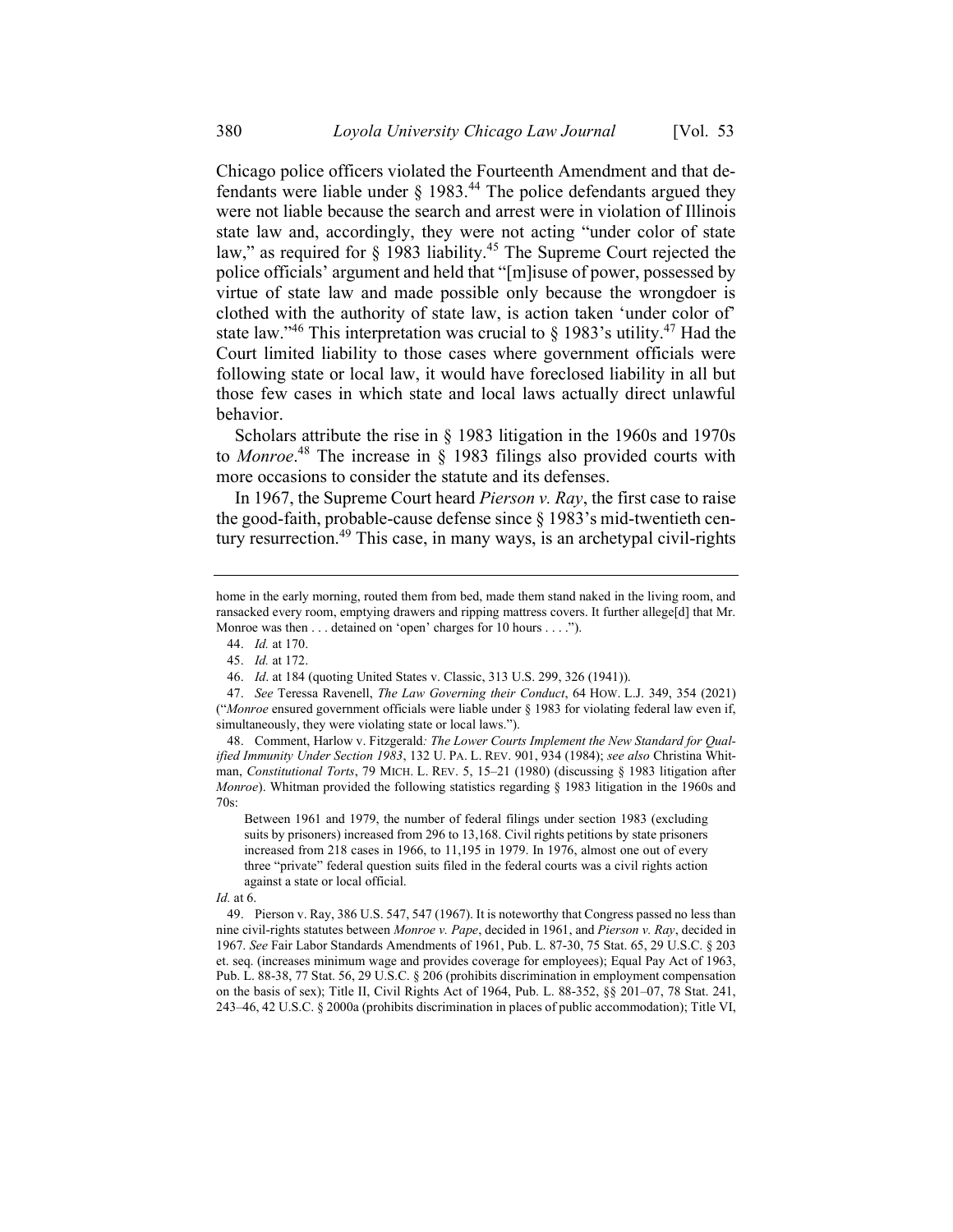case. In Pierson, a multiracial group of clergymen were arrested for attempting to use segregated facilities while on a "prayer pilgrimage" to promote racial equity and integration.<sup>50</sup> They sued the government officials who arrested and imprisoned them.<sup>51</sup> They filed their complaint on September 10, 1962, shortly after the Supreme Court had held a similar state statute unconstitutional, and named the police officers who arrested them and the magistrate judge who convicted them as defendants. They alleged the officials "had violated  $\S$  1983 . . . and that respondents were liable at common law for false arrest and imprisonment."<sup>52</sup> At the civil trial the defendants argued that the plaintiffs instigated a violent mob, and, thus, their arrests were necessary to mitigate the situation; therefore, the defendants were immune from civil liability.<sup>53</sup> However, on appeal, the Fifth Circuit held that, although the judge was entitled to immunity, the arresting officers "would be liable in a suit under  $\S$  1983 for an unconstitutional arrest even if they acted in good faith and with probable

 Additionally, United States presidents during this period signed several executive orders establishing sanctions and enforcement measures for those entities that do not comply with equality opportunities. See Exec. Order No. 10,925, 3 C.F.R. § 448 (1959–1963), superseded by Exec. Order No. 11,246, 3 C.F.R. § 339 (1964–1965), as amended in 42 U.S.C. § 2000e (Supp. V, 1965–1969) (established the President's Committee on Equal Employment Opportunity); Exec. Order No. 11,114, 3 C.F.R. § 774 (1959–1963), superseded by Exec. Order No. 11,246, 3 C.F.R. § 339 (1964- 1965), as amended in 42 U.S.C. § 2000e (Supp. V 1965–1969) (extended prohibitions of previous orders to federal and federally aided construction projects); Exec. Order No. 11,246, 3 C.F.R. § 339 (1964–1965), as amended in 42 U.S.C. § 2000e (Supp. V, 1965–1969) (vesting administrative control in the Secretary of Labor and established the Office of Federal Contract Compliance as the executory body). Exec. Order No. 11,063, 3 C.F.R. § 652 (1959-1963), as amended in 42 U.S.C. § 1982 (1964) (requiring all departments and agencies in the executive branch "to take all action necessary and appropriate to prevent discrimination [in housing] because of race, color, creed or national origin").

50. Respondent police officers arrested and charged the clergymen for breaching the peace in violation of § 2087.5 of the Mississippi Code. Pierson, 386 U.S. at 549. Respondent judge convicted petitioners, but their cases were dropped on appeal. Id. at 549–50.

51. Id.

52. Id. at 550. To be clear, plaintiffs brought both state and federal claims against the defendants.

53. Id. at 557.

Civil Rights Act of 1964, Pub. L. 88-352, §§ 601–05, 78 Stat. 241, 252–53, 42 U.S.C. § 2000d (prohibits discrimination in all federally funded programs); Title VII, Civil Rights Act of 1964, Pub. L. 88-352, §§ 701–16, 78 Stat. 241, 253–66, 42 U.S.C. § 2000e (prohibits discrimination in employment on the basis of race, color, religion, national origin, or sex); U.S. CONST. amend. XXIV, § 1 (1964) (eliminates poll taxes in federal elections); Older Americans Act of 1965, Pub. L. 89-73, 79 Stat. 218, 42 U.S.C. § 3001 et seq. (provides assistance in the development of new programs to help older persons); Social Security Amendments of 1965, Pub. L. 89-97, 79 Stat. 286, 42 U.S.C. §§ 301–1305 (provides hospital insurance and medical assistance to older persons); Voting Rights Act of 1965, Pub. L. 89-110, 79 Stat. 437, 52 U.S.C. § 10301 (1965) (prohibits denial of right to vote on the basis of race); Fair Labor Standards Amendments of 1966, Pub. L. 89-601, 80 Stat. 830, 29 U.S.C. § 201 (extends employment protections and benefits to additional persons); Age Discrimination in Employment Act of 1967, Pub. L. 90-202, 81 Stat. 602, 29 U.S.C. § 621 et seq. (1967) (prohibits discrimination in employment on the basis of age).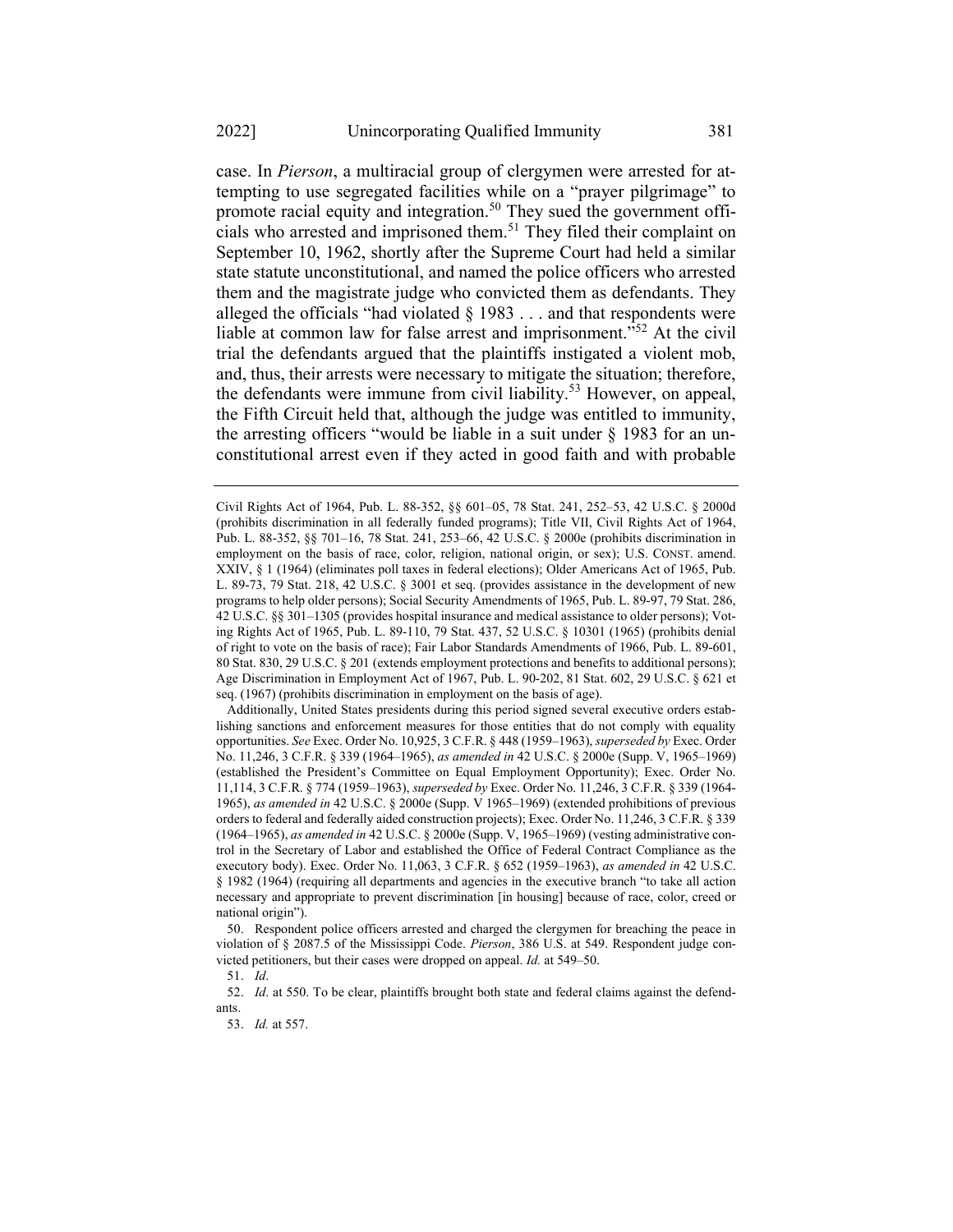cause in making an arrest under a state statute not yet held invalid."<sup>54</sup> In short, "good faith and probable cause" was not a defense to a § 1983 claim.<sup>55</sup> The Supreme Court granted certiorari to determine, inter alia, whether "the Court of Appeals correctly held that [police officers] could not assert the defense of good faith and probable cause to an action under § 1983 for unconstitutional arrest."<sup>56</sup>

When they appeared before the Supreme Court, the police officials argued that they had probable cause to arrest the clergymen and that this was a defense to liability.<sup>57</sup> Defense counsel and the justices spent approximately thirteen minutes of the oral argument (which lasted nearly seventy minutes) discussing the question of immunity for the police officers.<sup>58</sup> In those few minutes, Elizabeth Watkins Hulen Grayson made the following statement:

 I'd like to get to the immunity of the police officers because if there is anyone that I feel [I] have [to] stand here that needs representation and that I would like to do my best to represent, it is the policeman on the beat in these troubled times. When he doesn't know what to do, he has to make snap decisions. He has no lawyer running along his side to tell him what the law is and what the facts are, whether he's right.... He doesn't know what the fine points of the law. He has got to use his best judgment in whether or not there is violence about to occur.

 And that is what we submit. That is the common-law immunity of police officers, it . . . goes as far back as the immunity of judges. If they have reasonable grounds to believe that there's probable cause about a violence, then under the common-law breach of the peace they have a right to make an arrest without a warrant. In other words, probable cause is a complete defense

<sup>54.</sup> Id. at 550.

<sup>55</sup>. Pierson v. Ray, 352 F.2d 213, 218 (5th Cir. 1965), aff'd in part, rev'd in part 386 U.S. 547 (1967) ("Inherent in the Monroe holding is the principle that good faith and reliance upon a state statute subsequently declared invalid are not available as defenses. Monroe v. Pape did not expressly rule upon the question of immunity but the result necessarily implies rejection of such a defense as a general proposition.").

<sup>56.</sup> Pierson, 386 U.S. at 551–52. The Court also granted certiorari to determine whether judicial immunity shielded the judge from damages and whether the plaintiffs should be denied damages because they consented to their arrest by going to a bus station anticipating they would be illegally arrested. Id.

<sup>57.</sup> Oral Argument at 57:48, Pierson v. Ray, 386 U.S. 547 (1967) (No. 79), https://www.oyez.org/cases/1966/79 [https://perma.cc/D2H8-59WS] [hereinafter Pierson Oral Argument].

<sup>58.</sup> See generally id. Counsel and the Court spent most of the oral arguments debating the applicability and parameters of judicial immunity.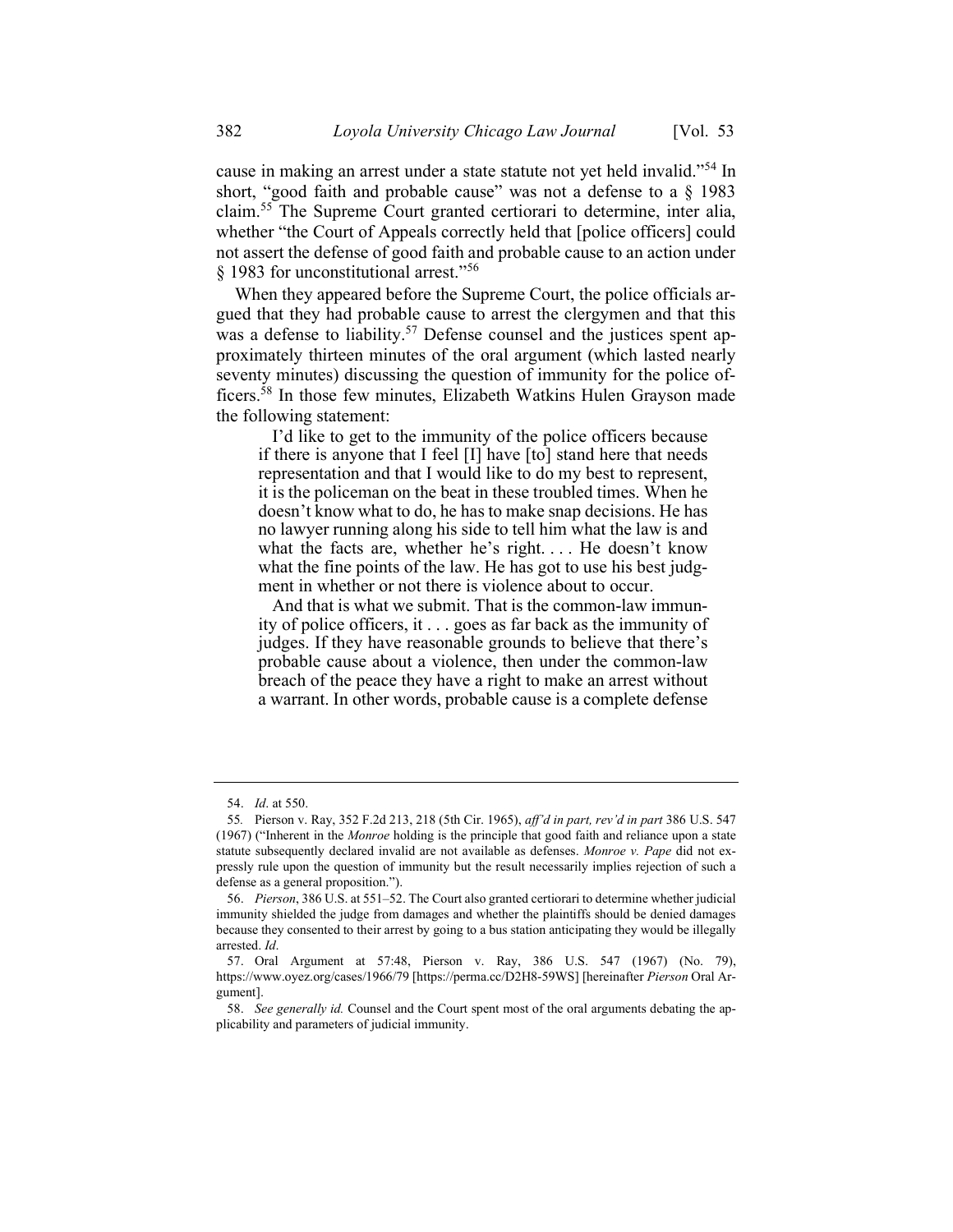to a police officer for a suit for damages at common law. There is no change under 1983.<sup>59</sup>

 Shortly thereafter she shifted to good faith. Specifically, she argued the following:

The rule in Mississippi and the rule of most places is that unconstitutional law is a nullity cannot be applied to work hardship to oppose liability on a public officer who in the performance of his duty was acting in good faith in reliance on the validity of the statute before any court has decided it invalid. . .

. [Y]ou can't impose liability on someone which were legal when they did it and then come along six years later, saying we're going to make that, that there was [a] constitutional statute then but we're going to make it illegal now. $60$ 

Accordingly, the police officials' defense to the false-arrest claim consisted of two different strands: the defense of probable cause, which, under common law, is a defense to tort false-arrest claims, and the goodfaith defense, which stems from reasonable reliance on a facially constitutional statute. So understood, the defense is quite narrow; the probablecause argument only applied in cases alleging false arrest, and the goodfaith defense was limited to those cases where the defendant relied on state or local law.<sup>61</sup>

Mississippi Code § 2087.5 is central to this dispute. The statute made it unlawful for a person to congregate in a public place with the "intent to provoke a breach of the peace, or under circumstances such that a breach of the peace may be occasioned thereby."<sup>62</sup> The officers alleged that when the clergymen arrived at the bus depot, "thirty or forty [people] followed them in," and the crowd was upset and making "wrongful and violent gestures."<sup>63</sup> The officers testified they "felt imbalance was about to ensue and that it would ensue if they did not arrest them."<sup>64</sup> The plaintiffs alleged they were arrested because they violated the "White Only" sign that

<sup>59.</sup> Pierson Oral Argument, supra note 57, at 56:11–57:58 (as transcribed by the author from official audio file).

<sup>60.</sup> Id. at 1:03:41–1:04:33 (as transcribed by the author from official audio file).

<sup>61.</sup> In fact, defense counsel noted in oral argument, neither defense would have been available to the police officials in Monroe v. Pape because liability was premised on an illegal search (not an unlawful seizure) and the defendants were acting "contrary to the state statute."  $Id$ . at 1:06:29– 1:06:54 ("Monroe versus Pape didn't even deal with acting under state statute in good faith believing it was to be valid."); see also Monroe v. Pape,  $365$  U.S.  $167$ ,  $169$  ( $1961$ ) (addressing a  $\S$   $1983$ lawsuit against police officers and the City of Chicago after thirteen police officers invaded and ransacked a family's home without a warrant, and arrested and detained plaintiff for ten hours without a warrant and without arraignment).

<sup>62.</sup> Pierson v. Ray, 386 U.S. 547, 549 n.2 (1967).

<sup>63.</sup> Pierson Oral Argument, supra note 57, at 41:37–42:02.

<sup>64.</sup> Id.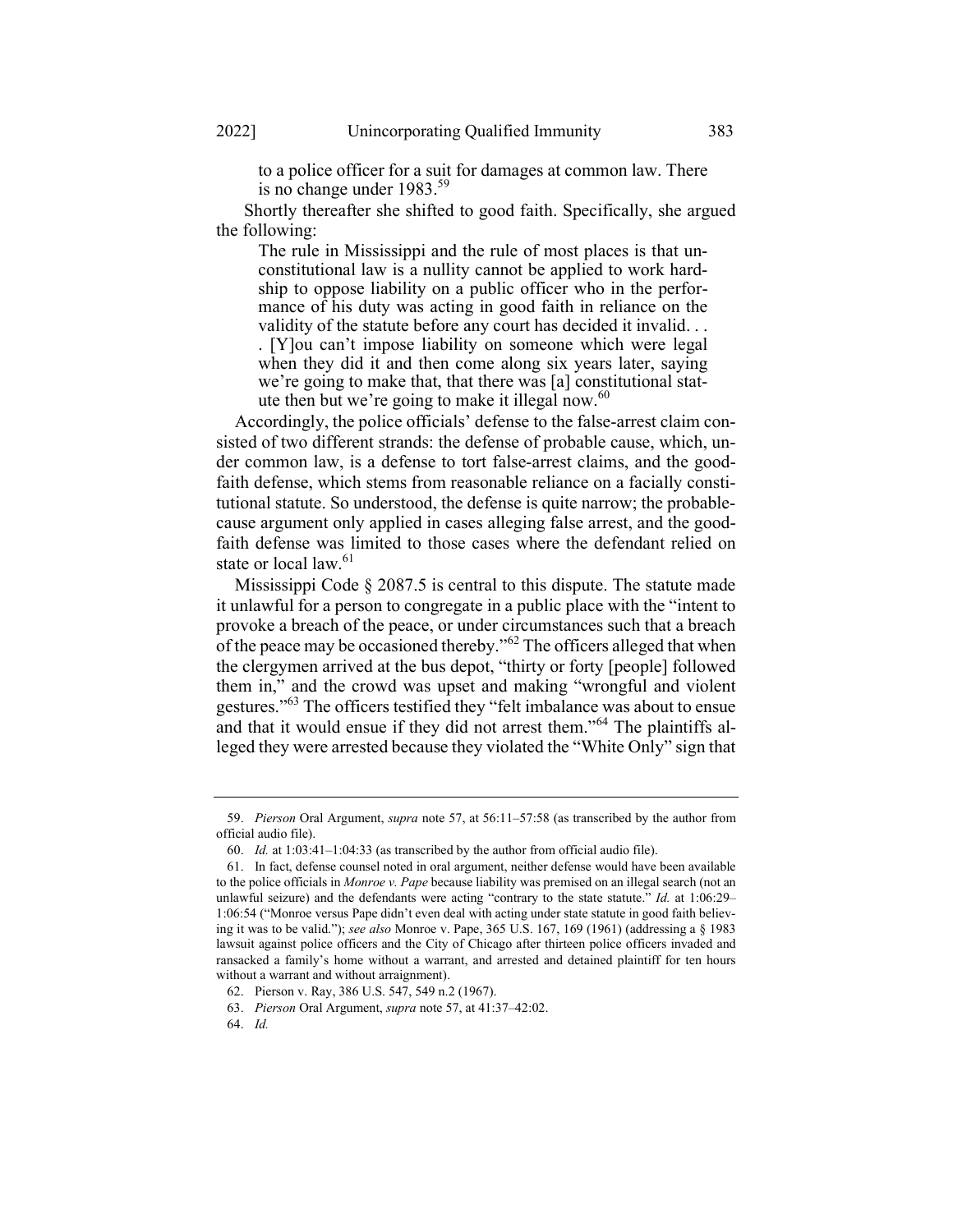was posted outside the bus station and that the officers fabricated the angry mob.<sup>65</sup> The parties agreed that the clergymen had tickets to board the bus and remained peaceful throughout the encounter.<sup>66</sup>

To prevail on their § 1983 claim, the plaintiffs had to prove that the defendants deprived them of a constitutional right.<sup>67</sup> The officers' decision to arrest the clergymen implicated both the Fourth Amendment and the Fourteenth Amendment equal protection.<sup>68</sup> The Fourth Amendment guarantees the right to be free from unreasonable searches and seizures.<sup>69</sup> If the officers arrested the clergymen without probable cause, they deprived them of this right.<sup>70</sup> Assuming the truth of the officers' allegations, arguably, it was the crowd, not the clergymen, who violated  $\S 2087.5$ <sup>71</sup> Furthermore, the officers' decision to arrest the clergymen rather than the crowd of whites raises equal protection concerns. The Equal Protection Clause ensures that states provide persons within their jurisdiction equal protection under the law.<sup>72</sup> This provision was passed, in part, to ensure that Blacks were not subjected to harsher criminal or civil penalties than their white counterparts.<sup>73</sup>

Accordingly, there are three related issues at play in Pierson:

(1) whether the defendants could assert a defense of good faith and probable cause in a § 1983 action for wrongful arrest;<sup>74</sup>

69. U.S. CONST. amend. IV.

70. People v. Melock, 599 N.E.2d 941, 946 (Ill. 1992) ("Absent probable cause or a warrant based thereon, an arrest is violative of the fourth amendment protections." (citing Dunaway v. New York, 442 U.S. 200 (1979))); Dunaway v. New York, 442 U.S. 200, 216 (1979).

72. U.S. CONST. amend. XIV, § 1.

73. CONG. GLOBE, 39th Cong., 1st Sess. 2766 (1866) (statement of Sen. Jacob Howard, R-Mich.) ("[The Equal Protection Clause] abolishes all class legislation . . . and does away with the injustice of subjecting one caste of persons to a code not applicable to another. It prohibits the hanging of a black man for a crime for which the white man is not to be hanged. It protects the black man in his fundamental rights as a citizen with the same shield which it throws over the white man."); see also, e.g., Eric H. Zagrans, "Under Color of" What Law: A Reconstructed Model of Section 1983 Liability, 71 VA. L.R. 499, 531–32 (1985) (noting the Equal Protection Clause does more than protect individuals against discrimination, but also ensures states enforce those protections); Avins, *supra* note 21, at 342, 347, 351 (explaining that the Equal Protection Clause concerned the administration and enforcement of laws affording citizens an affirmative right to protection from discrimination).

74. As the defendants pointed out in their brief, except for the Fifth Circuit, all the appellate courts to address this issue held that police officers were shielded by the good-faith, probable-cause defense. Brief for Respondents in Cause No. 79 and Petitioners in Cause No. 94 at 45, Pierson v. Ray, 386 U.S. 547 (1967) (Nos. 79, 94), 1966 WL 115420; see also Cobb v. City of Malden, 202

<sup>65.</sup> Pierson, 386 U.S. at 553.

<sup>66.</sup> Id.

<sup>67.</sup> Gomez v. Toledo, 446 U.S. 635, 640 (1980) (citing Monroe v. Pape, 365 U.S. 167, 171 (1961)).

<sup>68.</sup> See Pierson, 386 U.S. at 553 (describing officers' conduct toward plaintiffs).

<sup>71.</sup> See Pierson, 386 U.S. at 553 (describing police accounts of unruly mob).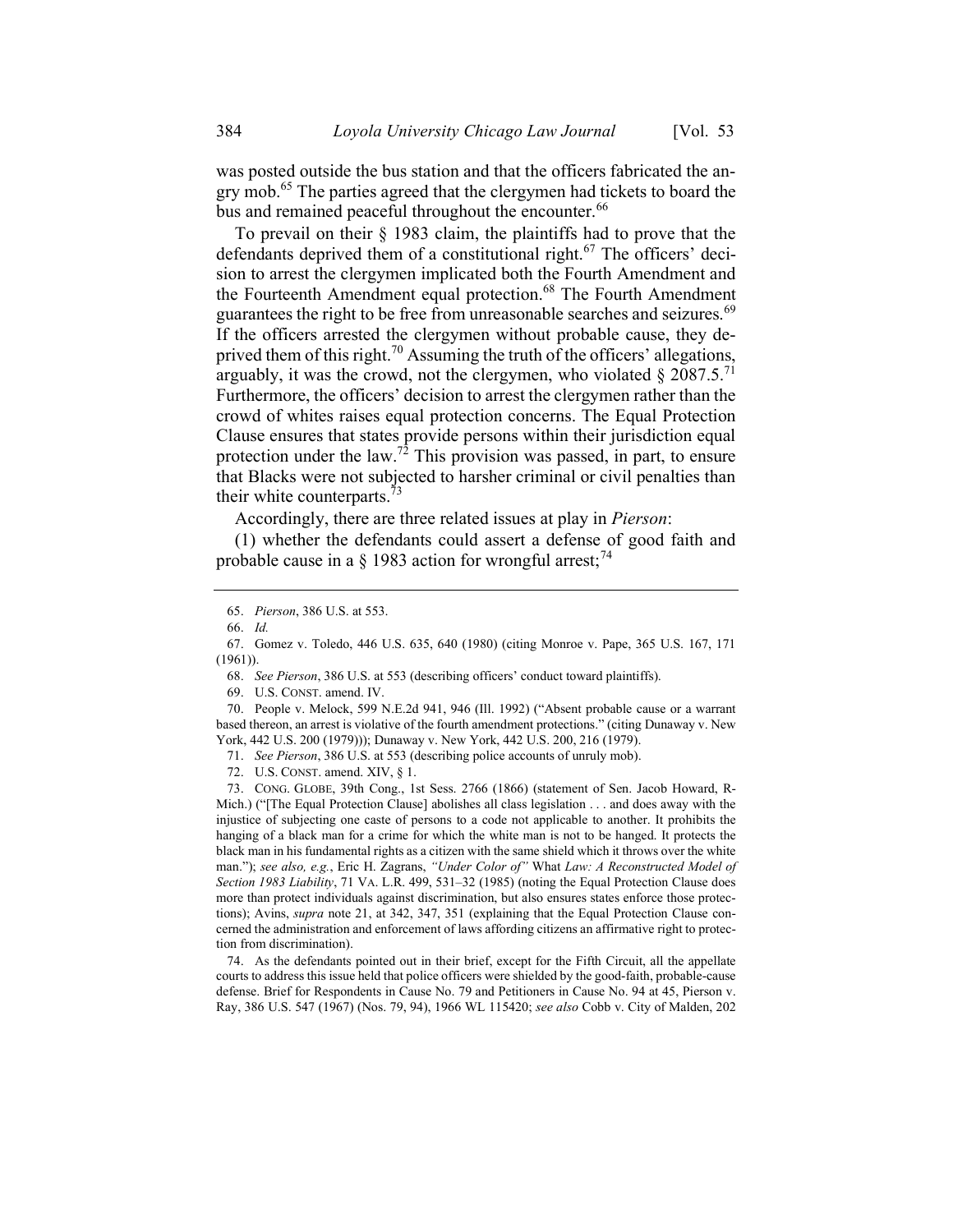(2) whether the defendants had probable cause under the statute—i.e., whether there was a Fourth Amendment deprivation;  $^{75}$  and finally,

(3) even assuming they had probable cause, whether police officials deprived the clergymen of their Fourteenth Amendment equal-protection rights by arresting them and not arresting the crowd of whites who had gathered. So understood, the Court could have resolved this case in several different ways. First, as the defendants suggested, the justices could hold that the defendants were entitled to immunity based upon good faith and probable cause—the defendants were not liable because they relied in good faith on a facially constitutional statute and had probable cause to believe the plaintiffs violated that statute. They also could have held that plaintiffs failed to establish a constitutional deprivation, which was a necessary element of their claim, because the defendants had probable cause to arrest them under the statute, so the police officials did not violate the Fourth Amendment. Finally, they might have held that even if the arresting officers had probable cause to arrest the plaintiffs, the officials violated the Fourteenth Amendment's Equal Protection Clause when they failed to arrest the white aggressors who had gathered at the station. Furthermore, the good-faith, probable-cause defense would be moot in this context—good faith is negated by discriminatory intent and probable cause is irrelevant to Fourteenth Amendment equal-protection claims.<sup>76</sup>

Ultimately, the Supreme Court's decision regarding the police officers' liability centered on the defendants' immunity argument, rather than the underlying constitutional claims. Specifically, the Court held "that the defense of good faith and probable cause, which the Court of Appeals

F.2d 701, 707 (1st Cir. 1953) (affirming city council members' qualified-immunity defense); Hurlburt v. Graham, 323 F.2d 723, 725 (6th Cir. 1963) (affirming judge's and prosecutor's immunity); Jennings v. Nester, 217 F.2d 153, 155 (7th Cir. 1954) (dismissing plaintiff's § 1983 claim); Mueller v. Powell, 203 F.2d 797, 800 (8th Cir. 1953) (affirming probable-cause defense); Agnew v. City of Compton, 239 F.2d 226, 231 (9th Cir. 1956) (dismissing § 1983 claim when officers misunderstood law); Marland v. Heyse, 315 F.2d 312, 314 (10th Cir. 1963) (reversing directed verdict order in favor of officers, because jury question arose as to whether officers' conduct was "so arbitrary, unreasonable and without probable cause" for liability under § 1983).

With that said, many of the cases defendants cited to did not directly address the question of a good-faith, probable-cause defense in § 1983 cases. See e.g., Barr v. Matteo, 244 F.2d 767, 769 (D.C. Cir. 1957) (considering whether government official waived "qualified privilege" in a libel action); Norton v. McShane, 332 F.2d 855, 863 (5thCir. 1964) (applying official immunity to police officers in three malicious arrest claims); Cohen v. Norris, 300 F.2d 24, 34 (9th Cir. 1962) (noting it is not the court's position to narrow the application of § 1983 claims).

<sup>75.</sup> See Teressa Ravenell & Riley H. Ross III, Policing Symmetry, 99 N.C. L. REV. 379, 399 (2021) (identifying probable-cause issue often embedded in § 1983 claims alleging false arrest, false imprisonment, or malicious prosecution).

<sup>76.</sup> See Village of Arlington Heights v. Metro. Hous. Dev. Corp., 429 U.S. 252, 265 (1977) ("Proof of racially discriminatory intent or purpose is required to show a violation of the Equal Protection Clause.").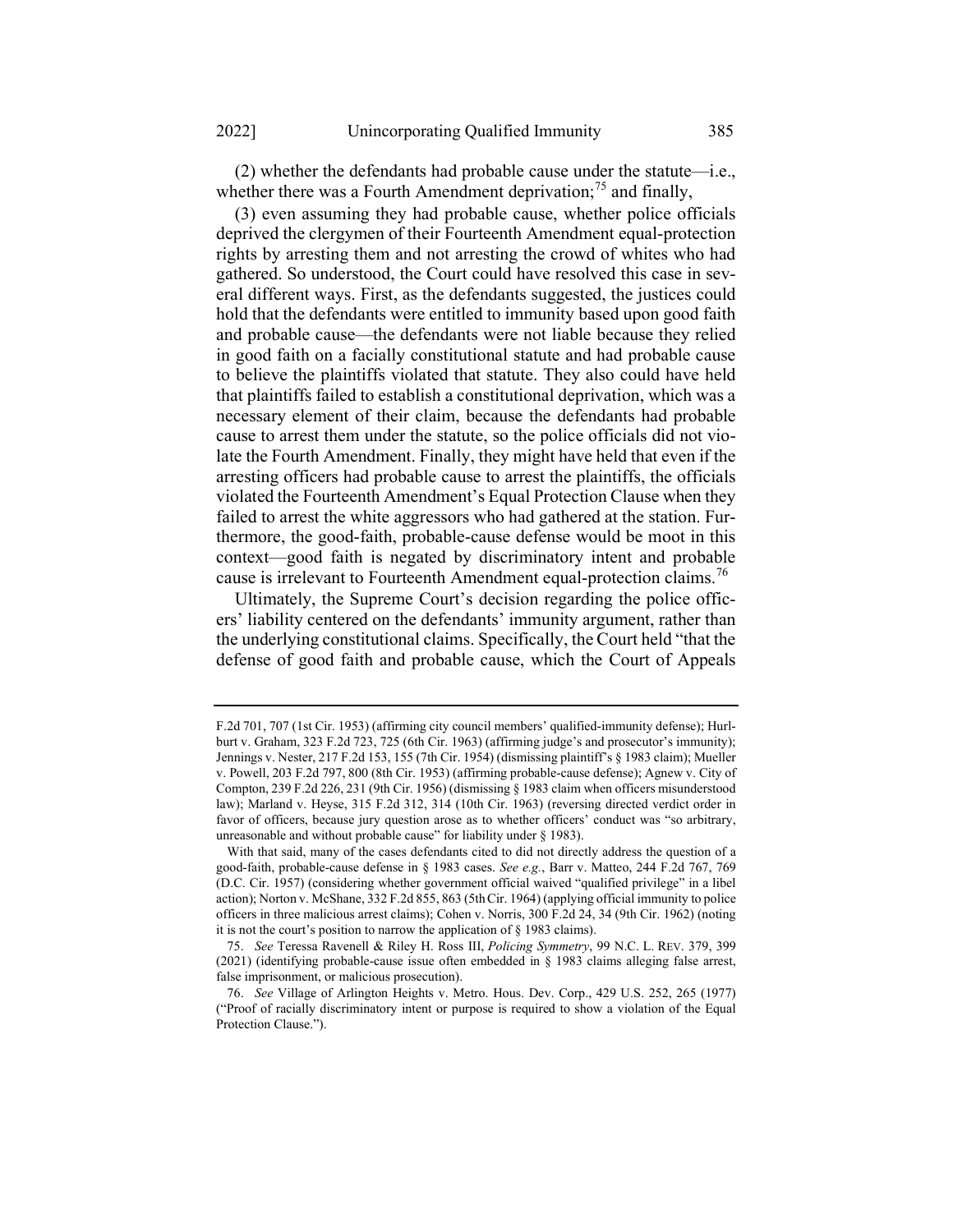found available to the officers in the common-law action for false arrest and imprisonment, is also available to them in the action under  $\S 1983.^{277}$ The Court rationalized the availability of common-law immunities as follows:

We do not believe that this settled principle of law was abolished by § 1983, which makes liable "every person" who under color of law deprives another person of his civil rights. The legislative record gives no clear indication that Congress meant to abolish wholesale all common-law immunities. . . . Congress would have specifically so provided had it wished to abolish the doctrine.<sup>78</sup>

As numerous judges and scholars have observed, since Pierson, the qualified-immunity doctrine has continued to grow and evolve.<sup>79</sup> Yet, as judges and legislators continue to consider the propriety of the qualifiedimmunity doctrine, it seems appropriate to consider its origins and, more specifically, whether the Court correctly held in *Pierson v. Ray* and properly recognized the defense of good faith and probable cause in §  $1983$  actions.<sup>80</sup> This is best understood as a question of statutory interpretation $81$ 

#### III. THE ART OF STATUTORY INTERPRETATION

In 1803, Chief Justice Marshall announced that it is "emphatically the province and duty of the judicial department to say what the law is."<sup>82</sup> Yet statutory interpretation is no easy task.<sup>83</sup> Perhaps it is because of the

<sup>77.</sup> Pierson, 386 U.S. at 557.

<sup>78.</sup> Id. at 554–55. The Supreme Court did not actually determine that the officials were entitled the defense of good faith and probable cause; rather, they held it was available to them and remanded the case for further consideration. Id. at 558.

<sup>79.</sup> See Levin & Wells, supra note 9, at 63–66 (discussing several notable Supreme Court holdings on qualified immunity following Pierson); see also Joanna C. Schwartz, Qualified Immunity's Boldest Lie, 88 U. CHI. L. REV. 605, 613–15 (2021) (explaining how the Court's analysis of § 1983 claims has shifted over time); see also, e.g., Malley v. Briggs, 475 U.S. 335, 341 (1986) (explaining how qualified-immunity doctrine has evolved to extend protection to almost all but the plainly incompetent).

<sup>80.</sup> To be clear, the Pierson majority did not hold that the officers were entitled to qualified immunity; rather, it held that immunity was available in § 1983 claims alleging false arrest and remanded the case back to the trial court to determine whether the officers "reasonably believed in good faith that the arrest was constitutional." Pierson, 386 U.S. at 557–58.

<sup>81.</sup> See Levin & Wells, supra note 9, at 42 ("Common sense suggests that this type of litigation raises issues of statutory interpretation . . . .").

<sup>82.</sup> Marbury v. Madison, 5 U.S. 137, 177 (1803).

<sup>83.</sup> See Eben Moglen & Richard J. Pierce, Jr., Sunstein's New Canons: Choosing the Fictions of Statutory Interpretation, 57 U. CHI. L. REV. 1203, 1206 (1990) ("The business of statutory interpretation consists in giving meanings to words, a task more difficult than it sounds."). For example, lawyers have debated the proper scope of the hypothetical law "no vehicles in the park" for decades. See VALERIE C. BRANNON, CONG. RSCH. SERV., R45153, STATUTORY INTERPRETATION: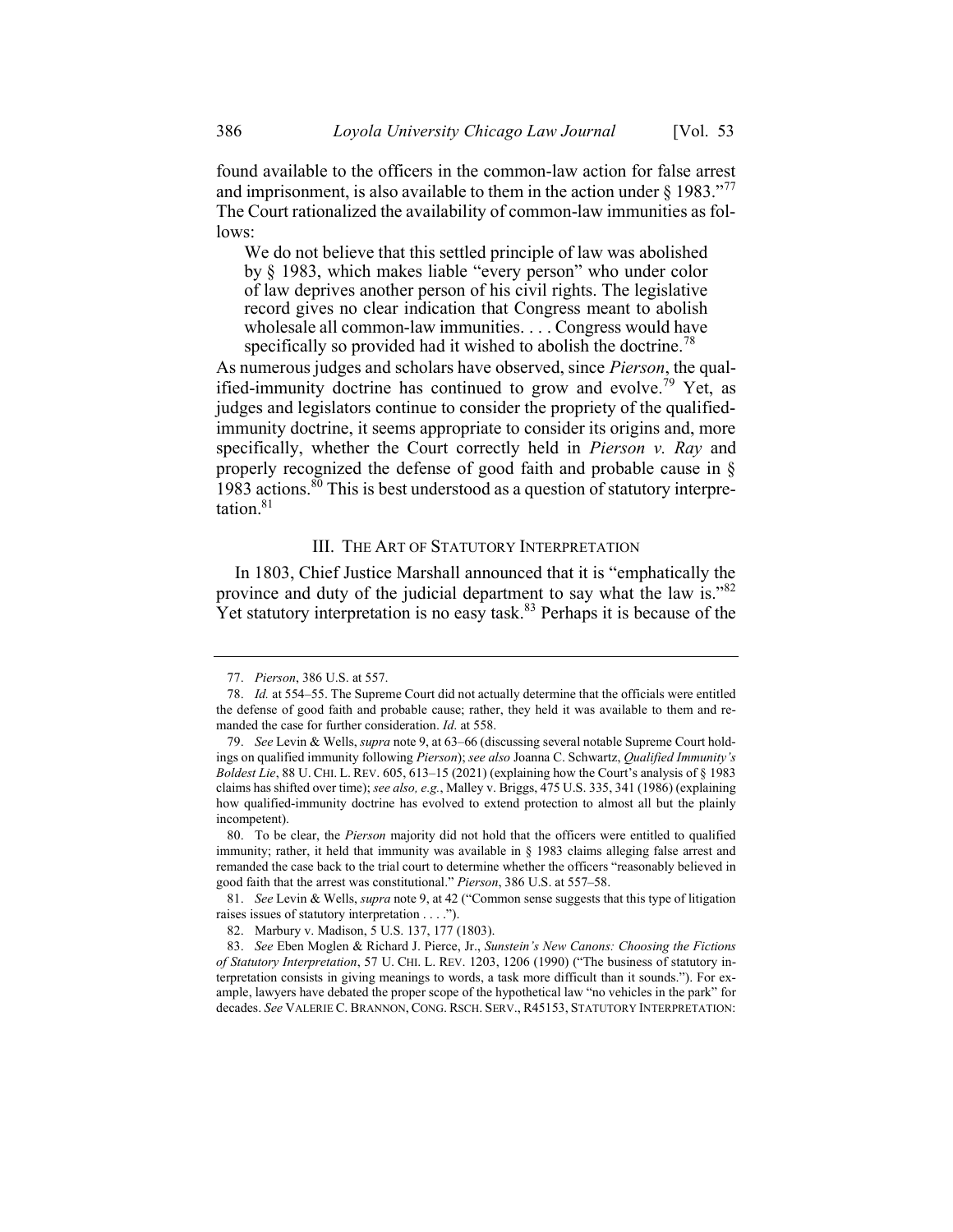inherent challenges of statutory interpretation that the Supreme Court has failed to develop a clear system for executing this essential job. <sup>84</sup> Justice Scalia once lamented, "We American judges have no intelligible theory of what we do most."<sup>85</sup> In short, it is unclear just how judges ought to interpret the law.<sup>86</sup> "The hard truth of the matter is that American courts

have no intelligible, generally accepted, and consistently applied theory of statutory interpretation."<sup>87</sup> This, to say the least, makes the task of interpreting statutes cumbersome—there is no clear roadmap how, exactly, one ought to proceed.<sup>88</sup>

Judges and scholars have long debated how courts should interpret statutes.<sup>89</sup> Accordingly, there are many ways to read a statute, and there is rarely, if ever, a clear "right way" to do so.<sup>90</sup> This is especially true of 42 U.S.C. § 1983 – a Reconstruction-era statute that Congress has revised and amended and on which the Supreme Court has rendered dozens of

THEORIES, TOOLS, AND TRENDS 1 (2018), https://crsreports.congress.gov/product/pdf/R/R45153 [https://perma.cc/L8AD-9PME]. "Vehicles" may seem straightforward, yet does the term include bicycles? Golf carts? Strollers? Drones? Id. ("This deceptively simple hypothetical . . . illustrates the challenges of statutory interpretation.").

<sup>84.</sup> See Maureen B. Cavanaugh, Order in Multiplicity: Aristotle on Text, Context, and the Rule of Law, 79 N.C. L. REV. 577, 585–86 (2001) ("Despite significant scholarly and judicial attention, no universally accepted approach to statutory interpretation has emerged in America.").

<sup>85.</sup> ANTONIN SCALIA, A MATTER OF INTERPRETATION: FEDERAL COURTS AND THE LAW 14 (1997). Scalia noted, "So utterly unformed is the American Law of statutory interpretation that not only is its methodology unclear, but even its very *objective* is." *Id.* at 16.

<sup>86.</sup> HENRY M. HART,JR. & ALBERT M. SACKS, THE LEGAL PROCESS: BASIC PROBLEMS IN THE MAKING AND APPLICATION OF LAW 1169 (William N. Eskridge, Jr. & Philip P. Frickey eds., 1994).

<sup>87.</sup> Id.

<sup>88.</sup> See id. (expressing hope that a judge's own considered theory of statutory interpretation will serve the law's ultimate purpose). The uncertainties of interpreting § 1983 are further compounded if one believes, as Levin and Wells assert, that  $\S$  1983 is a common-law statute. See Levin & Wells, supra note 9, at 43 (noting that scholars like Professor William Baude premise their interpretation of § 1983 on it being a "normal" statute, but asserting that normal rules of interpretation do not apply to this "common law statute").

<sup>89.</sup> See John M. Walker, Jr., Judicial Tendencies in Statutory Construction: Differing Views on the Role of the Judge, 58 N.Y.U. ANN. SURV. AM. L. 203, 203 (2002) (reflecting on the long debate over judge's role interpreting statutes).

<sup>90.</sup> See Karl N. Llewellyn, Remarks on the Theory of Appellate Decision and the Rules or Canons About How Statutes Are to Be Construed, 3 VAND. L. REV. 395, 395 (1950) ("One does not progress far into legal life without learning that there is no single right and accurate way of reading one case, or of reading a bunch of cases."). As Professor Mullins has observed, we have a "surplus of theories." Morell E. Mullins, Sr., Tools, Not Rules: The Heuristic Nature of Statutory Interpretation, 30 J. LEGIS. 1, 16–18 (2003) (providing the following non-exhaustive list of interpretative canons: originalism, intentionalism, modified intentionalism, imaginative reconstruction, purposivism, textualism, New Textualism, structural textualism, dynamic statutory interpretation, and practical reasoning).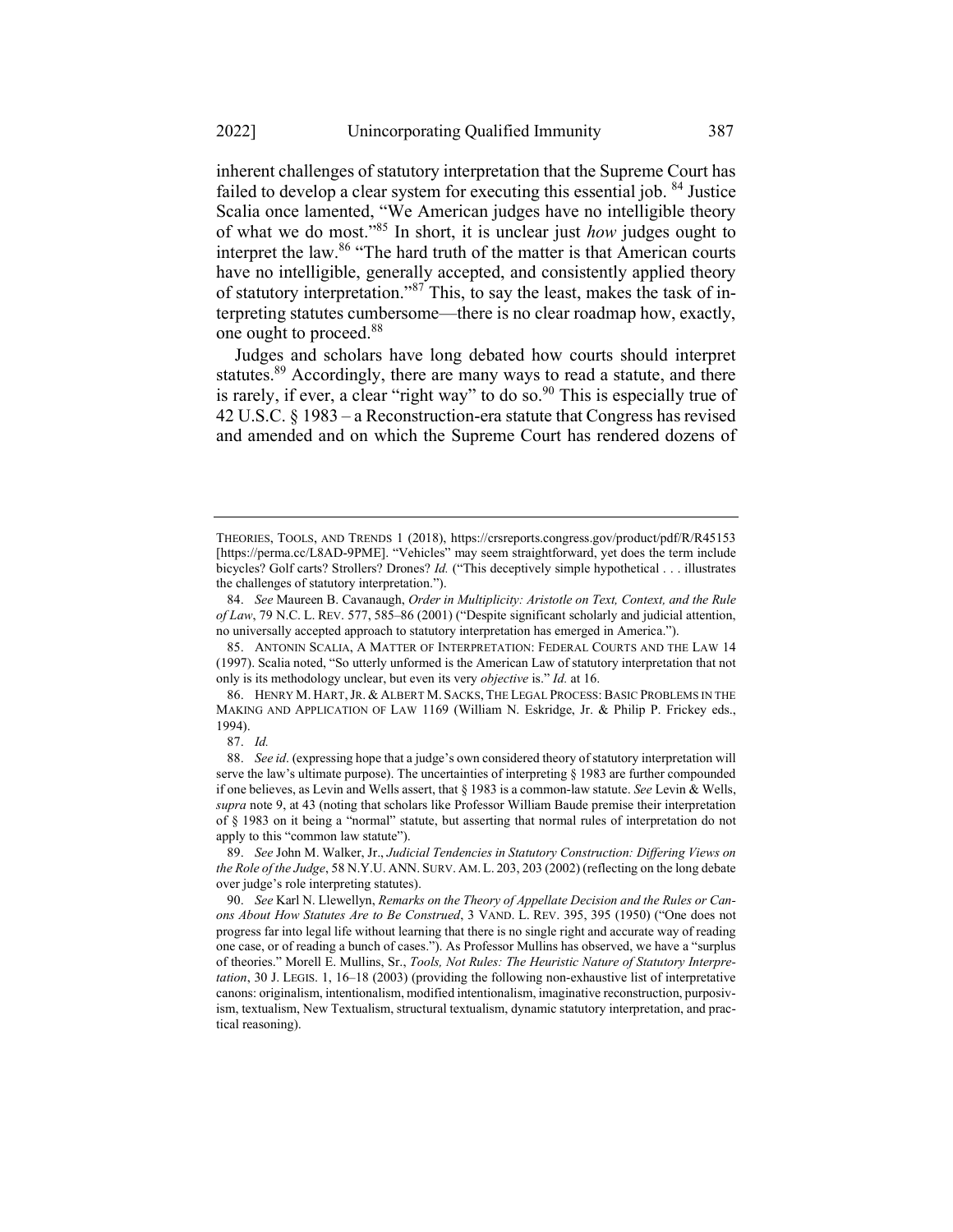decisions.<sup>91</sup>

Since the 1960s when plaintiffs began filing § 1983 claims more regularly, judges have debated how to interpret the statute, including the applicability of the qualified-immunity defense.<sup>92</sup> Justice Thomas has questioned the disconnect between the immunity available to government officials in 1871 and the contemporary qualified-immunity defense.<sup>93</sup> He also has complained that the Court has "completely reformulated qualified immunity along principles not at all embodied in the common law."<sup>94</sup> Current and former justices have voiced similar concerns about the qualified immunity doctrine, and Justice Sotomayor has become more vocal about the dangers of the doctrine.<sup>95</sup>

Although some justices have questioned various aspects of the qualified-immunity defense, none has questioned whether Congress intended

94. Ziglar, 137 S. Ct. at 1871 (quoting Anderson v. Creighton, 483 U.S. 635, 645 (1987)). Three years later in Baxter v. Bracey, he argued the doctrine is "no longer grounded in the common-law backdrop against which Congress enacted the 1871 Act." Baxter v. Bracey, 140 S. Ct. 1862, 1864 (2020) (Thomas, J., dissenting) (quoting Ziglar, 137 S. Ct. at 1871 (Thomas, J., concurring)). Justice Thomas wrote, for the first century of its existence, "the Court did not recognize an immunity under  $\S$  1983 for good-faith official conduct." *Id.* at 1863. In subsequent cases, immunity was confined to certain circumstances based on specific analogies to the common law. Id. Later, the Supreme Court abandoned that approach and only applied the immunity to state executive officials, the National Guard, and university presidents for practical reasons. Id. The seminal qualified-immunity case, Harlow v. Fitzgerald, changed the trajectory of the defense entirely. See Harlow v. Fitzgerald, 457 U.S. 800, 818 (1982) (holding government officials not liable for civil damages when their conduct "does not violate clearly established statutory or constitutional rights" they should reasonably have known). Justice Thomas made similar criticisms in 2021 when the Court once again declined to hear a case. See Hoggard v. Rhodes, 141 S. Ct. 2421, 2422 (2021) (Thomas, J., dissenting) ("[W]hy should university officers, who have time to make calculated choices about enacting or enforcing unconstitutional policies, receive the same protection as a police officer who makes a split-second decision to use force in a dangerous setting?").

95. See Wyatt v. Cole, 504 U.S. 158, 170 (1992) (Kennedy, J., concurring) ("In the context of qualified immunity for public officials . . . we have diverged to a substantial degree from the historical standards."); see also Crawford-El v. Britton, 523 U.S. 574, 611 (1998) (Scalia, J., dissenting) ("[The Court] has not purported to be faithful to the common-law immunities that existed when § 1983 was enacted . . . ."); Mullenix v. Luna, 577 U.S. 7, 26 (2015) (Sotomayor, J., dissenting) (arguing qualified-immunity doctrine in effect "renders the protections" of the Constitution "hollow"); Kisela v. Hughes, 138 S. Ct. 1148, 1162 (2018) (Sotomayor, J., dissenting) (arguing Supreme Court's reversal of Ninth Circuit's denial of qualified immunity for an officer who shot a woman holding a knife "tells officers that they can shoot first and think later, and it tells the public that palpably unreasonable conduct will go unpunished").

<sup>91.</sup> See generally, Levin & Wells, supra note 9, at 54–62 (noting various tools the Court has used to interpret § 1983).

<sup>92.</sup> See id. (noting how the Court decided several cases after *Pierson v. Ray*).

<sup>93.</sup> Ziglar v. Abbasi, 137 S. Ct. 1843, 1871 (2017) (Thomas, J., concurring). Justice Thomas went on to say that the Court asserted its power to make "freewheeling policy choice[s]" and recommended that "[i]n an appropriate case, we should reconsider our qualified immunity jurisprudence." Id. at 1871-72 (quoting Rehberg v. Paulk, 566 U.S. 356, 363 (2012)); see also Baude, supra note 8, at 48 (arguing that common-law qualified immunity looks very different now from when it was created in 1871).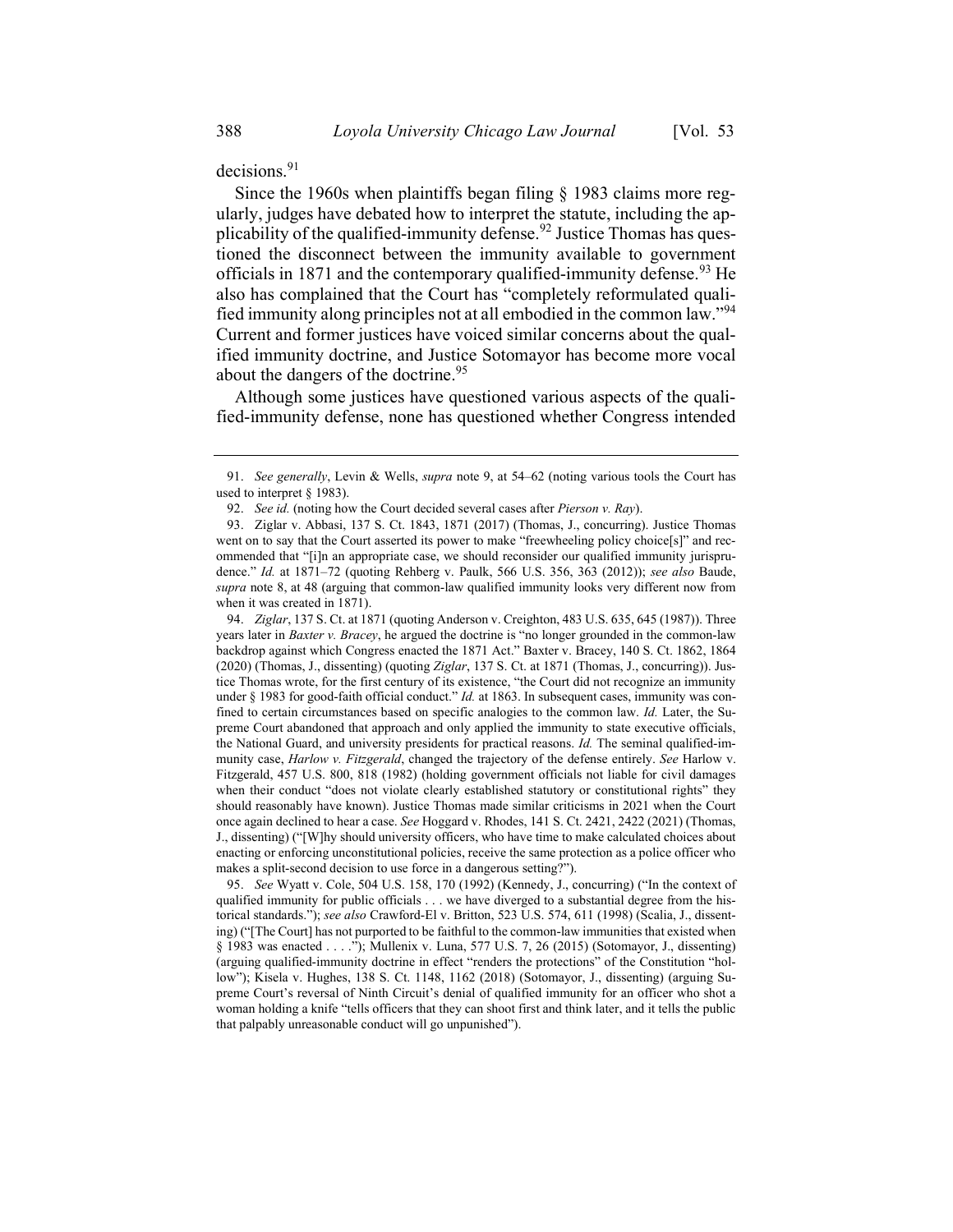to incorporate the defense when it enacted the Civil Rights Act of 1871.96 The remainder of Part III considers how the Supreme Court has moved beyond § 1983's statutory language to hold that qualified immunity provides government officials a defense in claims for monetary damages.

As noted in Part II, *Pierson v. Ray* is the fountainhead case for qualified immunity.<sup>97</sup> There, the Court addressed the propriety of qualified immunity in three swift steps; it

(1) considered the statutory language,  $98$ 

(2) described the legislative history and common-law defenses available to police officials,<sup>99</sup> and

(3) discussed the policy considerations justifying immunity.<sup>100</sup>

Conveniently, these steps generally align with the theories of statutory interpretation: textualism, intentionalism, and dynamic statutory interpretation, respectively. Part III reconsiders *Pierson's* qualified-immunity determination applying each of these theories.

# A. Textualism

Textualism probably offers the most straightforward approach to statutory interpretation. Black's Law Dictionary defines textualism as "[t]he doctrine that the words of a governing text are of paramount concern and that what they fairly convey in their context is what the text means."<sup>101</sup> Justice Scalia, a renowned textualist, has explained that the aim of a textualist is not to inquire what the legislature meant, but to ask what the statute means.<sup>102</sup> A textualist determines what the statute means by reading and adhering to the statutory text.<sup>103</sup> Scalia offered the following advice regarding statutory interpretation: "[a] text should not be construed strictly, and it should not be construed leniently; it should be construed reasonably, to contain all that it fairly means." $104$ 

<sup>96.</sup> Ziglar, 137 S. Ct. at 1871 (Thomas, J., concurring) (expressing doubt about qualified-immunity jurisprudence). Furthermore, to date, lower courts and scholars also have failed to consider this issue. See supra notes 9–10 and accompanying text (arguing qualified immunity is a question of statutory interpretation but has not been analyzed as such).

<sup>97.</sup> See supra Part II (discussing emergence of good-faith, probable-cause defense).

<sup>98.</sup> See Pierson v. Ray, 386 U.S. 547, 554 (1967) ("[Section] 1983 . . . makes liable 'every person' who under color of law deprives another person of his civil rights.").

<sup>99.</sup> See id. ("The legislative record gives no clear indication that Congress meant to abolish wholesale all common-law immunities.").

<sup>100.</sup> See id. at 555 ("A policeman's lot is not so unhappy that he must choose between being charged with dereliction of duty if he does not arrest when he has probable cause, and being mulcted in damages if he does.").

<sup>101.</sup> Textualism, BLACK'S LAW DICTIONARY (11th ed. 2019).

<sup>102.</sup> SCALIA, supra note 85, at 23.

<sup>103.</sup> BRANNON, supra note 83, at 13–14.

<sup>104.</sup> SCALIA, supra note 85, at 23.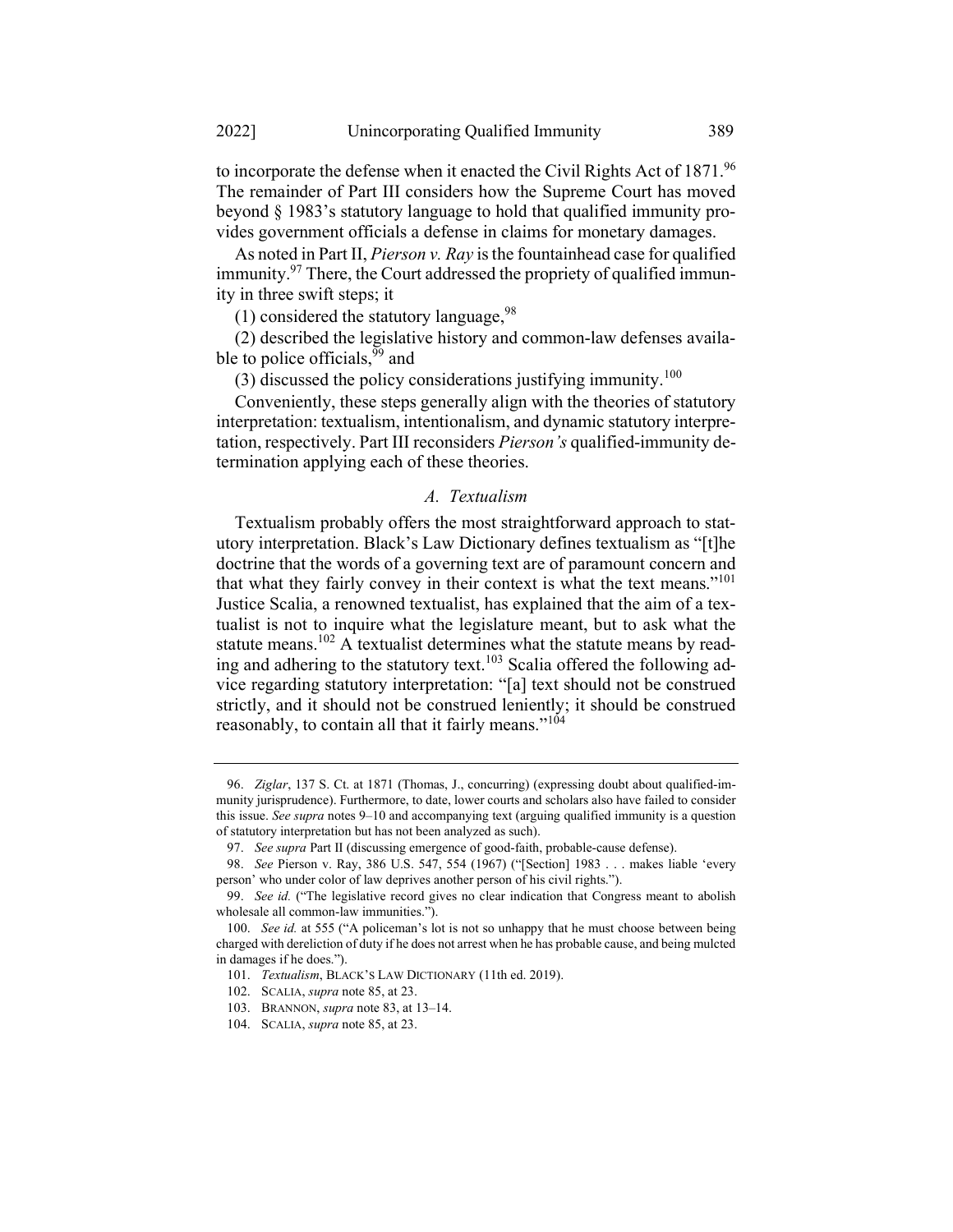In 1967, when the Court decided Pierson v. Ray, § 1983 read in its entirety:

Every person who, under color of any statute, ordinance, regulation, custom, or usage, of any State or Territory, subjects, or causes to be subjected, any citizen of the United States or other person within the jurisdiction thereof to the deprivation of any rights, privileges, or immunities secured by the Constitution and laws, shall be liable to the party injured in an action at law, suit in equity, or other proper proceeding for redress.<sup>105</sup>

Had the *Pierson* Court limited itself to  $\S$  1983's statutory language, there is little question the justices would have concluded that the defendants were not entitled to any sort of affirmative defense. In 1967, the statute did not mention any immunities or defenses.<sup>106</sup> Furthermore, the Act guaranteed that "every person" acting under color of state law who causes a person to be deprived of a constitutional right will be liable for that deprivation.<sup>107</sup> A defense or immunity necessarily would undermine this broad guaranty. If some officials are immune, then it is no longer true that "every person" acting under color of state law is liable. Thus, had the Court limited itself to § 1983 statutory language, it ought to have concluded that the defendants were not entitled to the good-faith, probablecause defense.

The Court, however, did not stop with the statutory text, and instead moved to § 1983's legislative history.<sup>108</sup>

#### B. Intentionalism

Intentionalism offers one explanation as to why the Pierson Court did not end its inquiry with the statutory language. Intentionalism is based upon the principle that the Court ought to act "as the enacting legislature's faithful servant, discovering and applying the legislature's original intent."<sup>109</sup> However, one of the chief criticisms of intentionalism is that it

 Purposivism is a related but distinct theory of statutory interpretation. Purposivism is based upon the principle that every legislative act has a purpose, and a judge's aim should be to interpret the statute to best effectuate that purpose. Eskridge & Frickey, *supra* note 109, at  $332-33$ . Applying this doctrine, the Supreme Court has said, there is "no more persuasive evidence of the purpose of a statute than the words by which the legislature undertook to give expression to its wishes." United States v. Am. Trucking Ass'ns, Inc., 310 U.S. 534, 543 (1940). Section 1983's mandate seems

<sup>105.</sup> Pierson, 386 U.S. at 548 n.1.

<sup>106.</sup> Id.

<sup>107</sup>. Id.

<sup>108.</sup> *Id.* at 554 (noting legislative record did not indicate Congress meant to abolish commonlaw immunities).

<sup>109.</sup> William N. Eskridge, Jr. & Philip P. Frickey, Statutory Interpretation as Practical Reasoning, 42 STAN. L. REV. 321, 325 (1990). Intentionalism and originalism are synonymous. See Intentionalism, BLACK'S LAW DICTIONARY (11th ed. 2019) (referring readers to originalism).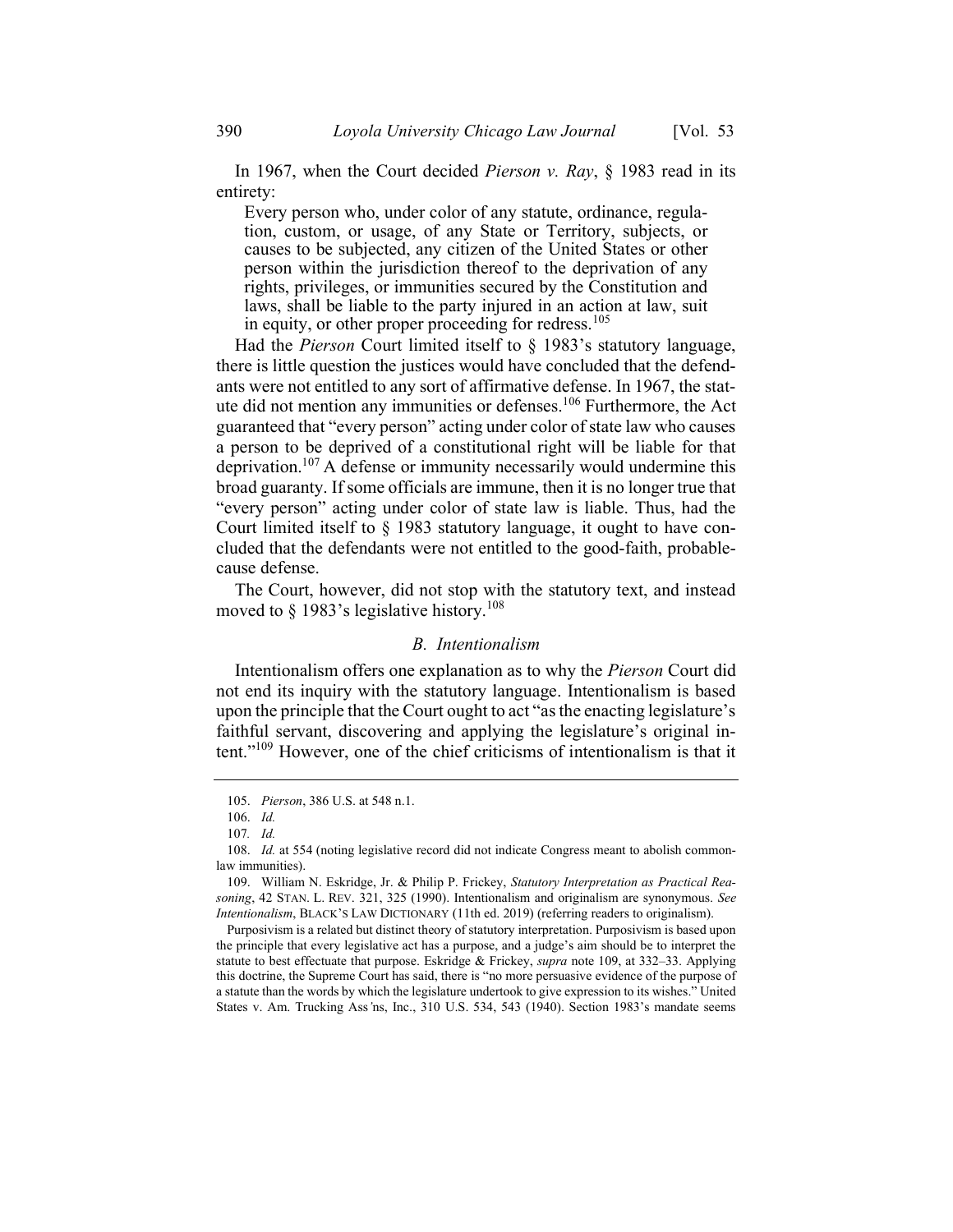is often difficult to discern legislative intent.<sup>110</sup>

In the face of these challenges, canons give judges a "rule" they can apply to interpret the text.<sup>111</sup> Several canons explicitly concern legislative intent.<sup>112</sup> In *Pierson*, the Court's decision regarding the availability of the good-faith, probable-cause defense seems to rest entirely on the Sherlock Holmes Canon, or the "dog that did not bark" canon, which allows the Court to infer from congressional silence an intent to maintain status quo. $^{113}$ 

This is exactly what the Court did in Pierson. Specifically, the Court concluded, "Congress would have specifically so provided had it wished to abolish the doctrine."<sup>114</sup> This conclusion, however, is questionable in several respects. There are, of course, the general criticisms scholars have lodged against this canon.<sup>115</sup> Setting these aside, it remains unclear that

111. See Chickasaw Nation v. United States, 534 U.S. 84, 94 (2001) (stating that while canons are not rigid rules, they are "guides" that help judges determine legislative intent).

112. See William N. Eskridge, Jr. & Philip P. Frickey, Foreword: Law As Equilibrium, 108 HARV. L. REV. 26, 97–100 (1994) (outlining canons of statutory interpretation in appendix). Specifically, canons such as the rule of continuity and the "dog didn't bark" canon among others, require the court to look at legislative intent to determine their applicability. *Id.* at 99, 101.

113. See Pierson, 386 U.S. at 554–55 (reasoning that if Congress meant to abolish commonlaw immunities when it passed § 1983 it would have explicitly done so). Professor Krishnakumar observed that cases relying on this canon may be divided into three categories:

(1) the "no mention" cases, in which the Court posits that the rejected interpretation would work a drastic change in the law, and simply notes that there was no mention of such a change in the legislative history (or, in some cases, in the statutory text); (2) the "silence-is-telling" cases, in which the Court posits that the rejected interpretation would work a drastic change in the law, emphasizes that no one discussed such change in the legislative record, and insists that if Congress had intended the change, someone surely would have commented on it; and (3) the bankruptcy cases, in which the Court invokes a bankruptcy-law-specific presumption that Congress does not intend to effect changes to pre-Code practice, unless the legislative history indicates otherwise.

Anita S. Krishnakumar, The Sherlock Holmes Canon, 84 GEO. WASH. L. REV. 1, 7 (2016). She also noted that some cases do not explicitly reference the canon, "though the presumption they subtly invoke is very much the one embodied in the canon." Id. at 9.

114. Pierson, 386 U.S. at 554–55.

115. See, e.g., Krishnakumar, supra note 113, at 22 ("First, the canon makes several improbable assumptions about how the legislative process works. Second, the canon is conceptually loose, lacking any clear limits or boundaries for defining problematic levels of change. Moreover, it is somewhat circular in its logic. Third, and related to the second, the canon provides inadequate

clear—every person acting under color of state law shall be liable for subjecting, or causing another to subject, a person to the deprivation of a federally protected right.

<sup>110.</sup> Eskridge & Frickey, supra note 109, at 325–26. Other criticisms of intentionalism include: the questionable assumption that judges can recreate historical understanding, the possibility that the interpretive issue was not considered by the original legislature, and the construction of original legislative intent puts aside other values of statutory interpretation. *Id.* at 330–32. Section 1983's unique revisionist history compounds this problem. Section 1983 was enacted in 1871 but underwent significant revisions in 1873. See supra Part I (giving judges and scholars two different conversations to consider).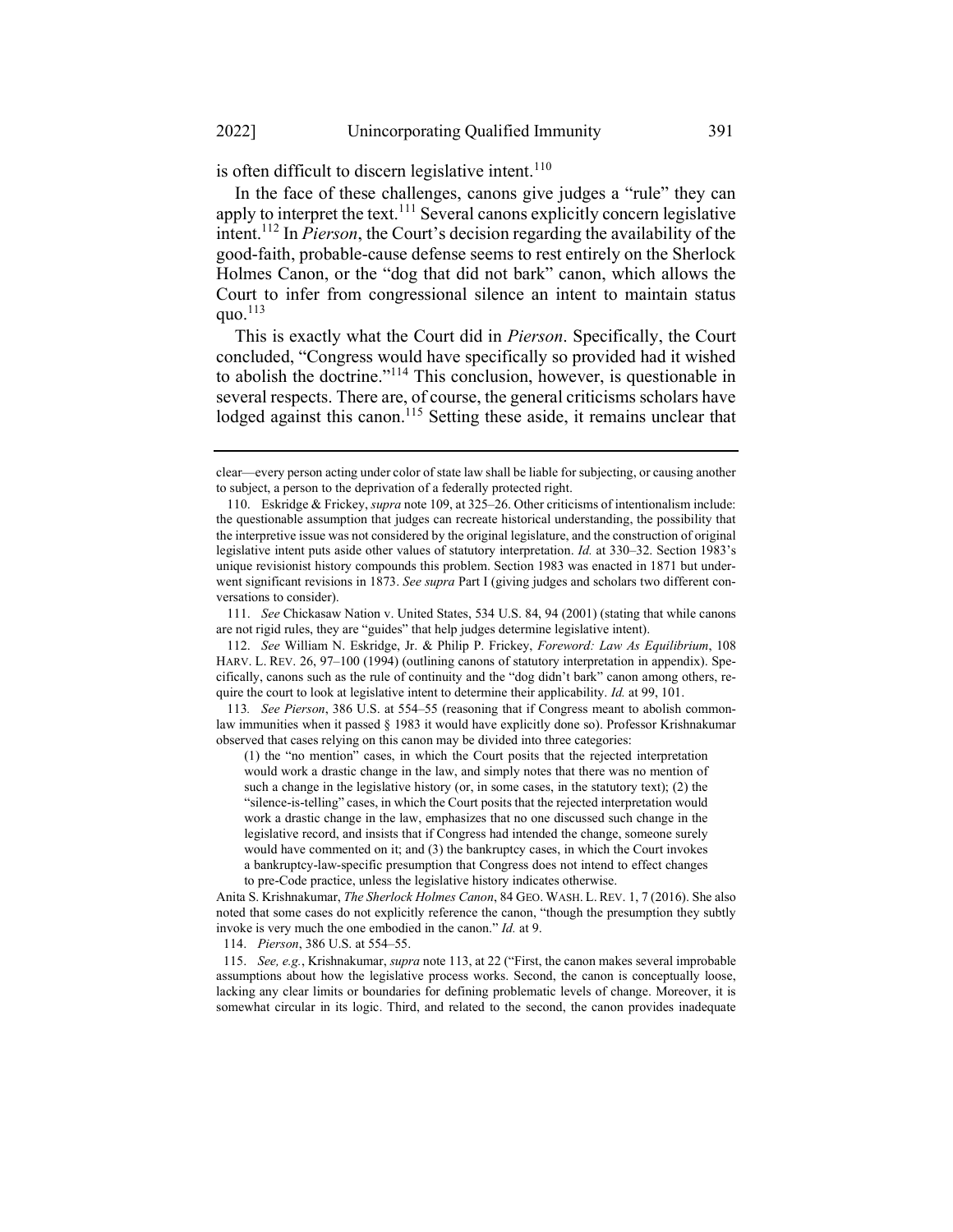this canon should apply in this particular context—a civil remedial statute that does not purport to codify the common law.

Furthermore, even if one is convinced that the canon applies, the conclusion that Congress incorporated a qualified-immunity defense into § 1983 depends on two underlying factual points: (1) that Congress was actually silent regarding the abrogation of common-law defenses and (2) that this was a common-law defense in 1871. A review of § 1983 legislative history and late-nineteenth-century common law strongly suggests that the first factual assumption is wrong. Stated differently, even if qualified immunity existed as a common-law defense in 1871 there is evidence that Congress was explicit about its intent to abrogate the defense.

# 1. The "Dog That Didn't Bark" Canon in Practice

The "dog that didn't bark" canon stems from Arthur Conan Doyle's Sherlock Holmes story Silver Blaze, in which Sherlock Holmes deduces that because no dog barked, nothing unusual happened during the night.<sup>116</sup> Imported into the context of statutory interpretation, it means that when the legislature is silent—i.e., in the absence of clear legislative intent—a judge should assume that the legislature did not intend the newly enacted statute to alter the common law.<sup>117</sup> In short, under this rule courts may "infer meaning from legislative silence."<sup>118</sup>

Silence is a necessary component of any statute.<sup>119</sup> Congress simply cannot address every condition and contingency in either the statutory

notice to legislators about when they need to highlight a change created by a new law or amendment, and how specific they need to be about such change. Fourth, the canon sometimes favors statutory constructions that would treat like entities differently, and thus causes horizontal coherence problems. Fifth, the canon elevates congressional inaction above duly enacted statutory text."); see also Frank H. Easterbrook, Text, History, and Structure in Statutory Interpretation, 17 Harv. J. L. & PUB. POL'Y 61, 68–69 (1994) (noting that intent-as-law canon has no substantive constitutional nor common-law grounding ).

<sup>116.</sup> ARTHUR CONAN DOYLE, Silver Blaze, in SHERLOCK HOLMES: THE COMPLETE NOVELS AND STORIES 521, 540 (2003).

<sup>117.</sup> William N. Eskridge, Jr., The New Textualism, 37 UCLA L. REV. 621, 634 (1990).

<sup>118.</sup> Krishnakumar, supra note 113, at 5. See, e.g., Shaw v. Merchants' Nat'l Bank, 101 U.S. 557, 565 (1879) ("No statute is to be construed as altering the common law, farther than its words import. It is not to be construed as making any innovation upon the common law which it does not fairly express."); Robert C. Herd & Co. v. Krawill Mach. Corp., 359 U.S. 297, 302 (1959) ("We can only conclude that if Congress had intended to make such an inroad on the rights of claimants (against negligent agents) it would have said so in unambiguous terms and in the absence of a clear Congressional policy to that end, we cannot go so far." (internal citations omitted)); Tex. & P. Ry. Co. v. Abilene Cotton Oil Co., 204 U.S. 426, 437 (1907) (finding that "unless . . . the pre-existing right is so repugnant to the statute," the common-law rights must stand). But see Harrison v. PPG Indus., Inc., 446 U.S. 578, 589 (1980) (finding that "any other final action" should be given its plain meaning because legislative intent was silent on its definition).

<sup>119.</sup> See Burns v. United States, 501 U.S. 129, 136 (1991) (stating that not every congressional silence is "pregnant," so there is not a meaning to every situation Congress is silent on).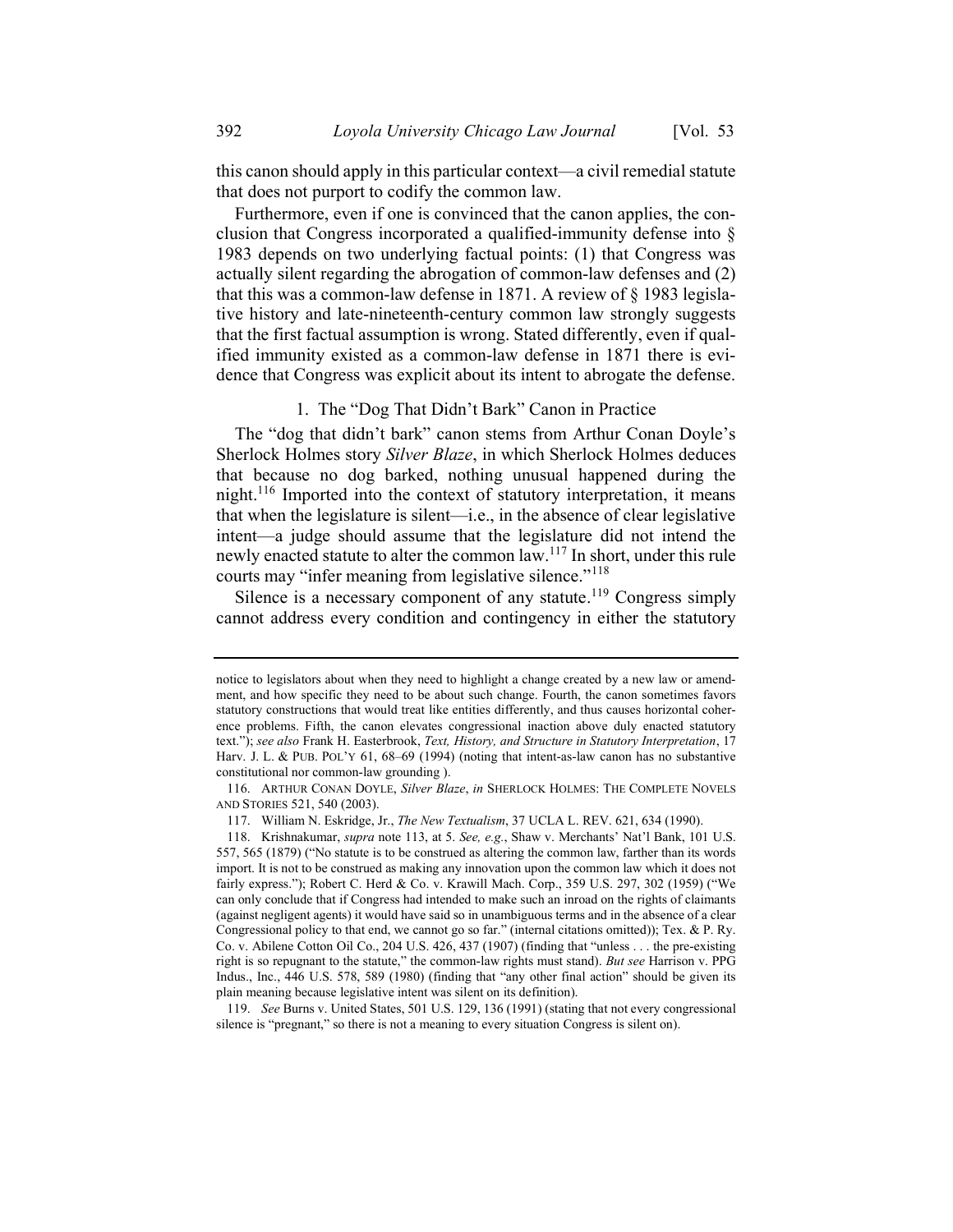text or the legislative history.<sup>120</sup> Nevertheless, the "dog that didn't bark" canon assumes that if Congress intended the statute to alter the status quo this, at a minimum, would have elicited a discussion and that discussion would be captured and reflected in the statute's legislative history.<sup>121</sup> Professor Krishnakumar has written about this canon in detail.<sup>122</sup> She noted that "[a]lthough increasingly common, 'failure to comment' arguments are not necessarily successful in all cases," and "there is little coherence or consistency in the Court's application of the Sherlock Holmes canon."<sup>123</sup> In fact, there is no clear way for courts to determine whether the canon is applicable because there is no subject-matter limitation.  $^{124}$ 

Unfortunately, the Court has given little guidance as to when judges should give meaning to congressional silence. Just two years after deciding Pierson, the Court noted, "[l]egislative silence is a poor beacon to follow in discerning the proper statutory route." $125$ 

Since at least the mid-twentieth century, the Court has recognized that "Congress in enacting criminal statutes legislates against a background of Anglo-Saxon common law."<sup>126</sup> Courts, arguably, are more inclined to interpret statutes against the common law when the statute at issue codifies common-law traditions or "borrows terms of art in which are accumulated the legal tradition and meaning of centuries of practice."<sup>127</sup> If it is sensible to apply the Sherlock Holmes canon anywhere, it is, most likely, in these contexts: criminal statutes or statutes codifying commonlaw rules. In fact, courts have declined to apply the canon when there is clear text or different uses of language in parallel provisions, and where there is an unsettled status quo.<sup>128</sup>

<sup>120.</sup> See John C. Grabow, Congressional Silence and the Search for Legislative Intent: A Venture into "Speculative Unrealities", 64 B.U. L. REV. 737, 741 (1984) ("[D]espite any intuitive appeal reliance on congressional silence may possess, there exists no legal or functional justification for the imputation of any meaning to the necessarily frequent and prolonged silences of Congress.").

<sup>121.</sup> Krishnakumar, supra note 113, at 3.

<sup>122.</sup> Id.

<sup>123.</sup> Id. at 5–6. See also Chisom v. Roemer, 501 U.S. 380, 406 (1991) (Scalia, J., dissenting) (questioning the wisdom of "assuming that dogs will bark when something important is happening" and noting the Court has "forcefully and explicitly rejected the Conan Doyle approach to statutory construction in the past").

<sup>124.</sup> Krishnakumar, supra note 113, at 46.

<sup>125.</sup> Zuber v. Allen, 396 U.S. 168, 185 (1969).

<sup>126.</sup> United States v. Bailey, 444 U.S. 394, 415 n.11 (1980) (citing Morissette v. United States, 342 U.S. 246 (1952)).

<sup>127.</sup> Morissette, at 263.

<sup>128.</sup> Krishnakumar, supra note 113, at 20. The status quo must be settled prior to the legislation to interpret using this canon. In the case of § 1983, the status quo was not settled in 1871 regarding civil remedies for civil-rights violations. See CIVIL RIGHTS, supra note 15, at 605–06 (recounting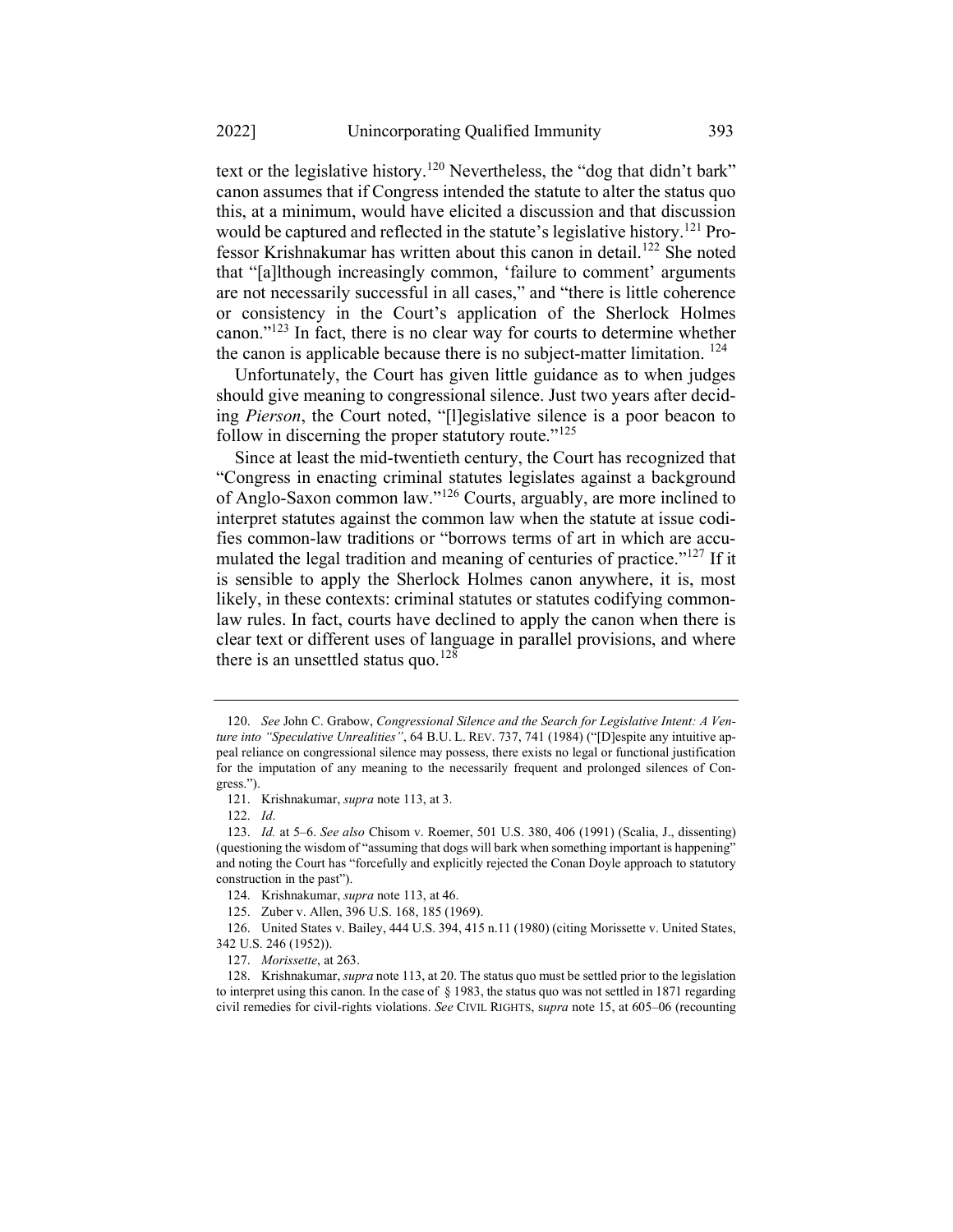These justifications, however, are largely inapplicable to § 1983. First and foremost, § 1983 is a civil remedial statute, not a criminal statute. Legislators clearly were motivated by the South's failure to protect its citizens from lawlessness and violence.<sup>129</sup> As explored in Section III.B.2, there is little support for the supposition that Section 1 of the Act was intended to emulate, recreate, or codify common-law actions or defenses.<sup>130</sup> Put simply,  $\S$  1983 is a poor place to apply the Sherlock Holmes canon.<sup>131</sup>

2. Silence and Sound: The History of the Civil Rights Act of 1871

Even if one assumes that the Court should apply the Sherlock Holmes canon when interpreting § 1983, the canon very much depends on congressional silence. There is, however, strong evidence that Congress was not silent regarding the incorporation of the qualified-immunity defense into § 1983.

As noted in Section III.A, § 1983's text explicitly mandates that "every person" shall be liable. Thus, immunities seem inconsistent with § 1983's statutory scheme.<sup>132</sup> As the Court would later explain in Owen v. City of Independence,

The central aim of the Civil Rights Act was to provide protection to those persons wronged by the "[m]isuse of power, possessed by virtue of state law and made possible only because the wrongdoer is clothed with the authority of state law." By creating an express federal remedy, Congress sought to "enforce provisions of the Fourteenth Amendment against those who carry a badge of

<sup>1871</sup> House debates on how to enforce Fourteenth Amendment violations by Southern police and other public officials).

<sup>129.</sup> See CIVIL RIGHTS, supra note 15, at 605–06 (detailing civil-rights violations in the South leading up to Act's passage).

<sup>130.</sup> See infra Part III.B.2.

<sup>131.</sup> But see Monroe v. Pape, 365 U.S. 167, 187 (1961), overruled by Monell v. Dep't of Soc. Servs. of City of New York, 436 U.S. 658, 663 (1978) ("Section [1983] should be read against the background of tort liability that makes a man responsible for the natural consequences of his actions."); Baude, *supra* note 8, at 50 (pointing out that although § 1983's text does not reference immunities directly, some statutes nevertheless "are often subject to defenses derived from common law"). Baude essentially skirted the question. He noted, "[l]egal texts that seem categorical on their faces are frequently 'defeasible'—that is, they are subject to implicit exceptions made by other rules of law." Id. He then simply conceded that "perhaps Section 1983 permits such an unwritten immunity defense despite its seemingly categorical provisions for liability." Id. The remainder of the article argued that, notwithstanding this implicit common-law defense, qualified immunity is not "legally justified." Id. See also William Baude & Stephen E. Sachs, The Law of Interpretation, 130 HARV. L. REV. 1079, 1105–07 (2017) (detailing how unwritten rules coexist with written laws to create some of law's most important interpretive rules).

<sup>132.</sup> See supra Section III.A; see generally 42 U.S.C. § 1983.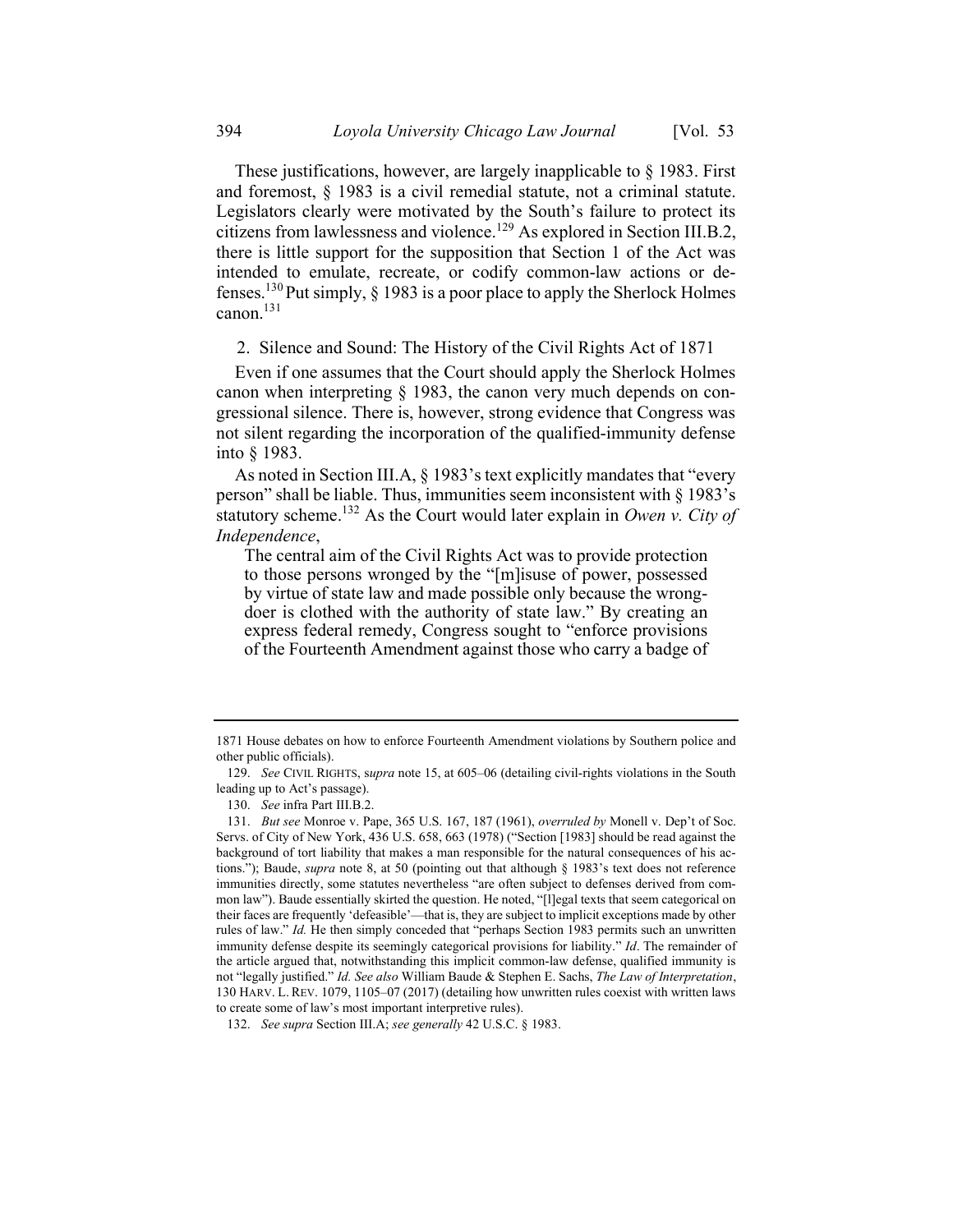authority of a State and represent it in some capacity, whether they act in accordance with their authority or misuse it."<sup>133</sup>

Immunities, by their very nature, undermine liability.<sup>134</sup> Nevertheless, the Court has waved off the text and, instead, looked to the legislative history. There, it claims to have been met with congressional silence. The justices, however, arguably were looking in the wrong place.<sup>135</sup>As noted in Part I, the Civil Rights Act underwent significant statutory provisions in 1873. Importantly, the revisers deleted language from the original statute that guaranteed liability "notwithstanding" "any such law, statute, ordinance, regulation, custom, or usage of the State to the contrary."<sup>136</sup> Professor Alexander Reinert argued that this specific language explicitly abrogated any common-law defenses.<sup>137</sup> Stated more plainly, Congress included this provision to make it clear that  $\S$  1983 guaranteed liability even if another law—like a common-law defense—would negate liability. In its original form § 1983 explicitly abrogated qualified immunity.

And while one might argue that the subsequent revision, which deleted this provision, undermines this argument, it is important to recall the history of the revisions. As detailed in Part I, these revisions were not intended to alter the substantive law.<sup>138</sup> When a joint committee found the revising committee had made substantive changes to the statutory code,

<sup>133.</sup> Owen v. City of Independence, 445 U.S. 622, 650–51 (1980) (quoting Monroe, 365 U.S. at 184, 172).

<sup>134.</sup> See Immunity, BLACK'S LAW DICTIONARY (11th ed. 2019) (defining immunity as "[a]ny exemption from a duty, liability, or service of process").

<sup>135.</sup> Rather than reviewing the legislative history de novo, the Court appears to have relied heavily on Tenney v. Brandhove. Pierson v. Ray, 386 U.S. 547, 554 (1967) ("The legislative record gives no clear indication that Congress meant to abolish wholesale all common-law immunities." (citing Tenney v. Brandhove, 341 U.S. 367 (1951))).

<sup>136.</sup> See supra Part I (detailing differences between 1871 and 1873 versions of § 1983).

<sup>137.</sup> Loyola University Chicago 2021 Law Journal Symposium, The Criminal Justice System in Review: Accountability, Reform & Policy, LOY. UNIV. CHI. L. SCH., at 4:31:05 (Apr. 9, 2021), https://luc.hosted.panopto.com/Panopto/Pages/Viewer.aspx?id=25024f92-6dd0-4b49-858b-

ad0a01278b24 [https://perma.cc/TKZ7-XUEK] [hereinafter 2021 Law Journal Symposium] ("There actually is good reason to believe that Congress—the Congress that enacted  $\S 1983$ —actually did mean to replace common-law protections."). Professor Reinert compared the reviser's version of § 1983 that we still have today with the version enacted in 1871, which originally contained the operative language "any such law, statute, ordinance regulation, custom, or usage of the State to the contrary notwithstanding." Id. (quoting Civil Rights Act of 1871, ch. 22, § 1, 17 Stat. 13, 13). Professor Reinert explained, "it was explicit language meant to take away any privilege or immunity under state law. . . . This language was left out of the version we get by the reviser, for reasons that no one understands, but . . . the reviser couldn't change positive law, so the positive law that exists is the one that was enacted by the 1871 Congress." Id. at 4:31:38).

<sup>138.</sup> See supra notes 25–36 and accompanying text.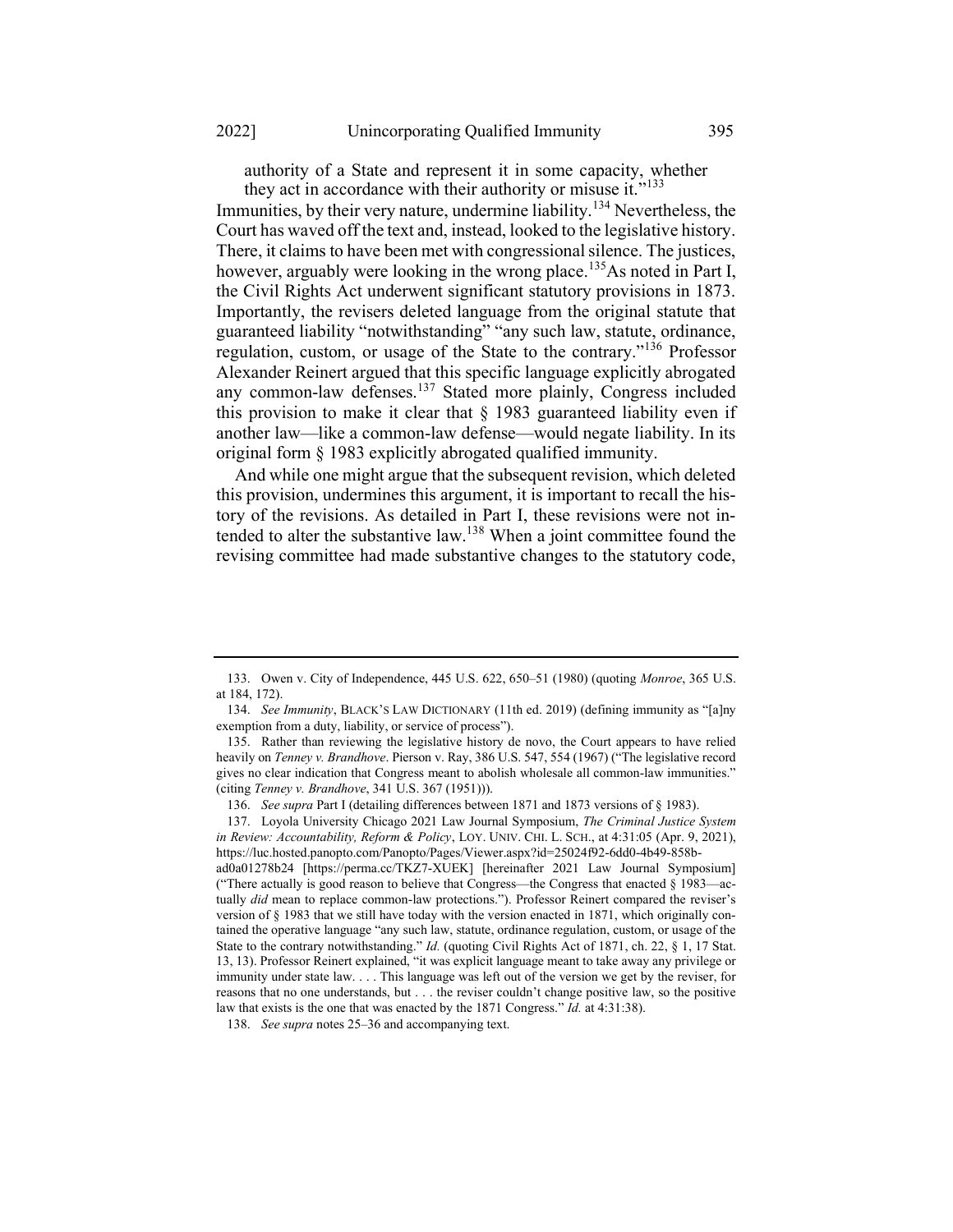they assigned Thomas Jefferson Durant to essentially restart the endeavor.<sup>139</sup> Furthermore, when it became clear that his work contained errors and statutory changes, legislators authorized another set of revisions.<sup>140</sup> Congress clearly was concerned that the 1873 revisions changed the substance and meaning of the statutes and, importantly, they sought to correct and undo these changes. The Court should have considered the original statutory language and convoluted history of revisions when attempting to discern Congress's original intent. The Court's failure to consider the original statutory language and to consider more carefully its surrounding legislative history casts serious doubts upon *Pierson v. Ray's* conclusion that Congress intended to incorporate common law defenses when it enacted § 1983.

# 3. Qualified Immunity in 1871

Despite its dubious basis, the Court has stated on several occasions that Congress, through its silence, incorporated common-law immunities into  $\S$  1983.<sup>141</sup> In his article *Qualified and Absolute Immunity at Common* Law, Scott Keller "start[ed] from the premise articulated by the Supreme Court that the common law of 1871 dictates state-officer immunities" and reviewed the common-law immunities available to government officials in the late nineteenth century.<sup>142</sup> Keller found that, in fact, a qualifiedimmunity defense for government officials did exist at common law in 1871.<sup>143</sup> However, he concluded that today's qualified-immunity defense is markedly different from that earlier version.<sup>144</sup> He pointed to three specific differences. First, while high-ranking executive officers enjoyed absolute immunity at common law, they only have qualified immunity today.<sup>145</sup> Second, in 1871, the qualified-immunity defense was not

<sup>139. 2</sup> CONG REC. 820 (1874). Representative Poland stated, "[W]e have, by the aid of Mr. Durant and by our own efforts in examining it, endeavored to make this a perfect reflex of the statutes as they stand . . . ." Id.

<sup>140.</sup> Dwan & Feidler, supra note 24, at 1016. In 1878 Congress approved an Act updating the Revised Statutes and providing that "in case of any discrepancy between the new edition and the original statutes passed since December 1, 1873, the latter should control." *Id.; see also* Act of Mar. 9, 1878, ch. 26, 20 Stat. at L. 27 (amending prior Act of 1877 to update Revised Statutes and provide that "in case of any discrepancy, the effect of any original act as passed by Congress" would control).

<sup>141.</sup> See, e.g., Bradley v. Fisher, 80 U.S. 335, 347 (1871) (judicial immunity); Tenney v. Brandhove, 341 U.S. 367, 379 (1951) (legislative immunity); Imbler v. Pachtman, 424 U.S. 409, 431 (1976) (prosecutorial immunity); Briscoe v. LaHue, 460 U.S. 325, 326 (1983) (witness immunity); Nixon v. Fitzgerald, 457 U.S. 731, 753–54 (1982) (executive immunity).

<sup>142.</sup> Keller, supra note 8, at 1343.

<sup>143.</sup> Id. at 1344.

<sup>144.</sup> Id. at 1399–400.

<sup>145.</sup> See id. at 1380–81 (explaining that Scheuer v. Rhodes, 416 U.S. 232 (1974), marked the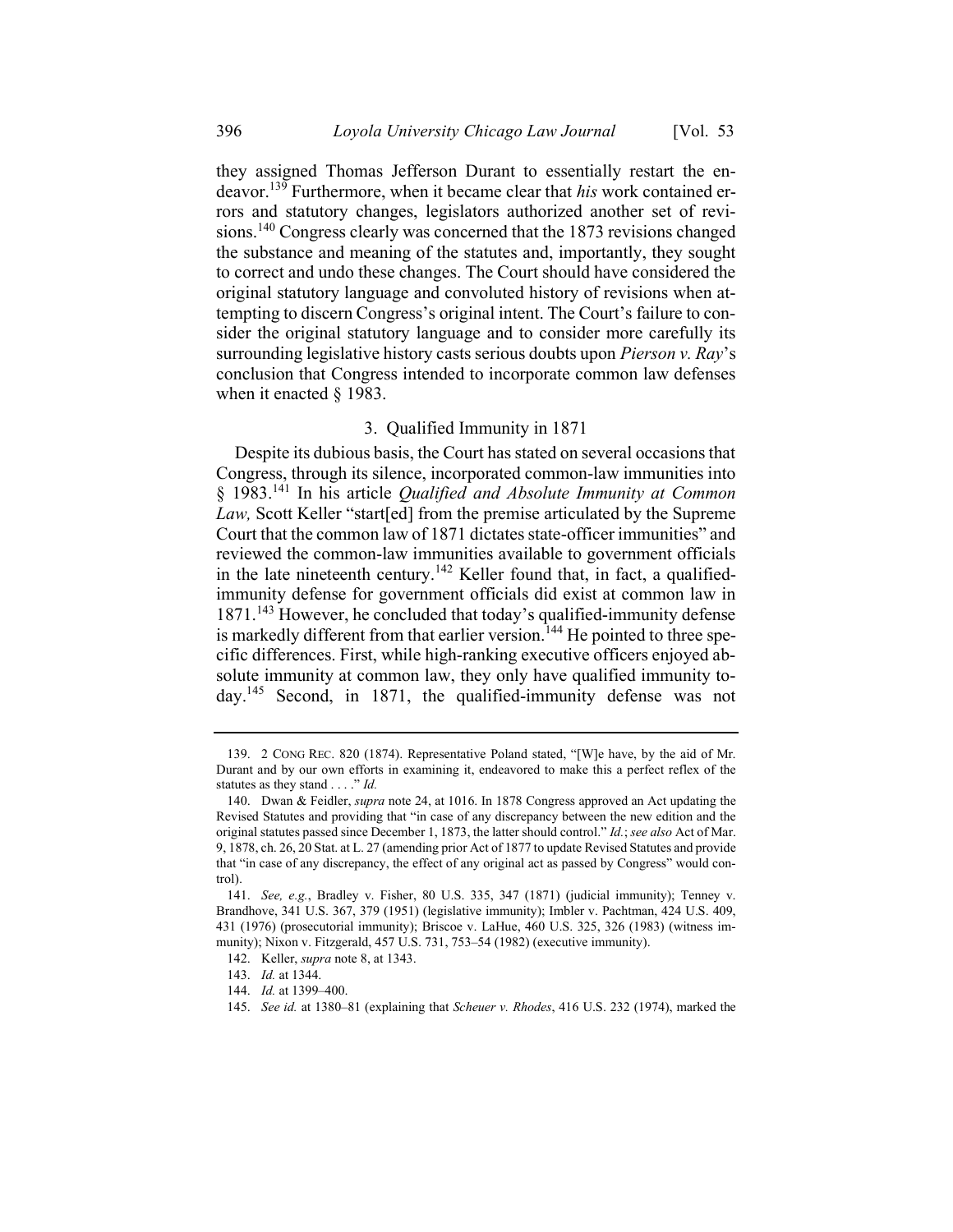available when an officer acted maliciously. The Court, however, eliminated the subjective prong of the good-faith qualified-immunity standard in Harlow v. Fitzgerald.<sup>146</sup> The last divergence is that in common law, the plaintiff had the burden to prove improper purpose with clear evidence, while today, there is confusion over this burden.<sup>147</sup> In short, today's qualified-immunity defense is almost unrecognizable from its 1871 ancestor.

# C. Dynamic Statutory Interpretation

The Court often seems to have adopted a sort of smorgasbord approach to qualified immunity—they apply whatever theory of interpretation suits their appetite at that particular moment.<sup>148</sup> Professors Levin and Wells argued that because  $\hat{\S}$  1983 is a "common-law statute," this approach makes sense.<sup>149</sup> They describe the task of interpreting common-law statutes as follows:

Unlike with "normal" statutes, when it comes to common law statutes, many of the normal rules of statutory interpretation fall away: textualism has no meaning, originalism is beside the point, judicial consideration of relevant policy interests is welcome, the assumption that legislatures rather than courts correct judicial er-

initial departure from the common law regarding absolute immunity for high-ranking executive officials, in holding that "[t]hese considerations suggest that, in varying scope, a qualified immunity is available to officers of the executive branch of government" based on a "good-faith" defense).

<sup>146.</sup> See id. at 1384–99 (discussing the Harlow Court's departure from the 1871 common-law good-faith defense); see also Harlow v. Fitzgerald, 457 U.S. 800, 819 (1982) (holding that an official's acts should be reviewed using objective criteria).

<sup>147.</sup> See Keller, supra note 8, at 1396–1400 (analyzing evolving burden-of-proof standards for plaintiffs after Harlow).

<sup>148.</sup> See Levin & Wells, *supra* note 9, at 63 (noting that the Court alternates among 1871 tort law, policy arguments, and a functional approach).

<sup>149.</sup> Id. at 43–46 (criticizing Baude for analyzing § 1983 as one would a "normal statute" and arguing § 1983 is better understood as a "common-law statute," which "should not be interpreted solely as a product of the time of their enactment or according to strict rules of statutory interpretation"); see also William N. Eskridge, Jr., Dynamic Statutory Interpretation, 135 U. PA. L. REV. 1479, 1479 (1987) (arguing that statutes should be interpreted in light of their "societal, political, and legal context").

Levin and Wells further explained "[t]here is no universally agreed-upon and readily-identifiable group of common law statutes." Levin & Wells, *supra* note 9, at 45. Rather, they argued that common-law statutes share three characteristics: (1) common-law "statutes are written broadly"; (2) "they are enacted against a rich common law tradition that they incorporate"; and (3) "they are old." Id. at  $45-46$ . I agree that § 1983 is broadly written and is old; however, it is presumptuous to conclude that Congress intended to incorporate common-law traditions without examining Congress's legislative intent. In fact, an examination of § 1983's original statutory language is a good indication that Congress did *not* intend to incorporate common law traditions. See *supra* notes 135–146 and accompanying text.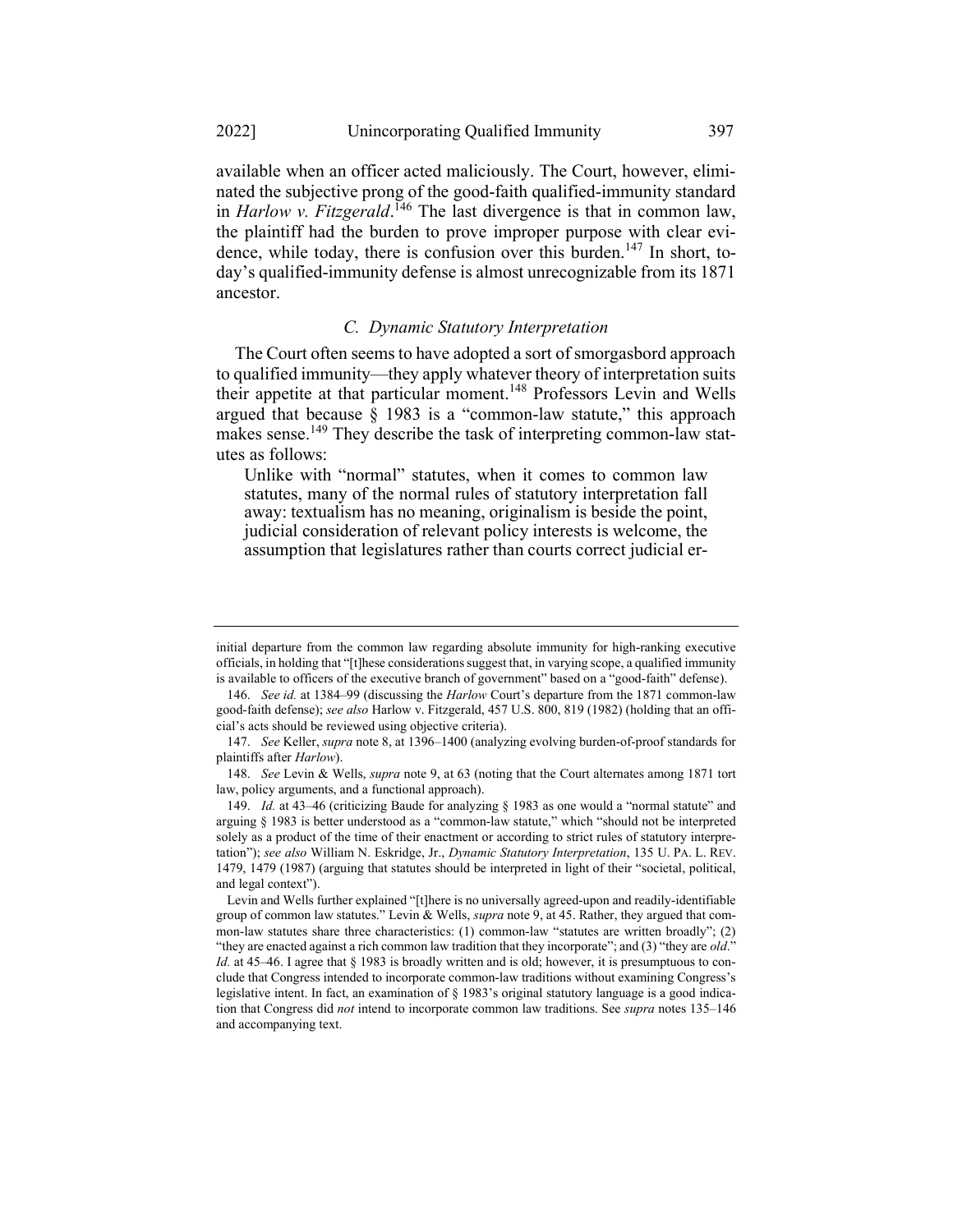rors through a bicameral legislative process is rejected, and judicial precedents themselves are to be flexibly applied, updated, or

jettisoned as circumstances and developed wisdom warrant.<sup>150</sup>

This approach aligns with dynamic statutory interpretation, which takes an evolutive perspective, unraveling common-law statutes by considering their present societal, political, and legal context.<sup>151</sup> Eskridge, like Levin and Wells, argued that judges should use a dynamic approach when interpreting  $\S$  1983.<sup>152</sup>

As previously noted, the Court in Pierson did not stop with either the statutory text or the legislative history; the justices also considered the defendants' policy arguments.<sup>153</sup> Justice Warren reasoned that police should not be required to choose between being charged with neglect of duties when the officer does not perform an arrest, assuming that probable cause does exist, and being sued for damages if the officer does perform the arrest.<sup>154</sup> Analogously, he reasoned, the same consideration applies when the officer reasonably acted under a statute that he believed to be lawful, but that was later held unconstitutional.<sup>155</sup> Since Pierson, the Court has relied heavily on policy arguments to justify its expansion of qualified immunity.<sup>156</sup>

However, these policy arguments seem misplaced when one reframes

Pierson Oral Argument, supra note 57, at 1:05:23–1:05:49.

<sup>150.</sup> Levin & Wells, supra note 9, at 45.

<sup>151.</sup> Eskridge, supra note 149, at 1479.

<sup>152.</sup> See id. at 1486 ("A dynamic approach to section 1983 would not stop with the historical perspective, especially when the historical evidence is indirect and confusing and the statute is old. The interpreter would ask herself what interpretation is most consistent with  $\S$  1983 as it has evolved over time."); see also id. at 1488 (asserting that, at this point, textualism is of little value when interpreting § 1983); id. at 1554–55 (concluding that dynamic statutory interpretation is most appropriate when the statute is old but still widely litigated and faces significantly changed societal problems or legal contexts; however, it is least appropriate when the statute is recent and addresses the issue reasonably decisively).

<sup>153.</sup> In oral arguments, counsel for the police officials pled to the justices:

I urge the Court to give this case serious consideration because of its importance in the future litigation of the thousands of cases in the federal court and on the effect, it will have on the police force all over the country if they are subject to suit and subject to money damages with little pay in families and they are subject upon to suits for damages. It can have a disastrous effect on protection of the public.

<sup>154.</sup> Pierson v. Ray, 386 U.S. 547, 555 (1967).

<sup>155.</sup> Id.

<sup>156.</sup> See, e.g., Harlow v. Fitzgerald, 457 U.S. 800, 814 (1982) (finding that qualified immunity should also protect against "diversion of official energy from pressing public issues" and arguing "the fear of being sued will 'dampen the ardor'" of public servants (quoting Gregoire v. Biddle, 177 F.2d 579, 581 (2d Cir. 1949))); Ashcroft v. Iqbal, 556 U.S. 662, 685 (2009) (finding that disruptive discovery process that would hinder officials in their duties should be avoided); Ashcroft v. al-Kidd, 563 U.S. 731, 740 (2011) (finding that "efficient" application of qualified immunity calls for analysis of objective reasonableness).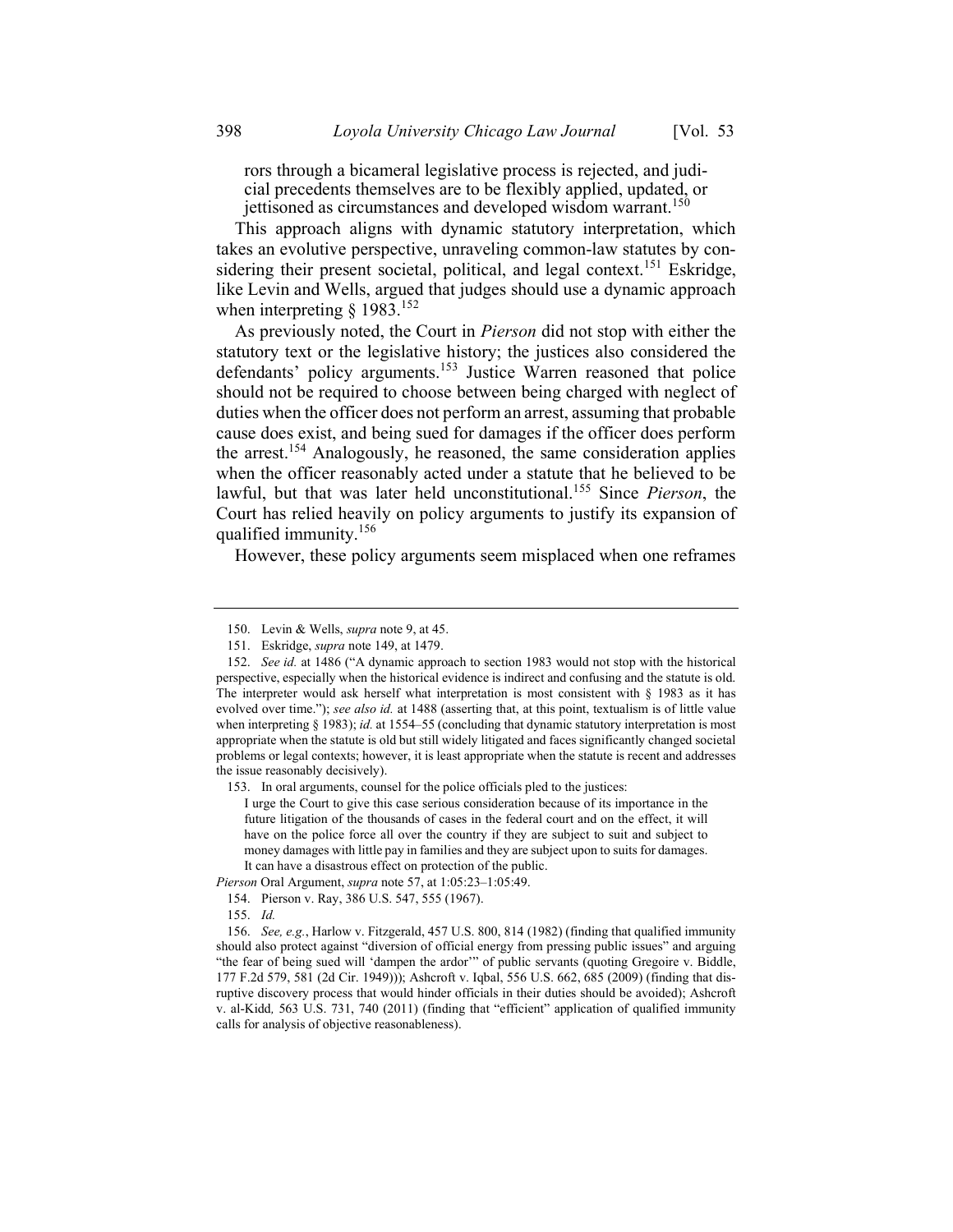Pierson's facts and places them against the backdrop of § 1983's legislative history. The Court categorizes the plaintiffs' claim as a false-arrest claim.<sup>157</sup> The plaintiffs' argument, however, may be better understood as an equal-protection claim.<sup>158</sup> As detailed in Part II, the plaintiffs were a group of Black and white clergy traveling from New Orleans, Louisiana, to Dearborn, Michigan, in 1961. Not only were the plaintiffs exercising their constitutional right to interstate travel but, by disregarding the "Whites Only" sign posted outside the bus depot, this mixed-race group of plaintiffs tested the bounds of the Equal Protection Clause. The arresting officers argued they were entitled to the defense of good faith and probable cause because they reasonably relied on Mississippi Code § 2087.5 when they arrested the clergymen.

If one assumes, as the defendants alleged, that a white mob threatened imminent violence, the defendants presented a colorable argument that they should not be liable for the arrest—the statute makes it unlawful to congregate in a public area "under circumstances such that a breach of peace may be occasioned thereby."<sup>159</sup>

Arguably, however, the police violated the Equal Protection Clause when they arrested the clergymen and let the angry white mob, the true instigators, go free.<sup>160</sup> This was precisely the harm the Civil Rights Act of 1871—"an Act to enforce the Provisions of the Fourteenth Amendment to the Constitution of the United States"—was intended to protect against.

If judges are to consider the policy arguments that justify qualified immunity, it seems equally appropriate that they understand and assess the policy arguments that underpin § 1983.

Shortly after the passage of the Thirteenth Amendment, Southern states, in an attempt to recreate the slave system, began passing Black

<sup>157.</sup> Pierson, 386 U.S. at 557.

<sup>158.</sup> See supra notes 68–80 and accompanying text (describing equal-protection issues at play in Pierson).

<sup>159.</sup> Pierson, 386 U.S. at 549; see supra notes 74–76 and accompanying text (arguing that defendants' probable-cause argument could be understood as refuting an element of plaintiff's casein-chief or as an affirmative defense).

<sup>160.</sup> See Boynton v. Virginia, 364 U.S. 454, 456 (1960) (considering similar unlawful arrest where plaintiff was convicted of violating state law for refusing to leave white section of restaurant in a Virginia bus station); see also id. at 457 (explaining that Court granted certiorari on two issues: (1) whether plaintiff's criminal conviction "is invalid as a burden on commerce in violation of Art. I, § 8, cl. 3 of the Constitution," and (2) "whether the conviction violates the Due Process and Equal Protection Clauses of the Fourteenth Amendment"); id. at 457 (ultimately declining to decide case on these constitutional issues but rather on Interstate Commerce Act grounds).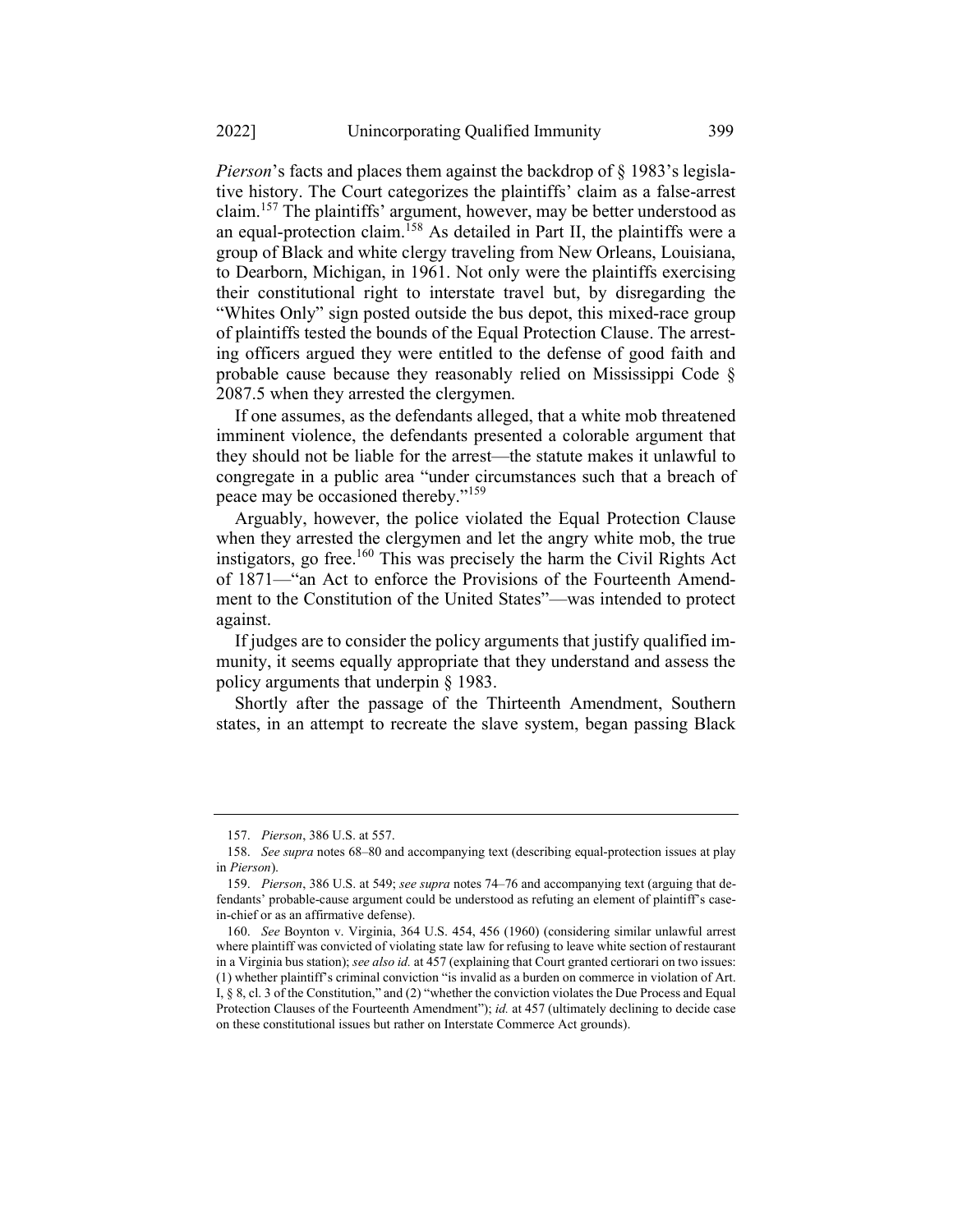Codes.<sup>161</sup> "[T]he post-War legal system used race as a proxy for criminality in attempting to preserve the legacy of slavery through the criminal law."<sup>162</sup> Congress responded to these statutes and Southern resistance with its own legislation, including the Fourteenth Amendment.<sup>163</sup> Gressman summarized the Reconstruction era as follows:

Such were the congressional efforts from 1866 to 1875 to make secure the constitutional ideals of freedom and equality for all. Never before or since has there been so much important federal legislation regarding civil rights. The changes made by this series of enactments and constitutional additions were of a most significant nature, altering substantially the balance between state and federal power. Civil rights were conceived of as inherent ingredients of national citizenship and as such were entitled to federal protection. And that protection was to be accorded in an affirmative fashion . . . The federal government was given effective weapons to combat and defend against all who would deprive inhabitants of the United States of their rights to be free of inequalities and distinctions based on race, color and previous condition of servitude. These weapons were usable against both private individuals and those acting under color of state law.<sup>164</sup>

Promulgating a good-faith probable-cause defense in Pierson, a civil rights case with equal-protection implications, is antithetical to 42 U.S.C. § 1983 and the Reconstruction era from which it emerged.<sup>165</sup> Since Pierson, however, qualified immunity has only expanded.

# IV. QUALIFIED IMMUNITY TODAY

If one counts *Pierson* as the birth of qualified immunity, the doctrine is now more than fifty years old. At its inception, the good-faith, probable-cause defense was quite narrow—it only applied in false-arrest cases where the defendant claimed to have relied on a facially valid statute.<sup>166</sup>

<sup>161.</sup> See HAROLD M. HYMAN & WILLIAM M. WIECEK, EQUAL JUSTICE UNDER LAW: CONSTITUTIONAL DEVELOPMENT, 1835–1875, at 319 (1st ed. 1982) ("Many northerners, including Republican rank-and-file in Congress, saw in the Codes thinly disguised efforts to reenact the substance of slavery, including race control and labor discipline . . . .").

<sup>162.</sup> William M. Carter, Jr., A Thirteenth Amendment Framework for Combating Racial Profiling, 39 HARV. C.R.-C.L. L. REV. 17, 65 (2004).

<sup>163.</sup> Gressman, supra note 16, at 1323–36 (detailing Reconstruction-era legislation).

<sup>164.</sup> Id. at 1336.

<sup>165.</sup> See Joseph Tussman & Jacobus tenBroek, The Equal Protection of the Laws, 37 CALIF. L. REV. 341, 344 (1949) ("The Constitution does not require that things different in fact be treated in law as though they were the same. But it does require, in its concern for equality, that those who are similarly situated be similarly treated."); see also id. at 353, 357 (describing how laws classifying based on race are antithetical to the Equal Protection Clause); id. at 342 (adding that the Equal Protection Clause requires fair and equal enforcement of laws).

<sup>166.</sup> See supra Part II (discussing the emergence of the good-faith, probable-cause defense).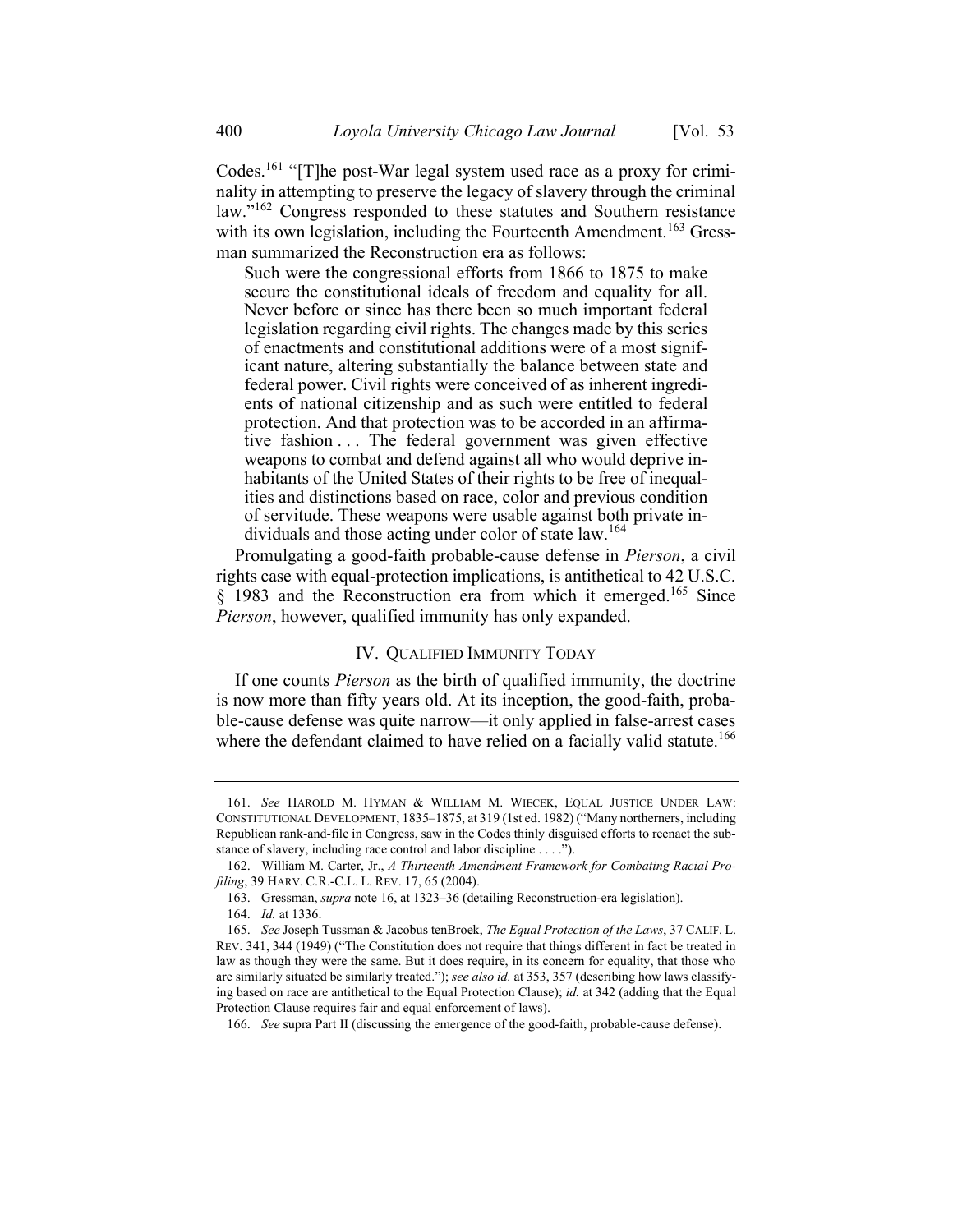As Justice Kennedy observed, today "we have diverged to a substantial degree from the historical standards [of immunity]. $10^{167}$  Now, "nearly all of the Supreme Court's qualified immunity cases come out the same way—by finding immunity for the officials."<sup>168</sup> That is the consequence of fifty years of evolution—fifty years of precedent. And after fifty years of precedent, arguably, the Supreme Court is poorly positioned to reverse *Pierson* and its progeny.<sup>169</sup>

But what if the Court's interpretation in Pierson was flawed? One might assume that after years of silent assent, it falls upon legislators, not judges, to correct erroneous statutory interpretations.<sup>170</sup> However, the principle of stare decisis is a "principle of policy and not a mechanical formula of adherence to the latest decision."<sup>171</sup> As the Court explained in Patterson v. McLean Credit Union, judicial "precedents are not sacrosanct," but "any departure from stare decisis requires special justification."<sup>172</sup> To overturn a prior interpretation of a statute, one must show that its "justification was badly reasoned, or that the rule has proved to be unworkable."<sup>173</sup>

In fact, the Court already has overruled its  $\S$  1983 holdings on at least two occasions. In Monroe v. Pape, the Supreme Court held that a municipal corporation did not constitute a person for the purposes of a statute.<sup>174</sup>

<sup>167.</sup> Wyatt v. Cole, 504 U.S. 158, 170 (1992) (Kennedy, J., concurring); see also Anderson v. Creighton, 483 U.S. 635, 645 (1987) ("[T]he Court completely reformulated qualified immunity along principles not at all embodied in the common law.").

<sup>168.</sup> Baude, supra note 8, at 82.

<sup>169.</sup> Stare decisis is "[t]he doctrine of precedent, under which a court must follow earlier judicial decisions when the same points arise again in litigation." Stare Decisis, BLACK'S LAW DICTIONARY (11th ed. 2019). "It is behind this wise and salutary maxim that courts and judges love to take refuge, in times and circumstances that might induce them to doubt of themselves." Ex parte Bollman, 8 U.S. 75, 87 (1807). This is particularly true in the context of statutory interpretation. Because Congress has the power to reject a court's reading by enacting additional legislation, stare decisis assumes a "special force" when the statutory interpretation "has been accepted as settled law for several decades." 20 AM.JUR. 2D Courts § 136 (2021). Silence becomes acquiescence. The Court is especially hesitant to overturn precedent the doctrine is long-standing. Id.

<sup>170.</sup> Levin and Wells noted that 42 U.S.C. § 1983 is a broad and expandable statute for which courts should take a dynamic approach to properly understand and apply it. Levin and Wells stated that this statute "should not be interpreted solely as a product of the time of [its] enactment or according to strict rules of statutory interpretation," and to look beyond how the statute was interpreted in 1871 in order to form an appropriate outcome for the case at hand. Levin & Wells, *supra* note 9, at 46.

<sup>171.</sup> Patterson v. McLean Credit Union, 491 U.S. 164, 172 (1989) (quoting Boys Mkts., Inc. v. Retail Clerks, 398 U.S. 235, 241 (1970)), superseded by statute, Civil Rights Act of 1991, 105 Stat. 1071, as recognized in CBOCS West, Inc. v. Humphries, 553 U.S. 442, 450 (2008).

<sup>172.</sup> Id. (quoting Arizona v. Rumsey, 467 U.S. 203, 212 (1984)).

<sup>173. 20</sup> AM. JUR. 2<sup>D</sup> Courts § 136 (2021).

<sup>174.</sup> Monroe v. Pape, 365 U.S. 167, 187 (1961), overruled by Monell v. Dep't of Soc. Servs., 436 U.S. 658 (1978). In that case, the City of Chicago moved to dismiss a complaint on the grounds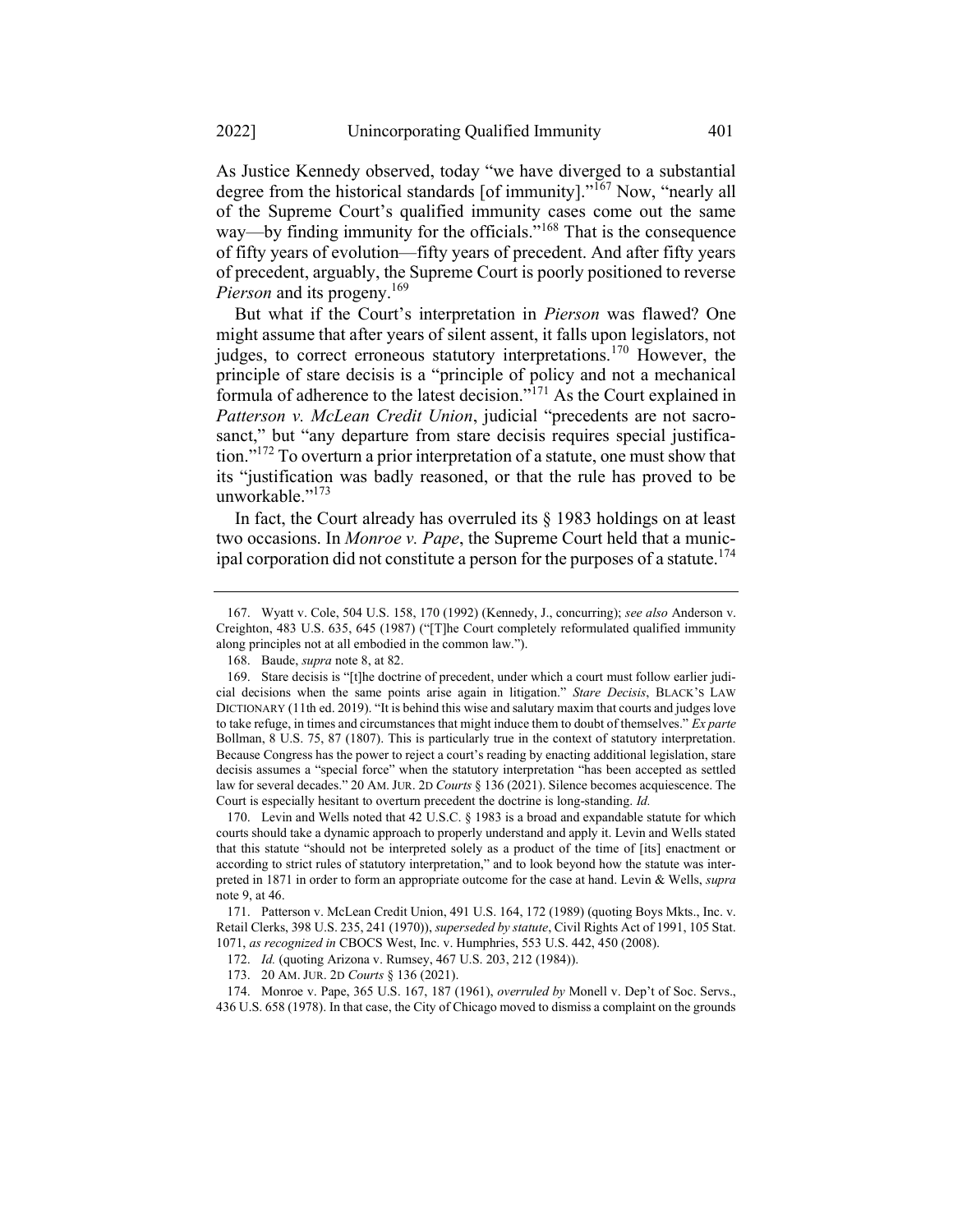Almost twenty years later, the Supreme Court overruled its prior decision, stating that the Congress from 1871 would have absolutely considered a municipality a person under 42 U.S.C.  $\S$  1983.<sup>175</sup> In considering whether to overturn Monroe, this Court stated that they "ought not 'disregard the implications of an exercise of judicial authority'" even if that decision was determined correct for one hundred years.<sup>176</sup> In *Pearson v. Callahan*, the Court overruled its earlier decision in Saucier v. Katz.<sup>177</sup> In so doing, the Court noted that "[s]tare decisis is not an inexorable command $178$  and "[r]evisiting precedent is particularly appropriate where, as here, a departure would not upset expectations, the precedent consists of a judge-made rule that was recently adopted to improve the operation of the courts, and experience has pointed up the precedent's shortcomings."<sup>179</sup> This is not to suggest that revisiting *Pierson* and its qualifiedimmunity legacy will not "upset expectations." However, stare decisis is not an excuse to maintain an erroneous course of action.<sup>180</sup>

## **CONCLUSION**

Statutory interpretation is a cumbersome task. Judges often approach it as sort of imagined conversation between themselves and legislators. In many respects, it is a guessing game. Judges begin with the text but then read between the lines and into legislative silences.<sup>181</sup> The "dog that didn't bark" canon, specifically, allows courts to infer meaning from legislative silence, and legislative silence resonates most after the judiciary has spoken. When the legislature does not revise a statute following a

178. Id. at 233 (quoting State Oil Co. v. Khan, 522 U.S. 3, 20 (1997)).

181. Krishnakumar, supra note 113, at 6 ("[A]lthough the Justices view attentiveness to congressional silence as part of their duty as faithful agents of the legislature, they often end up using the dog that did not bark canon to guard against changes they find normatively problematic.").

that it was not liable for a violation of the Civil Rights Act. Id. at 170. The Supreme Court agreed, holding that for the purposes of the Civil Rights Acts municipalities, such as the City of Chicago, did not count as persons. *Id.* at 191-92.

<sup>175.</sup> Monell, 436 U.S. at 663.

<sup>176.</sup> Id. at 696 (quoting Brown Shoe Co. v. United States, 370 U.S. 294, 307 (1962)).

<sup>177.</sup> Pearson v. Callahan, 555 U.S. 223, 236 (2009). The Court granted certiorari to determine whether police officers were entitled to qualified immunity when they conducted a warrantless search of respondent's house. Id. at 227. In a unanimous opinion, the Court determined that Saucier's two-prong analysis was no longer mandatory and that judges could exercise sound discretion when determining which of the two prongs of the qualified-immunity analysis should be addressed first considering the factual circumstances at hand. Id. at 236. In doing so, this ensured all constitutional questions were addressed when it came to causes of action under § 1983.

<sup>179.</sup> Id.

<sup>180.</sup> Id. at 234. One early formulation of what has come to be known as "the first law of holes" stated, "[n]or would a wise man, seeing that he was in a hole, go to work and blindly dig it deeper ..." Letting Bryan Down Easy, WASH. POST, Oct. 25, 1911, at 6.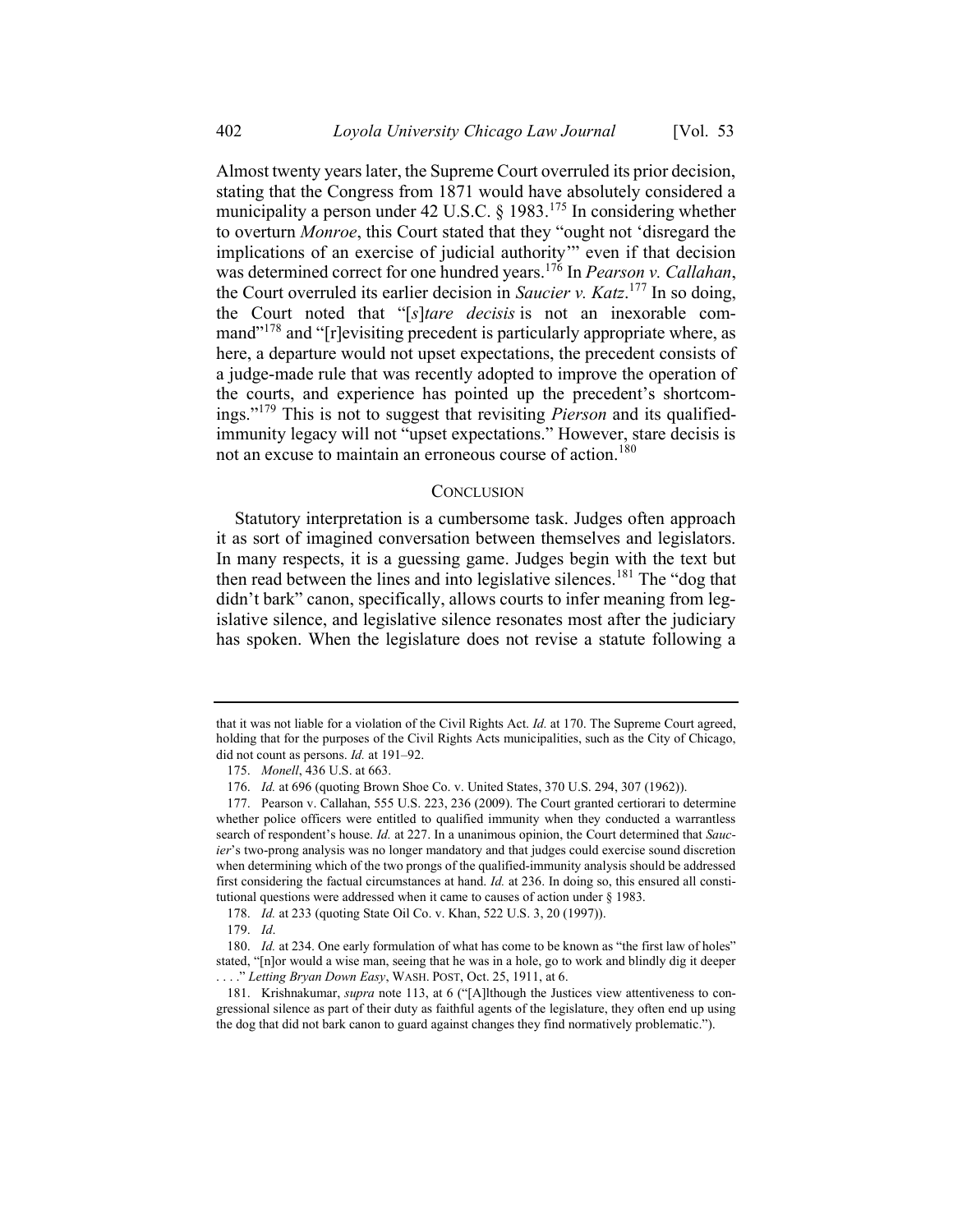Yet legislative silence does not free the judiciary from its most fundamental task—statutory interpretation. "Where a decision has 'been questioned by Members of the Court in later decisions and [has] defied consistent application by the lower courts,' these factors weigh in favor of reconsideration."<sup>184</sup>

Today, many wise people have questioned and attacked the qualifiedimmunity defense. Scholars increasingly pan the doctrine.<sup>185</sup> The House passed a bill limiting qualified immunity.<sup>186</sup> Several states have curtailed their own renditions of qualified immunity.<sup>187</sup> Federal trial court judges

Twelve years after the Court decided Pulliam, Congress amended § 1983 to add the following language: "except that in any action brought against a judicial officer for an act or omission taken in such officer's judicial capacity, injunctive relief shall not be granted unless a declaratory decree was violated or declaratory relief was unavailable." 42 U.S.C. § 1983 (1996). This addition plainly extends judicial immunity to § 1983 cases seeking injunctive relief and, in so doing, effectively overruled the Court's decision in Pulliam.

184. Pearson, 555 U.S. at 235 (alteration in original) (quoting Payne v. Tennessee, 501 U.S. 808, 829–30 (1991)).

<sup>182. 20</sup> AM.JUR. 2<sup>D</sup> Courts § 136 (2021); see also Thomas v. Union Carbide Agric. Prods. Co., 473 U.S. 568, 601 n.4 (1985) ("Congress is always free to reject this Court's interpretation of a federal statute by passing a new law.").

<sup>183.</sup> There is evidence to support this assumption. In *Pulliam v. Allen*, the respondent filed a  $\S$ 1983 claim against a Virginia magistrate judge alleging his "practice of imposing bail on persons arrested for nonjailable offenses under Virginia law and of incarcerating those persons if they could not meet the bail was unconstitutional." 466 U.S. 522, 524–25 (1984), superseded by statute, Federal Courts Improvement Act of 1996, Pub. L. 104-317, 110 Stat. 3853. Respondents sought declaratory and injunctive relief. Id. at 524. The trial court found for the plaintiff, enjoined Pulliam's practice, and, over the defendant's objections, awarded the plaintiff \$7,691.09 in costs and attorney's fees under § 1988. Id. at 525. Specifically, Magistrate Pulliam argued "the award of attorney's fees against her should have been barred by principles of judicial immunity." Id. The case eventually reached the Supreme Court. The justices considered late-nineteenth-century commonlaw practices and the policy rationales for and against allowing immunity in the injunctive context and ultimately held "judicial immunity is not a bar to prospective injunctive relief against a judicial officer acting in her judicial capacity." Id. at 529–43.

<sup>185.</sup> See supra note 7 and accompanying text.

<sup>186.</sup> George Floyd Justice in Policing Act of 2021, H.R. 1280, 117th Cong. § 102 (2021).

<sup>187.</sup> See, e.g., COLO. REV. STAT. § 13-21-131 (eliminating qualified immunity for state-court claims); An Act Concerning Police Accountability, H.R. 6004, 2020 Gen. Assemb., 2020 Conn. Pub. Acts(omnibus policing bill eliminating qualified immunity for state-court claims); New Mexico Civil Rights Act, 2021 N.M. Laws Ch. 119 (H.B. 4) (eliminating qualified-immunity defense for public officials); An Act Relating to Permissible Uses of Force by Law Enforcement and Correctional Officers, 2021 Wash. Legis. Serv. Ch. 324 (S.S.H.B. 1310) (West) (requiring law enforcement and community corrections officers to use least amount of physical force necessary); N.Y.C. ADMIN. CODE L.L. 2021/048 (2021) (enacted) (creating a right of security against unreasonable search and seizure, and excessive force, enforceable by civil action); S. 1991, 2021–2022 Leg.,